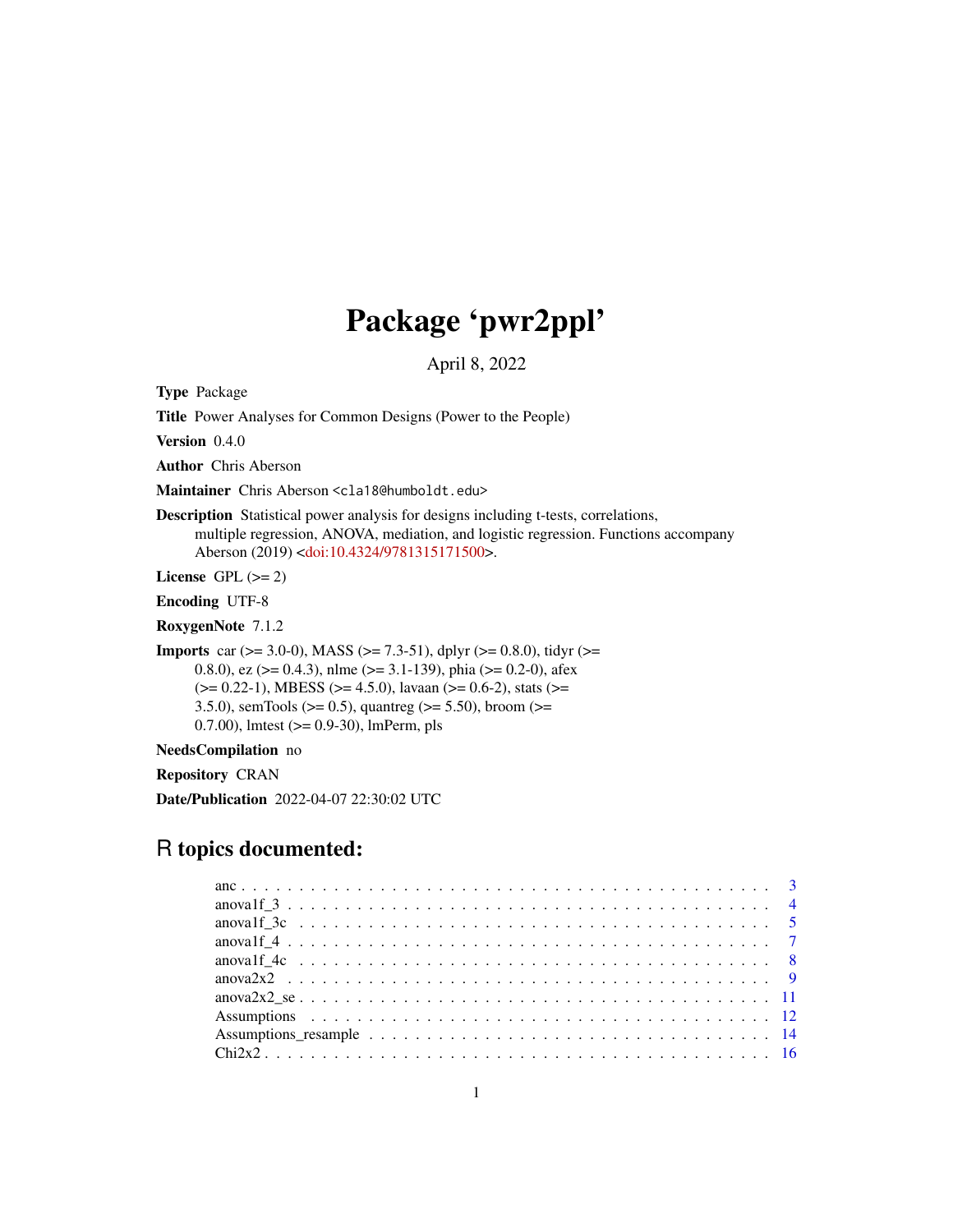| Chi2X3         | 17 |
|----------------|----|
|                | 17 |
|                | 18 |
| corr           | 19 |
| depb           | 20 |
|                | 21 |
|                | 22 |
|                | 23 |
| indh           | 23 |
|                | 25 |
|                | 25 |
| indt           | 27 |
|                | 28 |
|                | 29 |
|                | 30 |
|                | 33 |
| lmm2Fse        | 36 |
|                |    |
|                | 39 |
| <b>LR</b> cont | 39 |
|                | 40 |
|                | 42 |
|                | 43 |
|                | 45 |
|                | 47 |
|                | 48 |
|                | 49 |
|                | 50 |
| modmed15       | 51 |
|                | 52 |
|                | 54 |
| <b>MRC</b>     | 55 |
| MRC all        | 56 |
| MRC short2     | 58 |
|                | 60 |
|                | 61 |
| prop1          | 62 |
|                | 63 |
|                | 64 |
| $R2$ prec      | 65 |
| regint         | 66 |
|                | 67 |
|                | 68 |
|                | 68 |
|                | 69 |
|                | 71 |
|                | 73 |
|                | 74 |
|                | 77 |
|                |    |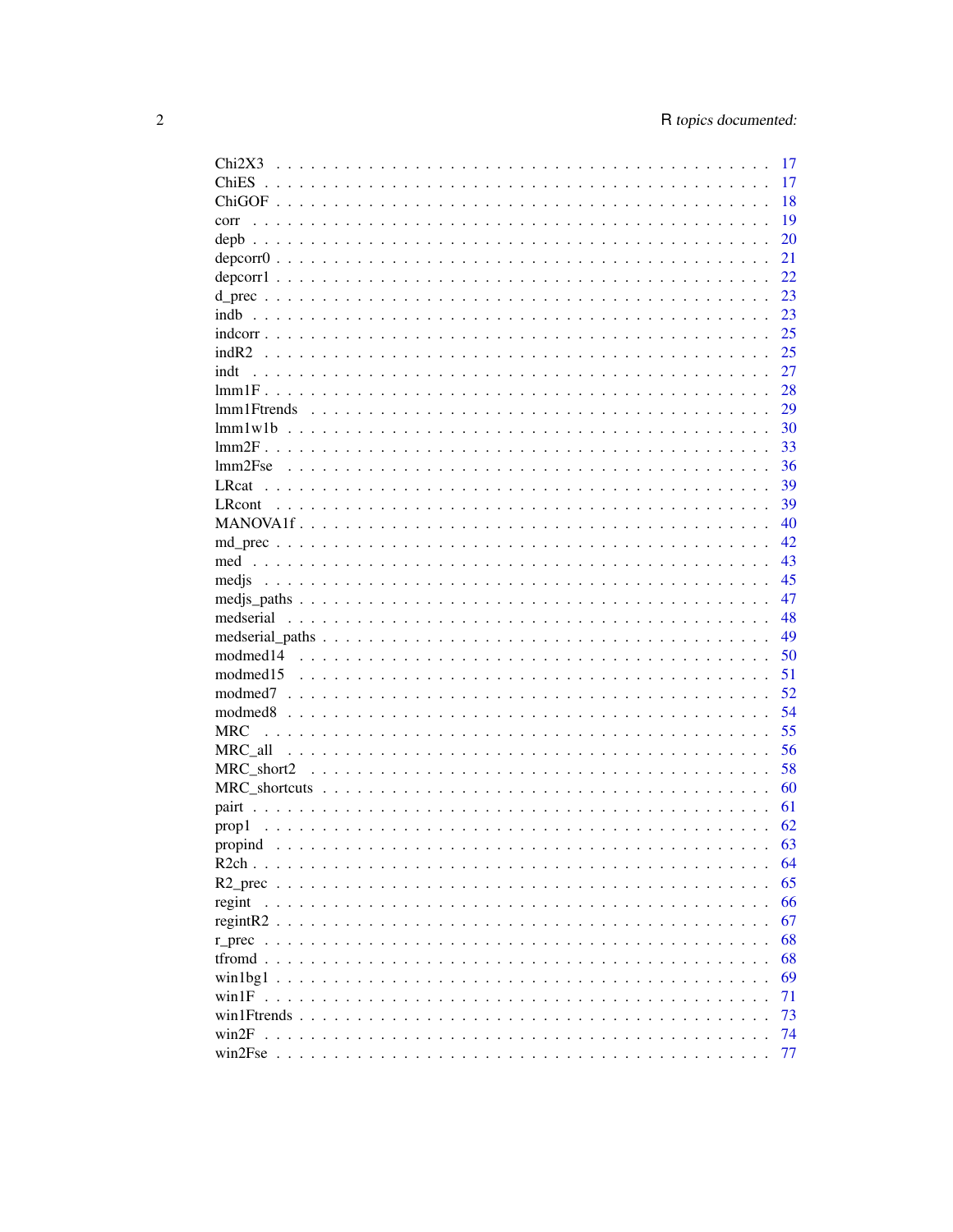#### <span id="page-2-0"></span> $\blacksquare$  Index  $\blacksquare$

anc *Compute Power for One or Two Factor ANCOVA with a single covariate Takes means, sds, and sample sizes for each group. Alpha is .05 by default, alternative values may be entered by user Factor A can have up to four levels, Factor B, if used, can only be two*

### Description

Compute Power for One or Two Factor ANCOVA with a single covariate Takes means, sds, and sample sizes for each group. Alpha is .05 by default, alternative values may be entered by user Factor A can have up to four levels, Factor B, if used, can only be two

#### Usage

anc( m1.1, m2.1, m1.2, m2.2,  $m3.1 = NULL,$  $m3.2$  = NULL,  $m4.1$  = NULL,  $m4.2$  = NULL,  $s1.1 = NULL,$  $s2.1 = NULL,$  $s1.2 = NULL,$  $s2.2 = NULL,$  $s3.1 = NULL$ ,  $s3.2 = NULL,$  $s4.1 = NULL,$  $s4.2 = NULL,$ r,  $s = NULL,$ alpha =  $0.05$ , factors, levelsA = NULL, n

### Arguments

)

| m1.1 | Cell mean for First level of Factor A, First level of Factor B   |
|------|------------------------------------------------------------------|
| m2.1 | Cell mean for Second level of Factor A, First level of Factor B  |
| m1.2 | Cell mean for First level of Factor A, Second level of Factor B  |
| m2.2 | Cell mean for Second level of Factor A. Second level of Factor B |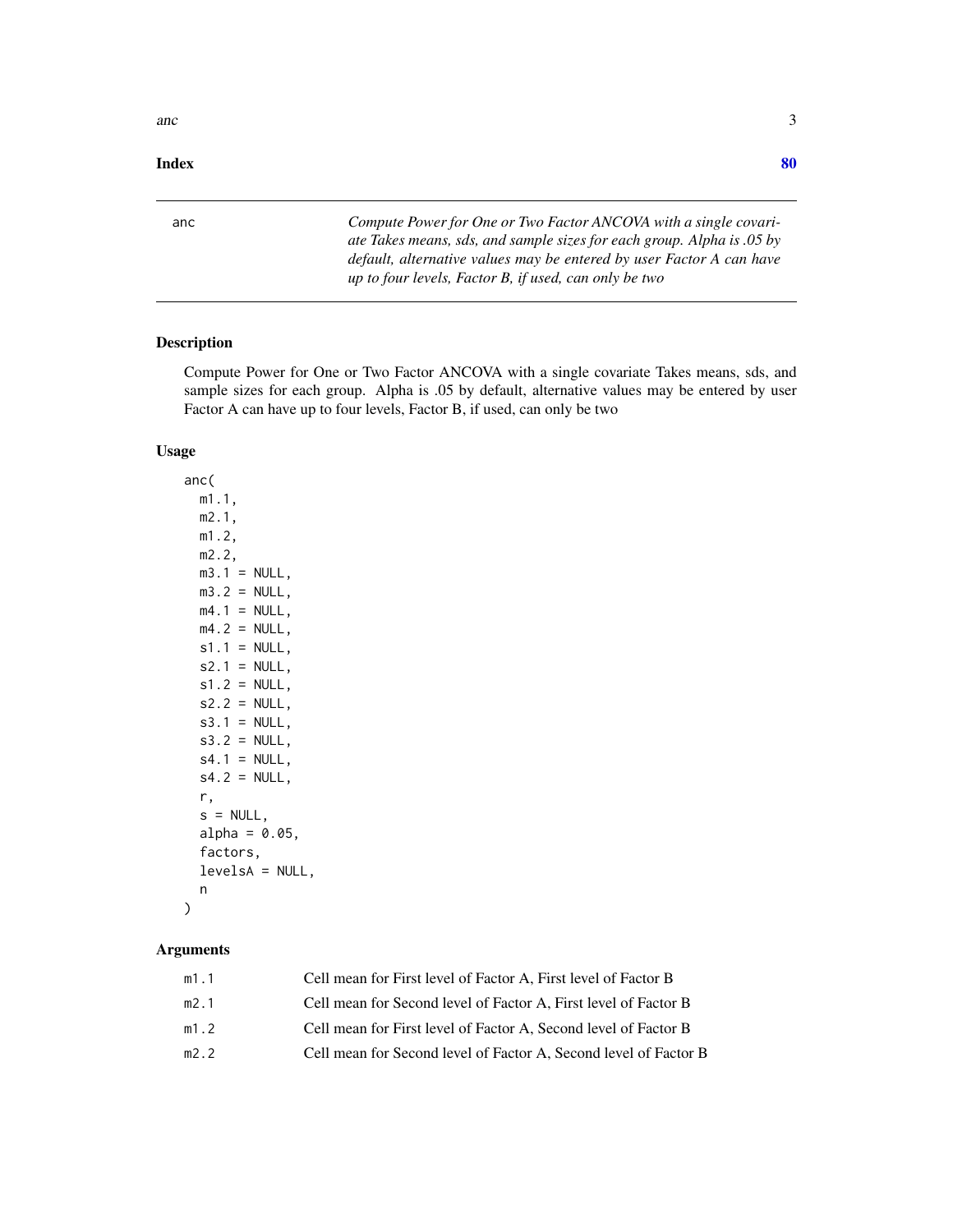<span id="page-3-0"></span>

| m3.1    | Cell mean for Third level of Factor A, First level of Factor B                 |
|---------|--------------------------------------------------------------------------------|
| m3.2    | Cell mean for Third level of Factor A, Second level of Factor B                |
| m4.1    | Cell mean for Fourth level of Factor A, First level of Factor B                |
| m4.2    | Cell mean for Fourth level of Factor A, Second level of Factor B               |
| s1.1    | Cell standard deviation for First level of Factor A, First level of Factor B   |
| s2.1    | Cell standard deviation for Second level of Factor A, First level of Factor B  |
| s1.2    | Cell standard deviation for First level of Factor A, Second level of Factor B  |
| s2.2    | Cell standard deviation for Second level of Factor A, Second level of Factor B |
| s3.1    | Cell standard deviation for Third level of Factor A, First level of Factor B   |
| s3.2    | Cell standard deviation for Third level of Factor A, Second level of Factor B  |
| s4.1    | Cell standard deviation for Fourth level of Factor A, First level of Factor B  |
| s4.2    | Cell standard deviation for Fourth level of Factor A, Second level of Factor B |
| r       | Correlation between covariate and dependent variable.                          |
| S       | Overall standard deviation. Sets all cell sds equal                            |
| alpha   | Type I error (default is .05)                                                  |
| factors | Number of factors (1 or 2)                                                     |
| levelsA | levels for factor A (up to four)                                               |
| n       | Sample Size per cell                                                           |

Power for One or Two Factor ANCOVA with a single covariate

### Examples

```
anc(m1.1=.85,m2.1=2.5, s1.1 = 1.7, s2.1=1,
m1.2=0.85, m2.2= 2.5, s1.2 = 1.7, s2.2=1,
m3.1=0.0,m3.2=2.5, s3.1 = 1.7, s3.2=1,
m4.1=0.6, m4.2 = 2.5, s4.1 = 1.7, s4.2=1, r = 0.4,
n=251, factors =2,levelsA = 4)
```

| anova1f 3 | Compute power for a One Factor ANOVA with three levels. Takes<br>means, sds, and sample sizes for each group. Alpha is .05 by default,<br>alternative values may be entered by user |
|-----------|-------------------------------------------------------------------------------------------------------------------------------------------------------------------------------------|
|           |                                                                                                                                                                                     |

### Description

Compute power for a One Factor ANOVA with three levels. Takes means, sds, and sample sizes for each group. Alpha is .05 by default, alternative values may be entered by user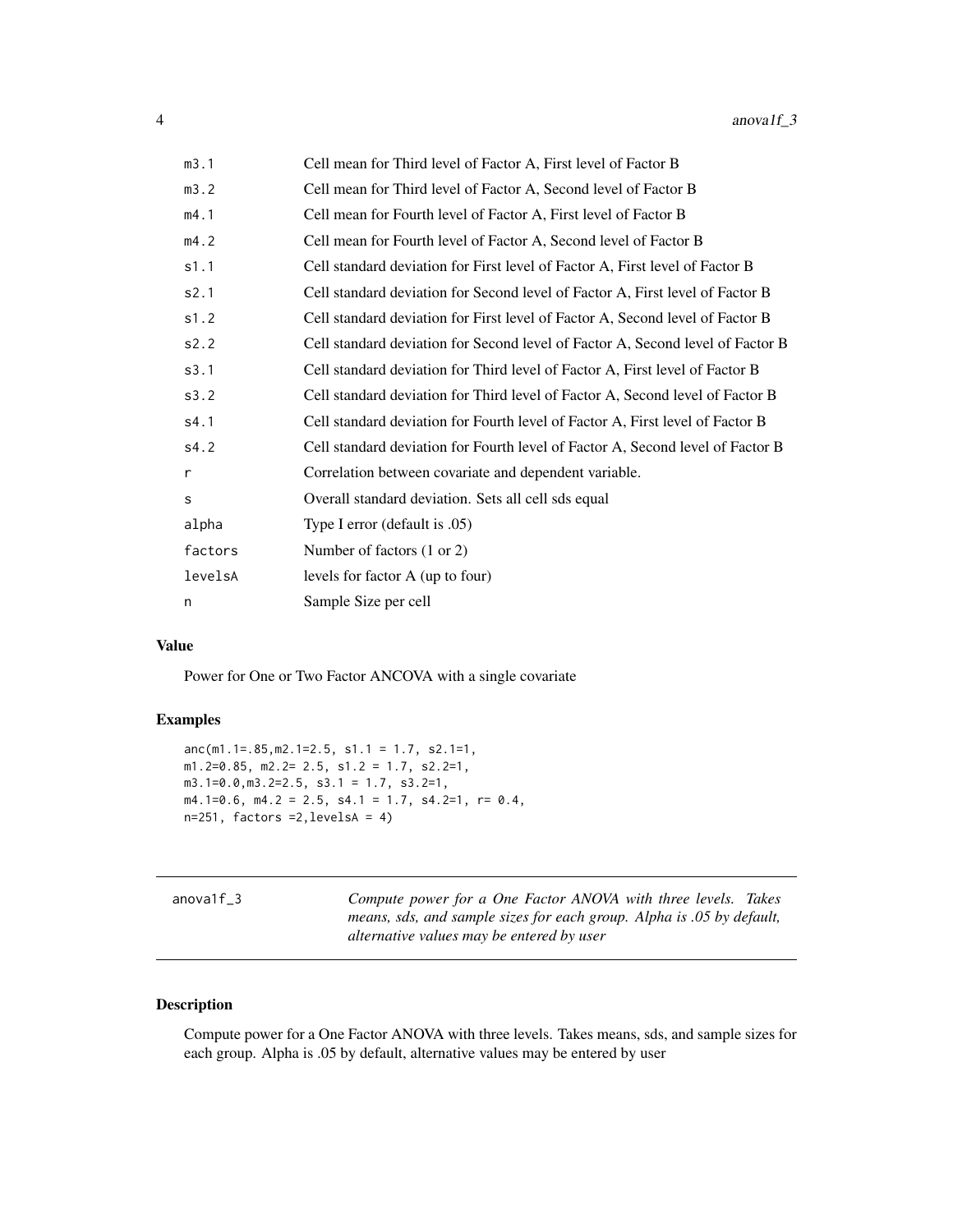### <span id="page-4-0"></span> $anovalf_3c$  5

### Usage

```
anova1f_3(
 m1 = NULL,m2 = NULL,m3 = NULL,s1 = NULL,s2 = NULL,s3 = NULL,n1 = NULL,n2 = NULL,n3 = NULL,alpha = 0.05
```
#### Arguments

)

| m1             | Mean of first group                |
|----------------|------------------------------------|
| m <sub>2</sub> | Mean of second group               |
| m <sub>3</sub> | Mean of third group                |
| s1             | Standard deviation of first group  |
| s <sub>2</sub> | Standard deviation of second group |
| s3             | Standard deviation of third group  |
| n1             | Sample size for first group        |
| n <sub>2</sub> | Sample size for second group       |
| n <sub>3</sub> | Sample size for third group        |
| alpha          | Type I error (default is .05)      |

#### Value

Power for the One Factor ANOVA

### Examples

```
anova1f_3(m1=80, m2=82, m3=82, s1=10, s2=10, s3=10, n1=60, n2=60, n3=60)
```

| anova1f 3c | Compute power for a One Factor ANOVA with three levels and con-     |
|------------|---------------------------------------------------------------------|
|            | trasts. Takes means, sds, and sample sizes for each group. Alpha is |
|            | .05 by default, alternative values may be entered by user           |

### Description

Compute power for a One Factor ANOVA with three levels and contrasts. Takes means, sds, and sample sizes for each group. Alpha is .05 by default, alternative values may be entered by user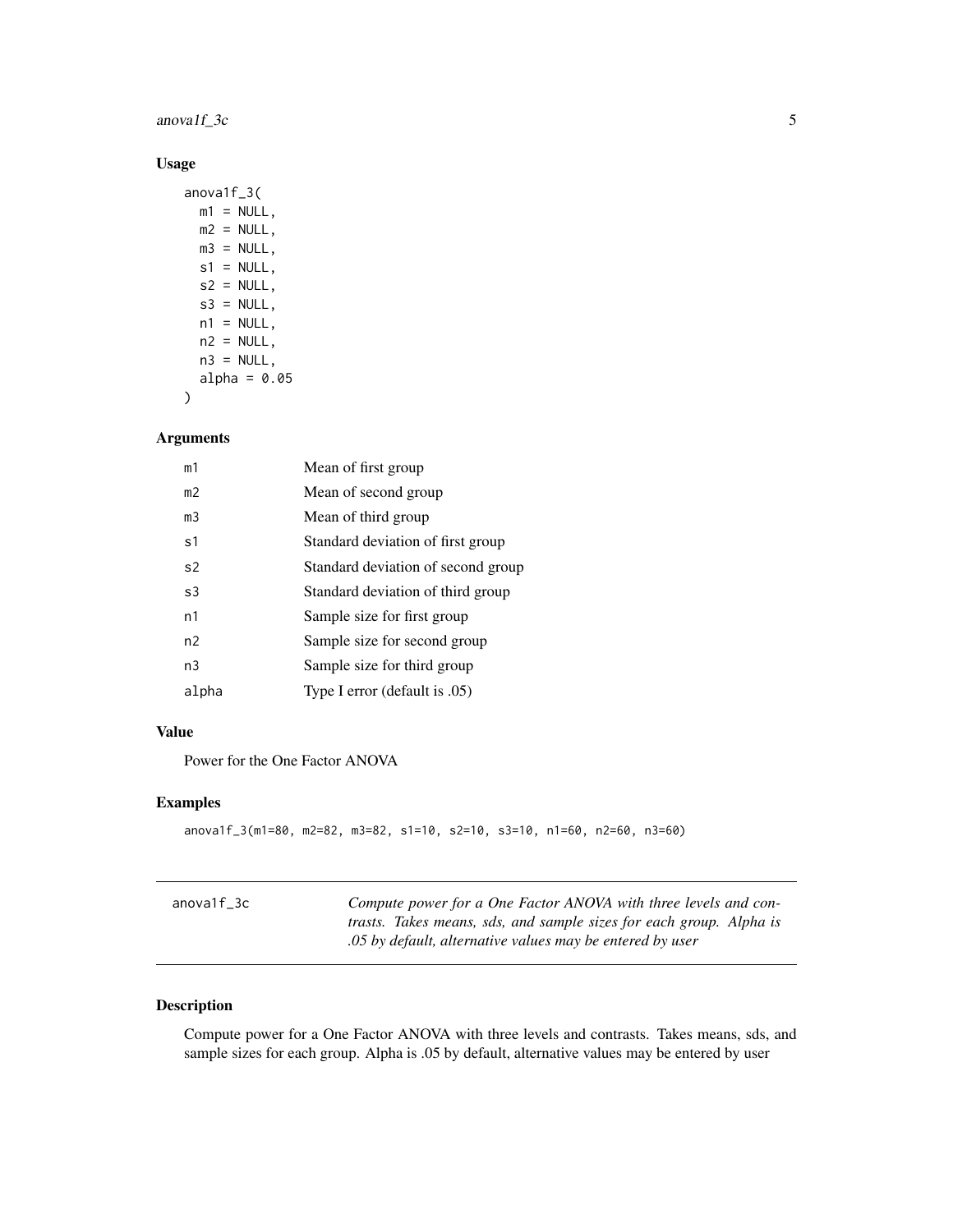### Usage

|            | anova1f_3c(   |                  |  |
|------------|---------------|------------------|--|
|            | $m1 = NULL$   |                  |  |
|            | $m2 = NULL,$  |                  |  |
|            | $m3 = NULL$ , |                  |  |
|            | $s1 = NULL$ , |                  |  |
|            | $s2 = NULL$ , |                  |  |
|            | $s3 = NULL,$  |                  |  |
|            | $n1 = NULL,$  |                  |  |
|            | $n2 = NULL,$  |                  |  |
|            | $n3 = NULL,$  |                  |  |
|            |               | $alpha = 0.05$ , |  |
| $c1 = 0$ . |               |                  |  |
| $c2 = 0$ , |               |                  |  |
| $c3 = 0$   |               |                  |  |
|            |               |                  |  |

# Arguments

| m1    | Mean of first group                  |
|-------|--------------------------------------|
| m2    | Mean of second group                 |
| m3    | Mean of third group                  |
| s1    | Standard deviation of first group    |
| s2    | Standard deviation of second group   |
| s3    | Standard deviation of third group    |
| n1    | Sample size for first group          |
| n2    | Sample size for second group         |
| n3    | Sample size for third group          |
| alpha | Type I error (default is .05)        |
| c1    | Weight for Contrast 1 (default is 0) |
| c2    | Weight for Contrast 2 (default is 0) |
| c3    | Weight for Contrast 3 (default is 0) |

#### Value

Power for the One Factor ANOVA

### Examples

```
anova1f_3c(m1=80, m2=82, m3=82, s1=10, s2=10, s3=10,
n1=60, n2=60, n3=60, c1=2, c2=-1, c3=-1, alpha=.05)
```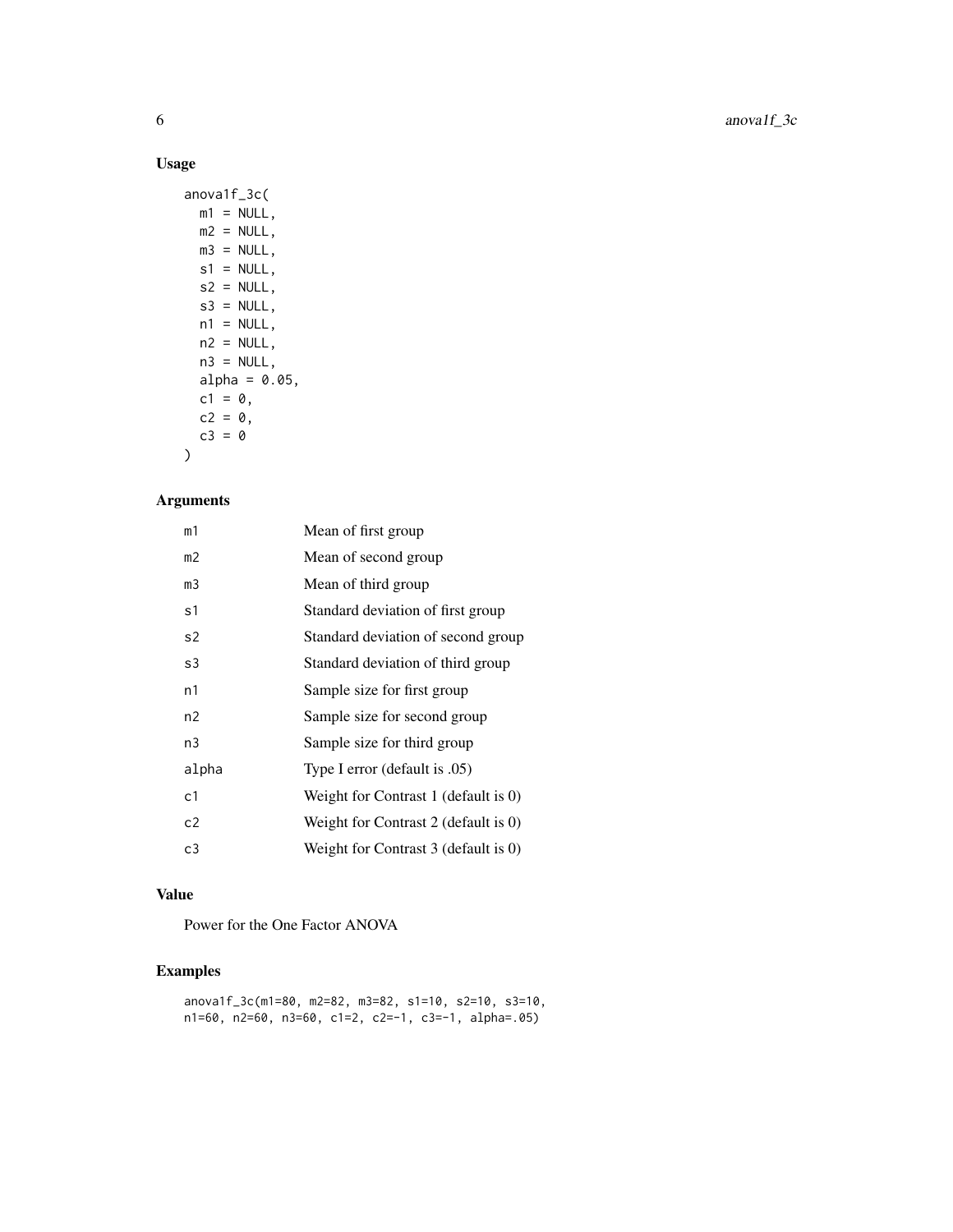<span id="page-6-0"></span>anova1f\_4 *Compute power for a One Factor Between Subjects ANOVA with four levels Takes means, sds, and sample sizes for each group*

### Description

Compute power for a One Factor Between Subjects ANOVA with four levels Takes means, sds, and sample sizes for each group

#### Usage

anova1f\_4(  $m1 = NULL,$  $m2 = NULL,$  $m3 = NULL,$  $m4 = NULL,$  $s1 = NULL,$  $s2 = NULL,$  $s3 = NULL,$  $s4 = NULL,$  $n1 = NULL,$  $n2 = NULL,$  $n3 = NULL,$  $n4 = NULL,$ alpha =  $0.05$ )

| m1    | Mean of first group                |
|-------|------------------------------------|
| m2    | Mean of second group               |
| mЗ    | Mean of third group                |
| m4    | Mean of fourth group               |
| s1    | Standard deviation of first group  |
| s2    | Standard deviation of second group |
| s3    | Standard deviation of third group  |
| s4    | Standard deviation of forth group  |
| n1    | Sample size for first group        |
| n2    | Sample size for second group       |
| n3    | Sample size for third group        |
| n4    | Sample size for fourth group       |
| alpha | Type I error (default is .05)      |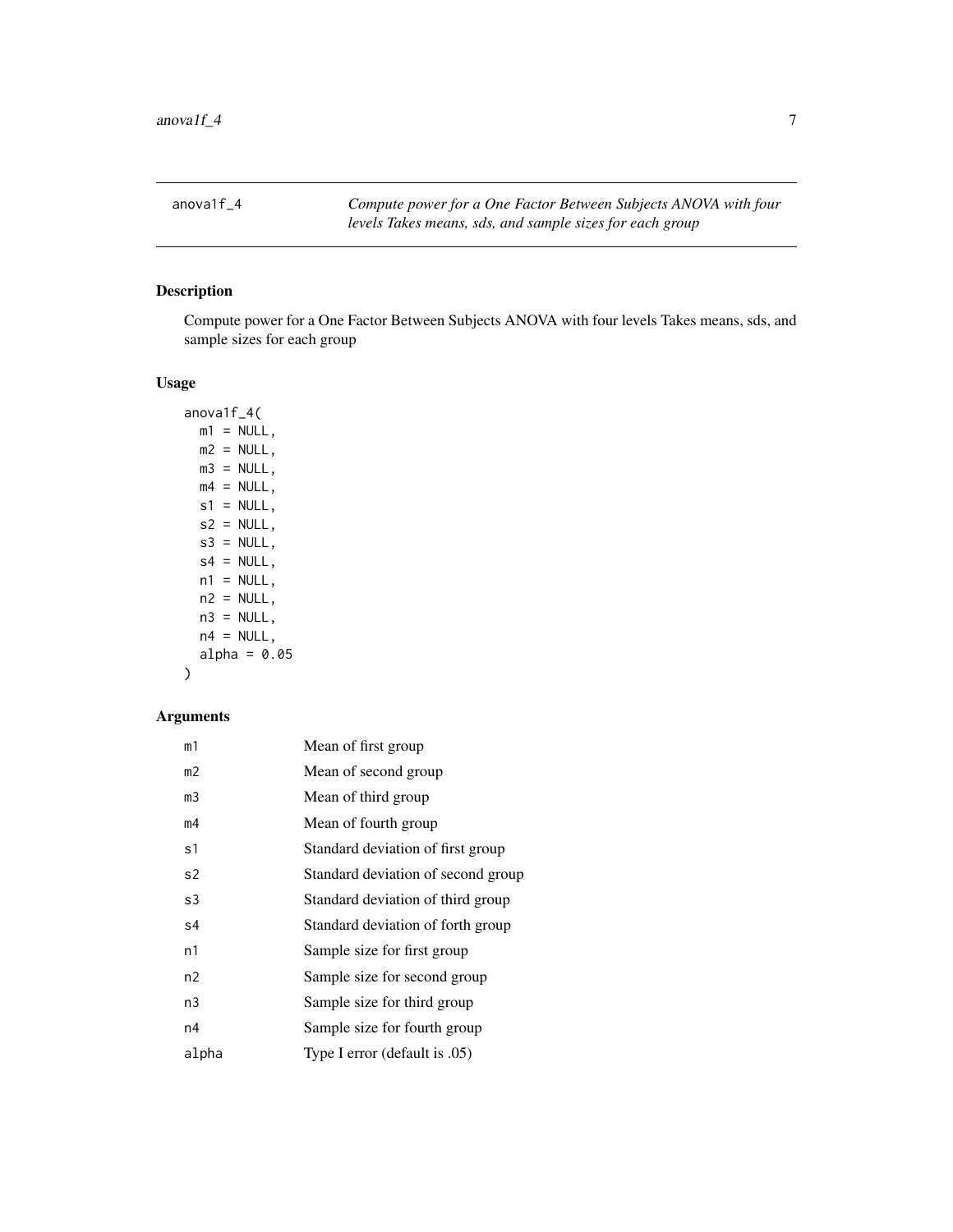<span id="page-7-0"></span>Power for the One Factor Between Subjects ANOVA

#### Examples

```
anova1f_4(m1=80, m2=82, m3=82, m4=86, s1=10, s2=10, s3=10,
s4=10, n1=60, n2=60, n3=60, n4=60)
```

| anova1f 4c | Compute power for a One Factor ANOVA with four levels. Takes          |
|------------|-----------------------------------------------------------------------|
|            | means, sds, and sample sizes for each group. Alpha is .05 by default, |
|            | alternative values may be entered by user                             |

### Description

Compute power for a One Factor ANOVA with four levels. Takes means, sds, and sample sizes for each group. Alpha is .05 by default, alternative values may be entered by user

#### Usage

```
anova1f_4c(
 m1 = NULL,m2 = NULL,m3 = NULL,m4 = NULL,s1 = NULL,s2 = NULL,s3 = NULL,s4 = NULL,n1 = NULL,n2 = NULL,n3 = NULL,n4 = NULL,alpha = 0.05,
 c1 = 0,
 c2 = 0,
 c3 = 0,
 c4 = 0\mathcal{L}
```

| Mean of first group  |
|----------------------|
| Mean of second group |
| Mean of third group  |
| Mean of fourth group |
|                      |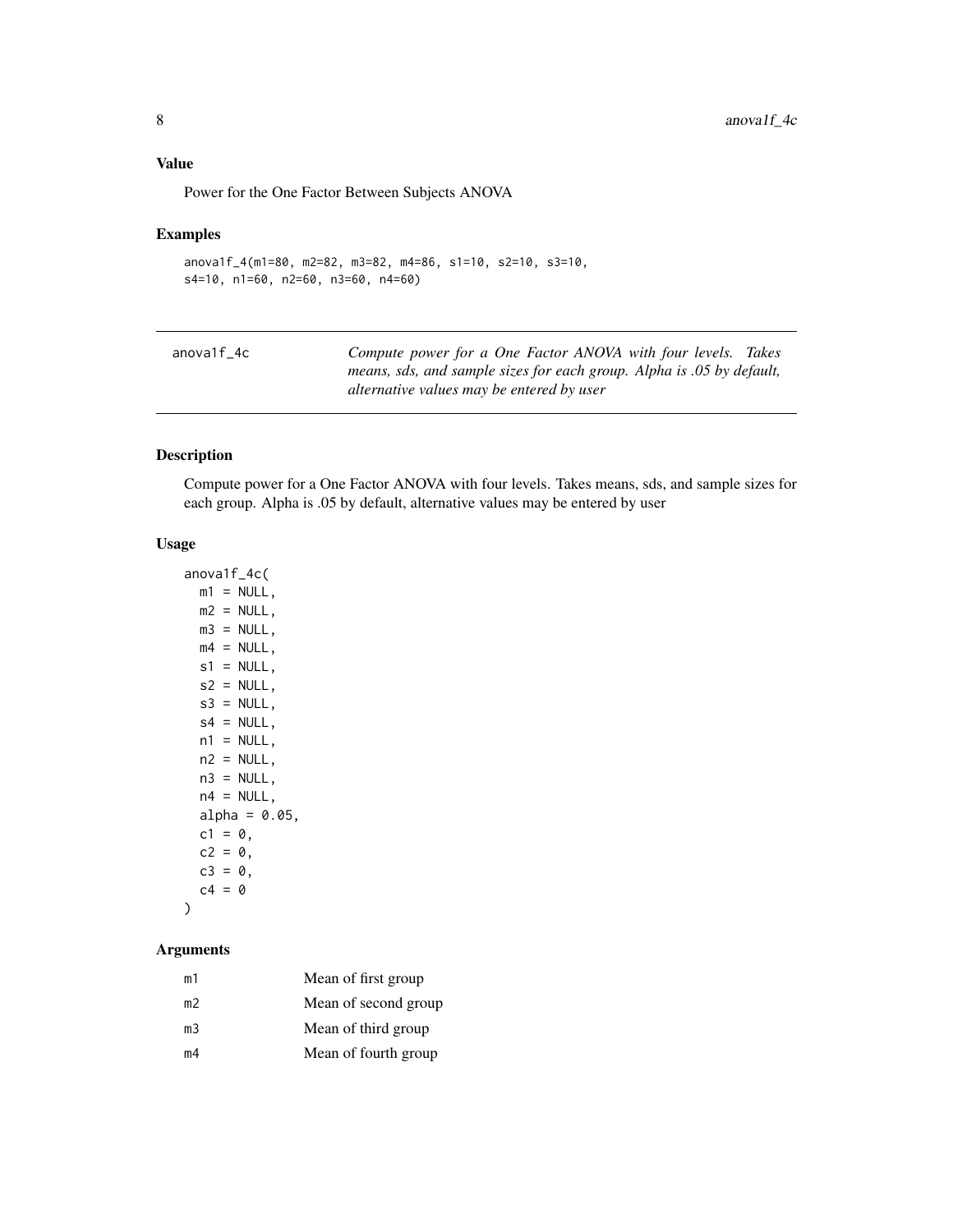#### <span id="page-8-0"></span>anova $2x2$  9

| s1             | Standard deviation of first group         |
|----------------|-------------------------------------------|
| s2             | Standard deviation of second group        |
| s3             | Standard deviation of third group         |
| s4             | Standard deviation of forth group         |
| n1             | Sample size for first group               |
| n <sub>2</sub> | Sample size for second group              |
| n3             | Sample size for third group               |
| n4             | Sample size for fourth group              |
| alpha          | Type I error (default is .05)             |
| c <sub>1</sub> | Weight for Contrast $1$ (default is $0$ ) |
| c2             | Weight for Contrast 2 (default is 0)      |
| c3             | Weight for Contrast 3 (default is 0)      |
| c4             | Weight for Contrast 4 (default is $0$ )   |

#### Examples

```
anova1f_4c(m1=80, m2=82, m3=82, m4=86, s1=10, s2=10,
s3=10, s4=10, n1=60, n2=60, n3=60, n4=60,
c1=1, c2=1, c3=-1, c4=-1, alpha=.05)
anova1f_4c(m1=80, m2=82, m3=82, m4=86, s1=10, s2=10,
s3=10, s4=10, n1=60, n2=60, n3=60, n4=60,
c1=1, c2=-1, c3=-0, c4=0, alpha=.05)
anova1f_4c(m1=80, m2=82, m3=82, m4=86, s1=10, s2=10,
s3=10, s4=10, n1=60, n2=60, n3=60, n4=60,
c1=0, c2=0, c3=1, c4=-1, alpha=.05)
#'@return Power for the One Factor ANOVA
```
anova2x2 *Compute power for a Two by Two Between Subjects ANOVA. Takes means, sds, and sample sizes for each group. Alpha is .05 by default, alternative values may be entered by user*

#### Description

Compute power for a Two by Two Between Subjects ANOVA. Takes means, sds, and sample sizes for each group. Alpha is .05 by default, alternative values may be entered by user

### Usage

anova2x2(  $m1.1$  = NULL,  $m1.2 = NULL,$  $m2.1 = NULL,$  $m2.2 = NULL,$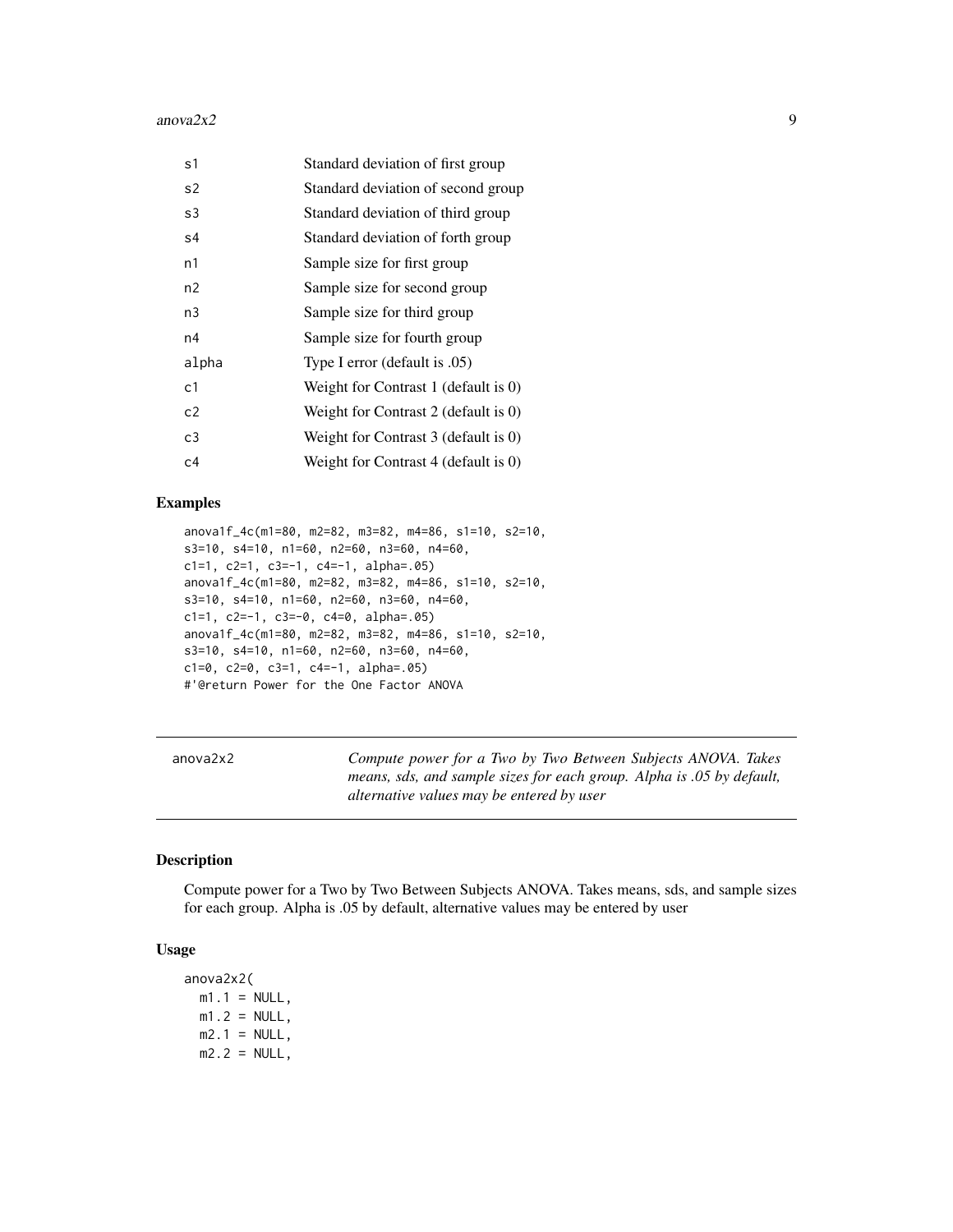$10$  anova $2x2$ 

 $s1.1 = NULL,$  $s1.2 = NULL$ ,  $s2.1 = NULL,$  $s2.2 = NULL,$  $n1.1 = NULL,$  $n1.2 = NULL,$  $n2.1 = NULL,$  $n2.2 = NULL,$ alpha =  $0.05$ ,  $all = "OFF"$  $\mathcal{L}$ 

### Arguments

| m1.1  | Cell mean for First level of Factor A, First level of Factor B                             |
|-------|--------------------------------------------------------------------------------------------|
| m1.2  | Cell mean for First level of Factor A, Second level of Factor B                            |
| m2.1  | Cell mean for Second level of Factor A, First level of Factor B                            |
| m2.2  | Cell mean for Second level of Factor A, Second level of Factor B                           |
| s1.1  | Cell standard deviation for First level of Factor A, First level of Factor B               |
| s1.2  | Cell standard deviation for First level of Factor A, Second level of Factor B              |
| s2.1  | Cell standard deviation for Second level of Factor A, First level of Factor B              |
| s2.2  | Cell standard deviation for Second level of Factor A, Second level of Factor B             |
| n1.1  | Cell sample size for First level of Factor A, First level of Factor B                      |
| n1.2  | Cell sample size for First level of Factor A, Second level of Factor B                     |
| n2.1  | Cell sample size for Second level of Factor A, First level of Factor B                     |
| n2.2  | Cell sample size for Second level of Factor A, Second level of Factor B                    |
| alpha | Type I error (default is .05)                                                              |
| all   | Power(ALL) - Power for detecting all predictors in the model at once (default is<br>"OFF") |

#### Value

Power for the Two Factor ANOVA

### Examples

anova2x2(m1.1=0.85, m1.2=0.85, m2.1=0.00, m2.2=0.60, s1.1=1.7, s1.2=1.7, s2.1=1.7, s2.2=1.7, n1.1=100, n1.2=100, n2.1=100, n2.2=100, alpha=.05) anova2x2(m1.1=0.85, m1.2=0.85, m2.1=0.00, m2.2=0.60, s1.1=1.7, s1.2=1.7, s2.1=1.7, s2.2=1.7, n1.1=100, n1.2=100, n2.1=100, n2.2=100, alpha=.05, all="ON")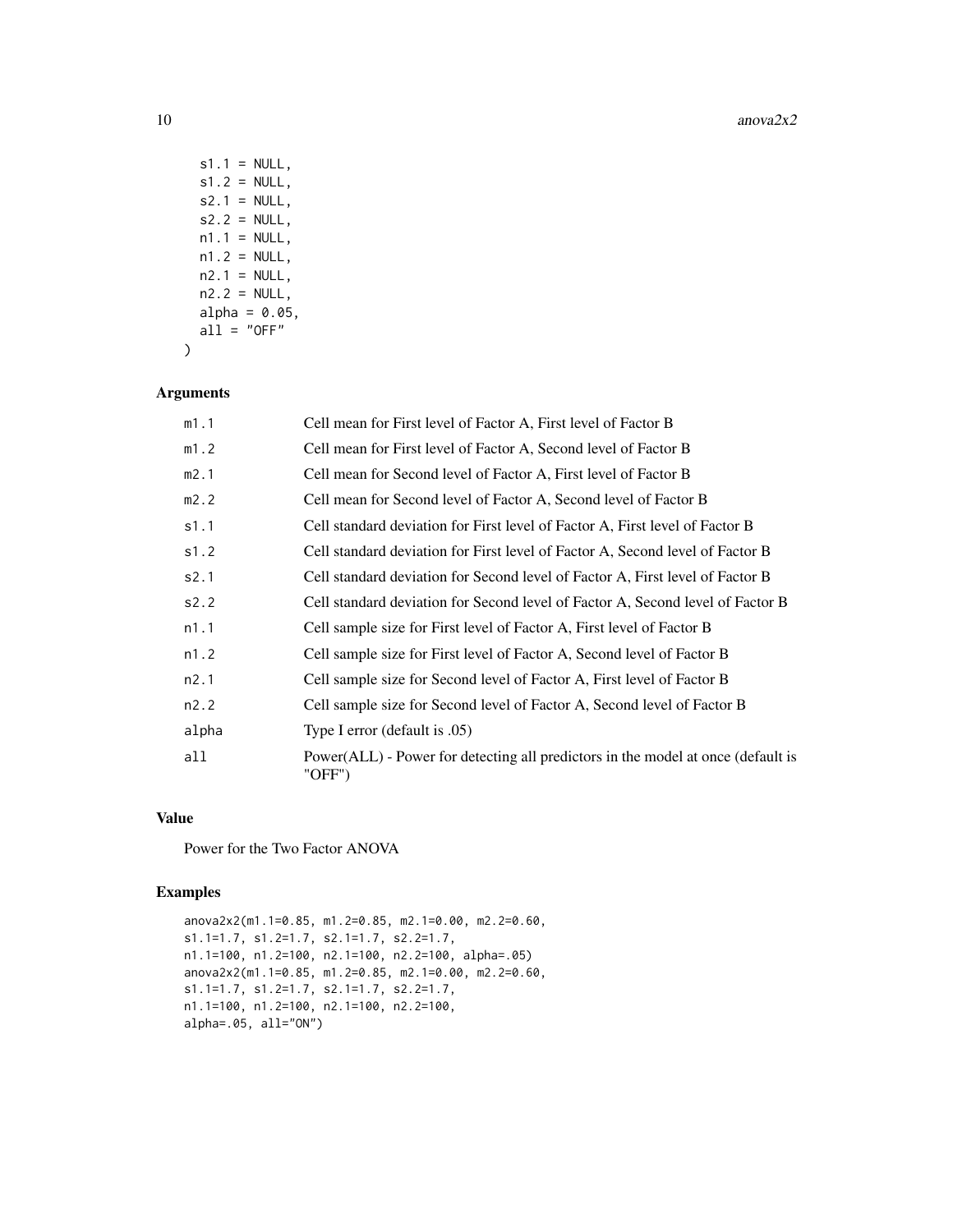<span id="page-10-0"></span>anova2x2\_se *Compute power for Simple Effects in a Two by Two Between Subjects ANOVA with two levels for each factor. Takes means, sds, and sample sizes for each group. Alpha is .05 by default, alternative values may be entered by user*

### Description

Compute power for Simple Effects in a Two by Two Between Subjects ANOVA with two levels for each factor. Takes means, sds, and sample sizes for each group. Alpha is .05 by default, alternative values may be entered by user

### Usage

anova2x2\_se(  $m1.1 = NULL,$  $m1.2 = NULL,$  $m2.1$  = NULL,  $m2.2 = NULL,$  $s1.1 = NULL$ ,  $s1.2 = NULL,$  $s2.1 = NULL,$  $s2.2 = NULL,$  $n1.1 = NULL,$  $n1.2 = NULL,$  $n2.1 = NULL,$  $n2.2 = NULL,$ alpha =  $0.05$ )

| m1.1 | Cell mean for First level of Factor A, First level of Factor B                 |
|------|--------------------------------------------------------------------------------|
| m1.2 | Cell mean for First level of Factor A, Second level of Factor B                |
| m2.1 | Cell mean for Second level of Factor A, First level of Factor B                |
| m2.2 | Cell mean for Second level of Factor A, Second level of Factor B               |
| s1.1 | Cell standard deviation for First level of Factor A, First level of Factor B   |
| s1.2 | Cell standard deviation for First level of Factor A, Second level of Factor B  |
| s2.1 | Cell standard deviation for Second level of Factor A, First level of Factor B  |
| s2.2 | Cell standard deviation for Second level of Factor A, Second level of Factor B |
| n1.1 | Cell sample size for First level of Factor A, First level of Factor B          |
| n1.2 | Cell sample size for First level of Factor A, Second level of Factor B         |
| n2.1 | Cell sample size for Second level of Factor A, First level of Factor B         |
| n2.2 | Cell sample size for Second level of Factor A, Second level of Factor B        |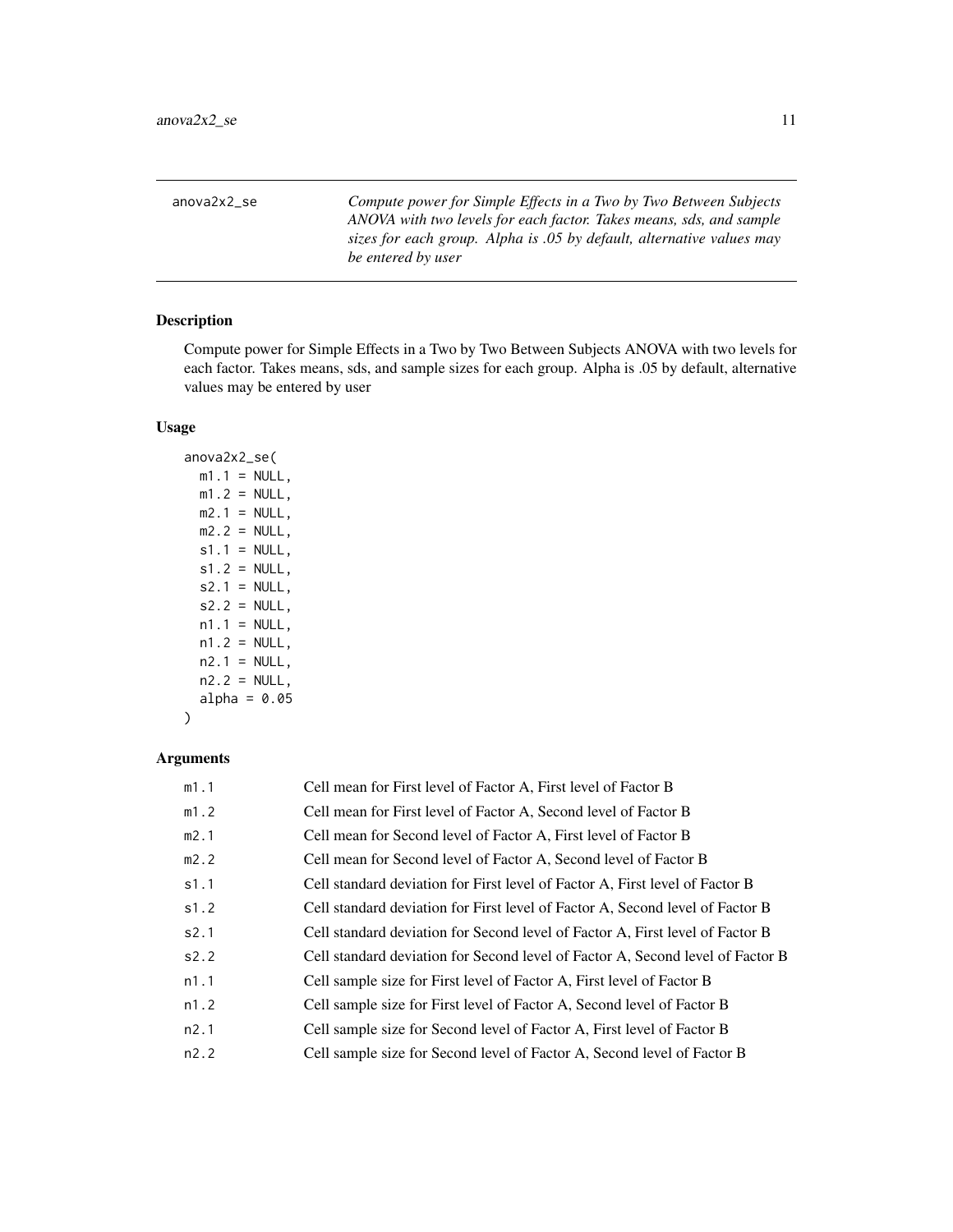<span id="page-11-0"></span>

| alpha | Type I error (default is .05) examples anova $2x2$ _se(m1.1=0.85, m1.2=0.85, m2.1=0.00, |
|-------|-----------------------------------------------------------------------------------------|
|       | m2.2=0.60, s1.1=1.7, s1.2=1.7, s2.1=1.7, s2.2=1.7, n1.1=250, n1.2=250, n2.1=250,        |
|       | $n2.2=250$ , alpha=.05)                                                                 |

Power for Simple Effects Tests in a Two By Two ANOVA

| Assumptions | Compute power for Multiple Regression with Violated assumptions |  |  |  |
|-------------|-----------------------------------------------------------------|--|--|--|
|             | (Beta)                                                          |  |  |  |

# Description

Compute power for Multiple Regression with Violated assumptions (Beta)

### Usage

| Assumptions(          |
|-----------------------|
| NULL,<br>ry1<br>$=$   |
| NULL,<br>ry2 =        |
| $ry3 =$<br>NULL,      |
| $ry4 =$<br>NULL,      |
| $ry5 =$<br>NULL,      |
| r12 l<br>NULL,<br>$=$ |
| NULL,<br>r13<br>$=$   |
| $r14 =$<br>NULL,      |
| r15<br>NULL,<br>$=$   |
| NULL,<br>r23 =        |
| r24 =<br>NULL,        |
| r25 =<br>NULL,        |
| r34 =<br>NULL,        |
| $r35 =$<br>NULL,      |
| $r45 =$<br>NULL,      |
| $sy = NULL,$          |
| s1<br>NULL,<br>$=$    |
| NULL,<br>$s2 =$       |
| NULL,<br>$s3 =$       |
| NULL,<br>$s4 =$       |
| $s5 =$<br>NULL,       |
| $ky =$<br>NULL,       |
| k1<br>NULL,<br>$=$    |
| k2 =<br>NULL,         |
| k3<br>NULL,<br>$=$    |
| k4<br>NULL,<br>$=$    |
| k5 =<br>NULL,         |
| $n = NULL,$           |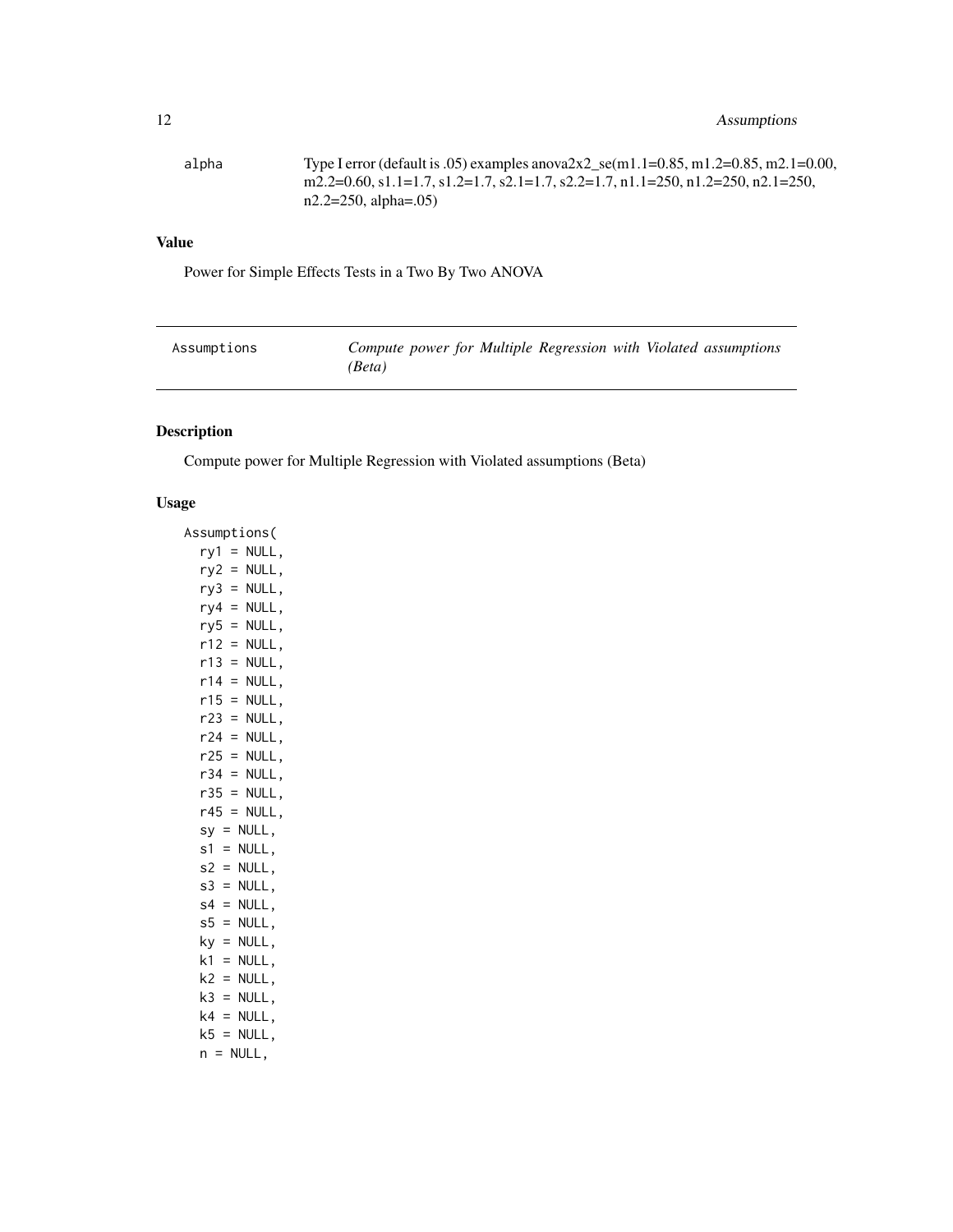### Assumptions 13

```
alpha = 0.05,
   test = NULL,nruns = 500\mathcal{L}
```

| ry1            | Correlation between DV $(y)$ and first predictor $(1)$                          |
|----------------|---------------------------------------------------------------------------------|
| ry2            | Correlation between DV $(y)$ and second predictor $(2)$                         |
| ry3            | Correlation between DV $(y)$ and third predictor $(3)$                          |
| ry4            | Correlation between DV $(y)$ and fourth predictor $(4)$                         |
| ry5            | Correlation between DV $(y)$ and fifth predictor $(5)$                          |
| r12            | Correlation between first $(1)$ and second predictor $(2)$                      |
| r13            | Correlation between first $(1)$ and third predictor $(3)$                       |
| r14            | Correlation between first (1) and fourth predictor (4)                          |
| r15            | Correlation between first $(1)$ and fifth predictor $(5)$                       |
| r23            | Correlation between second $(2)$ and third predictor $(3)$                      |
| r24            | Correlation between second (2) and fourth predictor (4)                         |
| r25            | Correlation between second $(2)$ and fifth predictor $(5)$                      |
| r34            | Correlation between third $(3)$ and fourth predictor $(4)$                      |
| r35            | Correlation between third $(3)$ and fifth predictor $(5)$                       |
| r45            | Correlation between fourth $(4)$ and fifth predictor $(5)$                      |
| sy             | Skew of outcome variable                                                        |
| s1             | Skew of first predictor                                                         |
| s2             | Skew of second predictor                                                        |
| s3             | Skew of third predictor                                                         |
| s4             | Skew of fourth predictor                                                        |
| s <sub>5</sub> | Skew of fifth predictor                                                         |
| ky             | Kurtosis of outcome variable                                                    |
| k1             | Kurtosis of first predictor                                                     |
| k2             | Kurtosis of second predictor                                                    |
| k3             | Kurtosis of third predictor                                                     |
| k4             | Kurtosis of fourth predictor                                                    |
| k5             | Kurtosis of fifth predictor                                                     |
| n              | Sample size                                                                     |
| alpha          | Type I error (default is .05)                                                   |
| test           | type of test (none, sqrt, log, inv, robust, boot, quantile, hc0, hc1, hc2, hc3) |
| nruns          | number of runs, default is 500                                                  |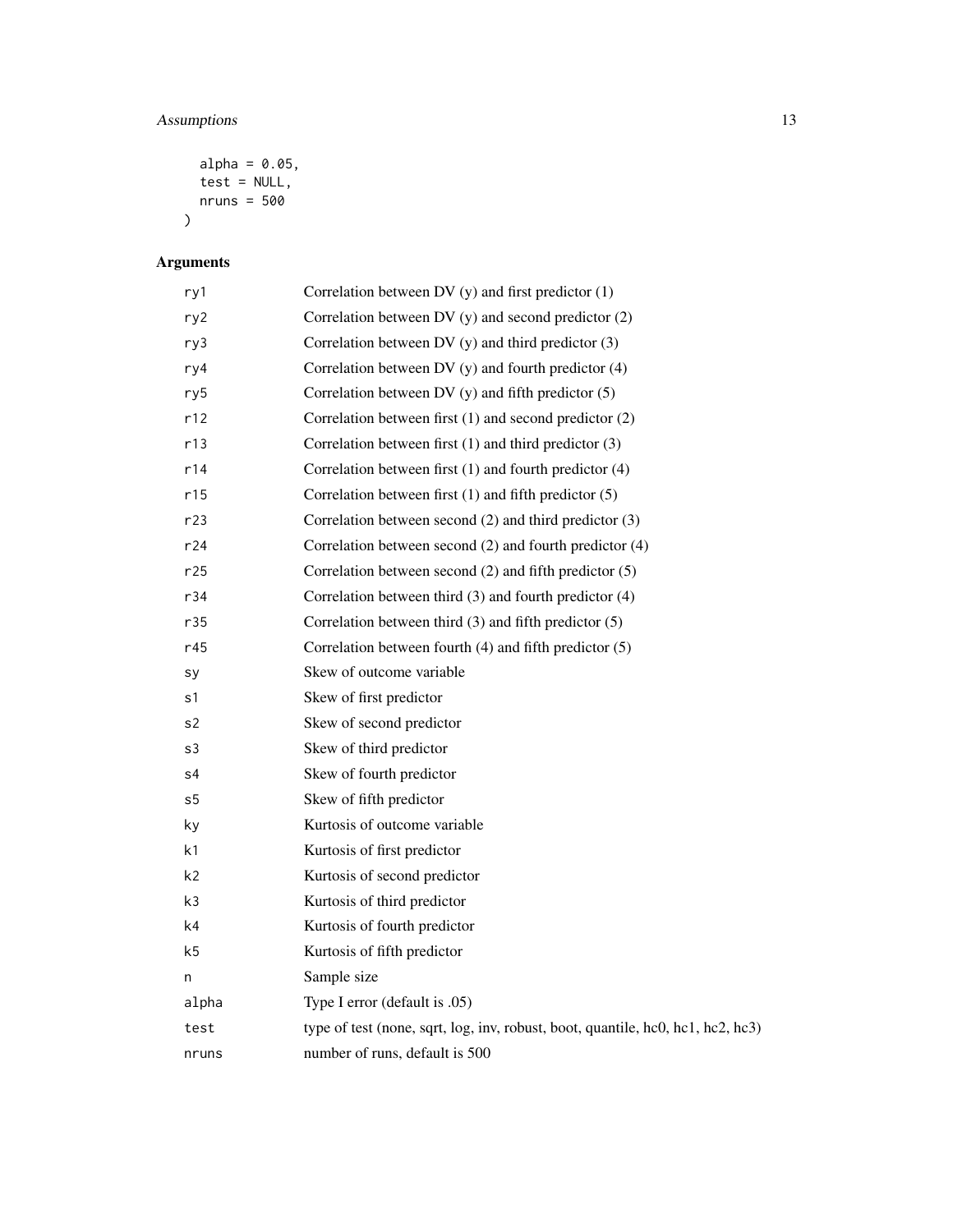<span id="page-13-0"></span>Power for Resampled Multiple Regression with Non Normal Variables

### Examples

```
Assumptions(ry1=.0,ry2=.3,r12=.3,sy=1,s1=2,s2=2,ky=1,k1=1,k2=1,n=100,nruns=20,test="sqrt")
```

| Assumptions_resample | Compute power for Multiple Regression with Violated assumptions us- |
|----------------------|---------------------------------------------------------------------|
|                      | <i>ing Resamples</i>                                                |

# Description

Compute power for Multiple Regression with Violated assumptions using Resamples

### Usage

| Assumptions_resample( |
|-----------------------|
| ry1 = NULL,           |
| ry2 = NULL,           |
| $ry3 = NULL,$         |
| $ry4 = NULL,$         |
| $ry5 = NULL,$         |
| $r12 = NULL,$         |
| $r13 = NULL,$         |
| $r14 = NULL,$         |
| $r15 = NULL,$         |
| $r23 = NULL,$         |
| $r24 = NULL,$         |
| $r25 = NULL,$         |
| $r34 = NULL,$         |
| $r35 = NULL,$         |
| $r45 = NULL,$         |
| $sy = NULL,$          |
| $s1 = NULL,$          |
| $s2 = NULL,$          |
| $s3 = NULL,$          |
| $s4 = NULL,$          |
| $s5 = NULL,$          |
| $ky = NULL,$          |
| $k1 = NULL,$          |
| $k2 = NULL,$          |
| $k3 = NULL,$          |
| $k4 = NULL,$          |
| $k5 = NULL,$          |
| $n = NULL,$           |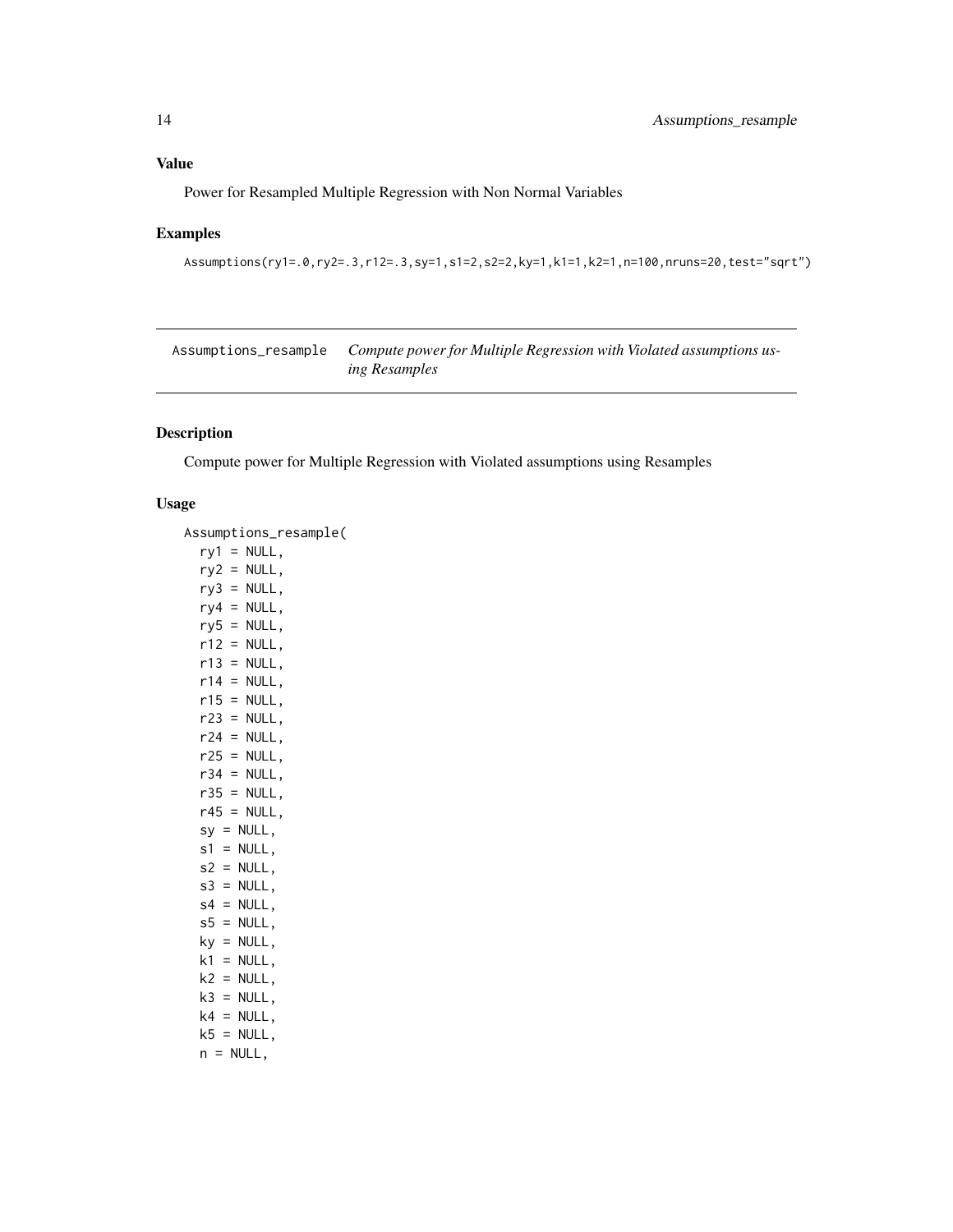```
alpha = 0.05,
  test = "boot",reps = 200,
  boots = 500
\mathcal{L}
```

| ry1            | Correlation between DV $(y)$ and first predictor $(1)$                 |
|----------------|------------------------------------------------------------------------|
| ry2            | Correlation between DV $(y)$ and second predictor $(2)$                |
| ry3            | Correlation between DV $(y)$ and third predictor $(3)$                 |
| ry4            | Correlation between DV $(y)$ and fourth predictor $(4)$                |
| ry5            | Correlation between DV $(y)$ and fifth predictor $(5)$                 |
| r12            | Correlation between first (1) and second predictor (2)                 |
| r13            | Correlation between first $(1)$ and third predictor $(3)$              |
| r14            | Correlation between first (1) and fourth predictor (4)                 |
| r15            | Correlation between first $(1)$ and fifth predictor $(5)$              |
| r23            | Correlation between second (2) and third predictor (3)                 |
| r24            | Correlation between second (2) and fourth predictor (4)                |
| r25            | Correlation between second $(2)$ and fifth predictor $(5)$             |
| r34            | Correlation between third $(3)$ and fourth predictor $(4)$             |
| r35            | Correlation between third $(3)$ and fifth predictor $(5)$              |
| r45            | Correlation between fourth $(4)$ and fifth predictor $(5)$             |
| sy             | Skew of outcome variable                                               |
| s1             | Skew of first predictor                                                |
| s2             | Skew of second predictor                                               |
| s3             | Skew of third predictor                                                |
| s4             | Skew of fourth predictor                                               |
| s5             | Skew of fifth predictor                                                |
| ky             | Kurtosis of outcome variable                                           |
| k1             | Kurtosis of first predictor                                            |
| k2             | Kurtosis of second predictor                                           |
| k3             | Kurtosis of third predictor                                            |
| k <sub>4</sub> | Kurtosis of fourth predictor                                           |
| k <sub>5</sub> | Kurtosis of fifth predictor                                            |
| n              | Sample size                                                            |
| alpha          | Type I error (default is .05)                                          |
| test           | type of test ("boot","jack","perm")                                    |
| reps           | number of replications, default is 200 - use larger for final analyses |
| boots          | number of bootstrap samples. Default is 500. Use larger for final.     |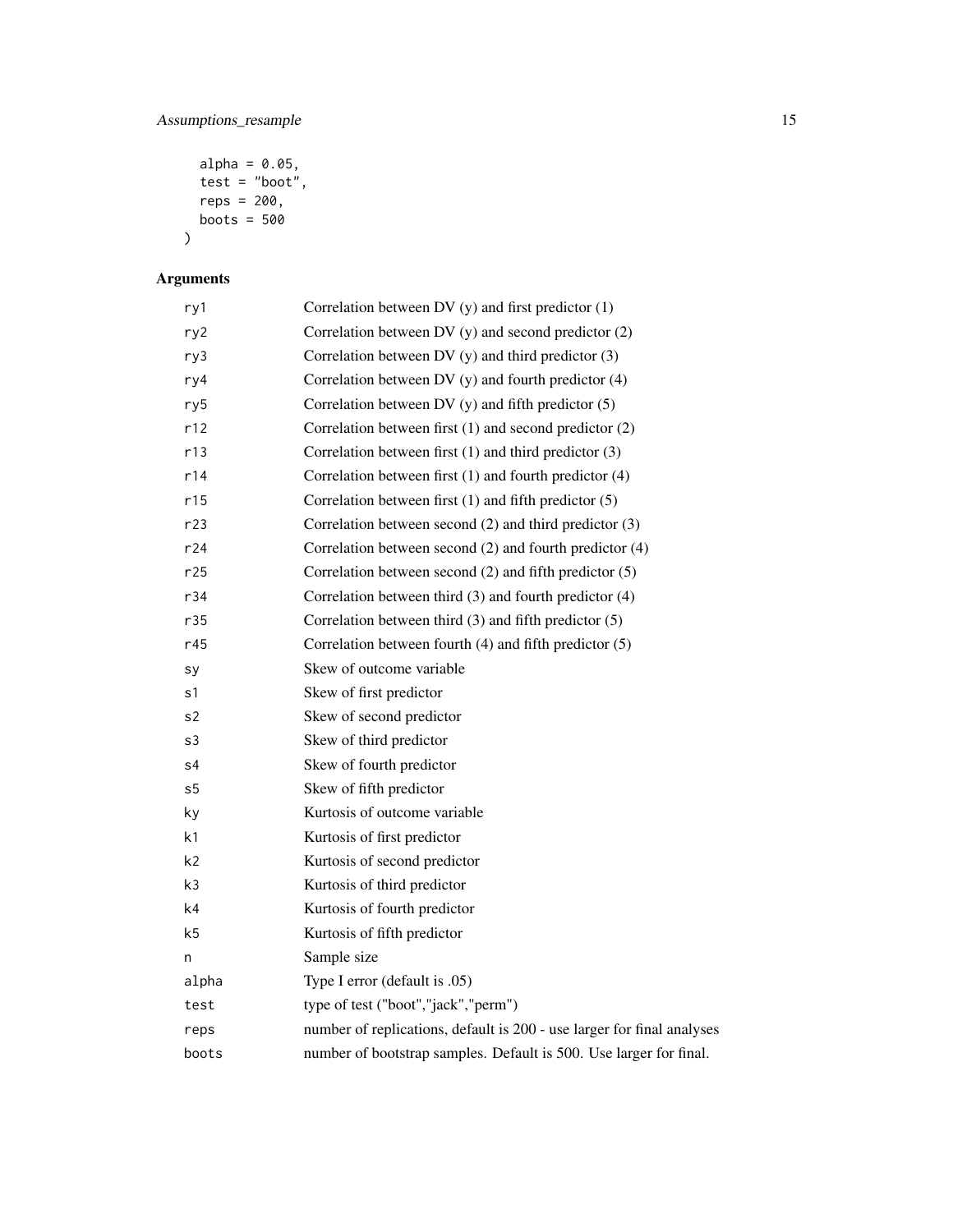<span id="page-15-0"></span>Power for Multiple Regression with Non Normal Variables via resample

### Examples

```
Assumptions_resample(ry1=.0,ry2=.3,r12=.3,sy=1,s1=2,s2=2,ky=1,k1=1,k2=1,n=100)
```

| Chi2x2 | Compute power for an Chi Square 2x2 Takes proportions for each       |
|--------|----------------------------------------------------------------------|
|        | group. Alpha is .05 by default, alternative values may be entered by |
|        | user                                                                 |

### Description

Compute power for an Chi Square 2x2 Takes proportions for each group. Alpha is .05 by default, alternative values may be entered by user

#### Usage

```
Chi2x2(r1c1, r1c2, r2c1, r2c2, n, alpha = 0.05)
```
#### Arguments

| r1c1  | Proportion of overall scores in Row 1, Column 1 |
|-------|-------------------------------------------------|
| r1c2  | Proportion of overall scores in Row 1, Column 2 |
| r2c1  | Proportion of overall scores in Row 2, Column 1 |
| r2c2  | Proportion of overall scores in Row 2, Column 2 |
| n     | Total sample size                               |
| alpha | Type I error (default is .05)                   |

### Value

Power for 2x2 Chi Square

#### Examples

```
Chi2x2(r1c1=.28,r1c2=.22,r2c1=.38,r2c2=.12,n=100)
```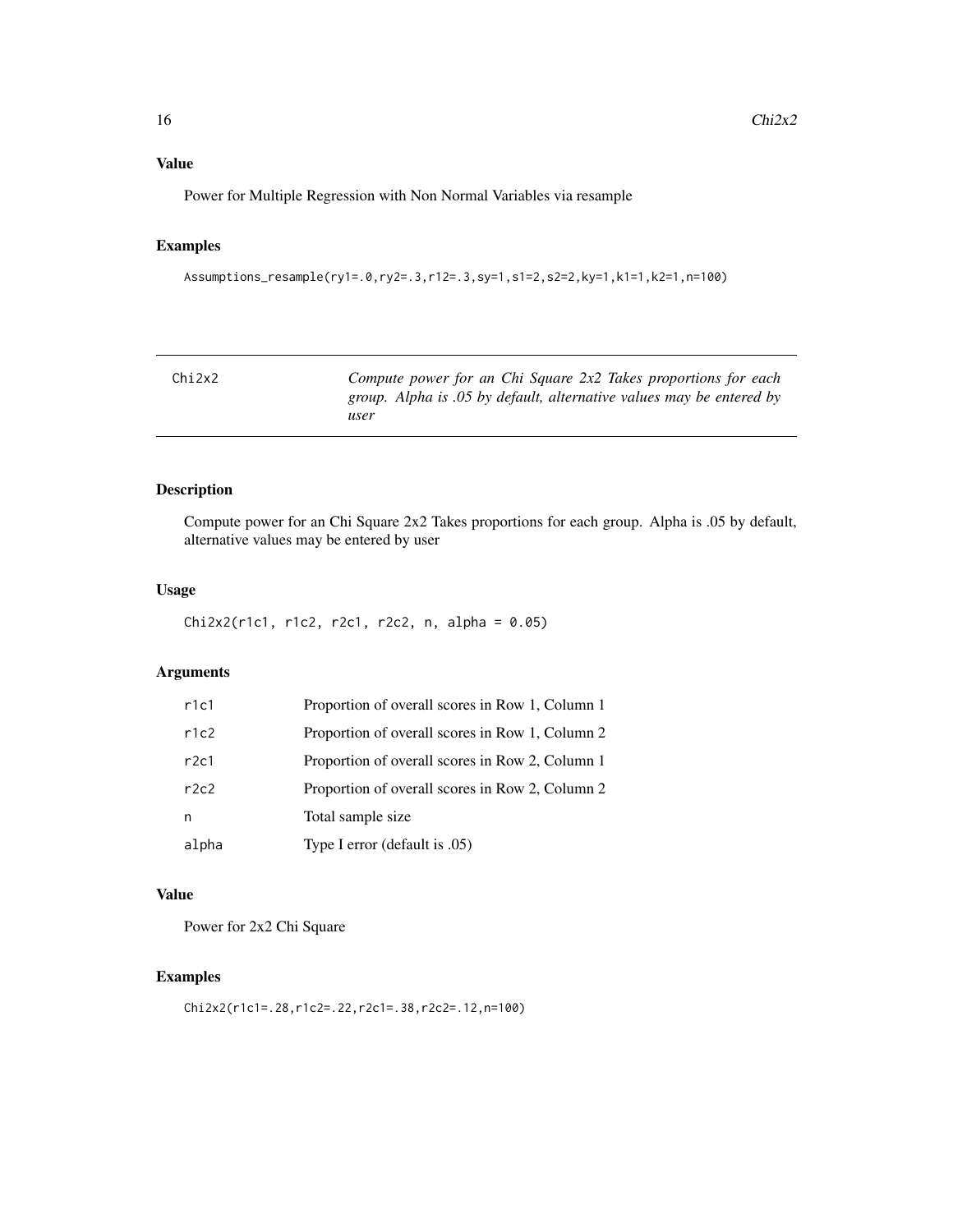<span id="page-16-0"></span>Chi2X3 *Compute power for an Chi Square 2x3 Takes proportions for each group. Alpha is .05 by default, alternative values may be entered by user*

### Description

Compute power for an Chi Square 2x3 Takes proportions for each group. Alpha is .05 by default, alternative values may be entered by user

#### Usage

```
Chi2X3(r1c1, r1c2, r1c3, r2c1, r2c2, r2c3, n, alpha = 0.05)
```
### Arguments

| r1c1  | Proportion of overall scores in Row 1, Column 1 |
|-------|-------------------------------------------------|
| r1c2  | Proportion of overall scores in Row 1, Column 2 |
| r1c3  | Proportion of overall scores in Row 1, Column 3 |
| r2c1  | Proportion of overall scores in Row 2, Column 1 |
| r2c2  | Proportion of overall scores in Row 2, Column 2 |
| r2c3  | Proportion of overall scores in Row 2, Column 3 |
| n     | Total sample size                               |
| alpha | Type I error (default is .05)                   |

#### Value

Power for 2x3 Chi Square

#### Examples

```
Chi2X3(r1c1=.25,r1c2=.25,r1c3=.10, r2c1=.10,r2c2=.25,r2c3=.05,n=200)
```

| ChiES | Compute power for Chi Square Based on Effect Size Takes phi, de-<br>grees of freedom, and a range of sample sizes. Alpha is 0.05 by default, |
|-------|----------------------------------------------------------------------------------------------------------------------------------------------|
|       | alternative values may be entered by user                                                                                                    |

#### Description

Compute power for Chi Square Based on Effect Size Takes phi, degrees of freedom, and a range of sample sizes. Alpha is .05 by default, alternative values may be entered by user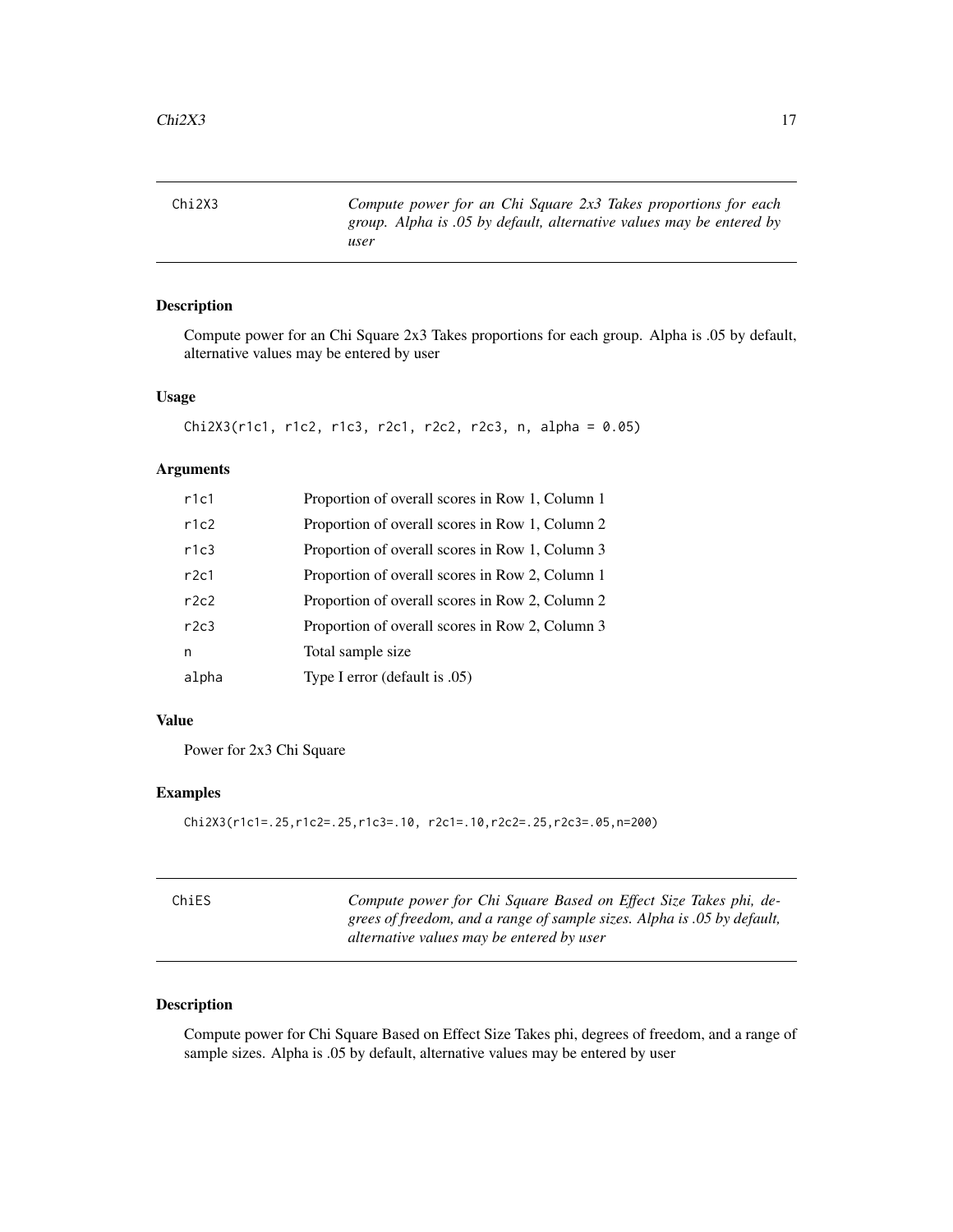### <span id="page-17-0"></span>Usage

ChiES(phi, df, nlow, nhigh, by = 1, alpha =  $0.05$ )

### Arguments

| phi   | phi coefficient (effect size for 2x2)                                                                        |
|-------|--------------------------------------------------------------------------------------------------------------|
| df    | degrees of freedom                                                                                           |
| nlow  | starting sample size                                                                                         |
| nhigh | ending sample size                                                                                           |
| by    | Incremental increase in sample (e.g. nlow = 10, nhigh = 24, by = 2, produces<br>estimates of 10, 12, and 14) |
| alpha | Type I error (default is .05)                                                                                |

#### Value

Power for Chi Square Based on Effect Size

### Examples

ChiES(phi=.3,df=1,nlow=10,nhigh=200,by=10, alpha = .01)

| ChiGOF | Compute power for an Chi Square Goodness of Fit Takes proportions<br>for up to six group. Alpha is .05 by default, alternative values may be<br>entered by user |
|--------|-----------------------------------------------------------------------------------------------------------------------------------------------------------------|
|        |                                                                                                                                                                 |

### Description

Compute power for an Chi Square Goodness of Fit Takes proportions for up to six group. Alpha is .05 by default, alternative values may be entered by user

### Usage

ChiGOF( groups, po1, po2,  $po3 = NULL,$  $po4 = NULL,$  $po5 = NULL,$  $po6 = NULL,$ n, alpha =  $0.05$  $\mathcal{E}$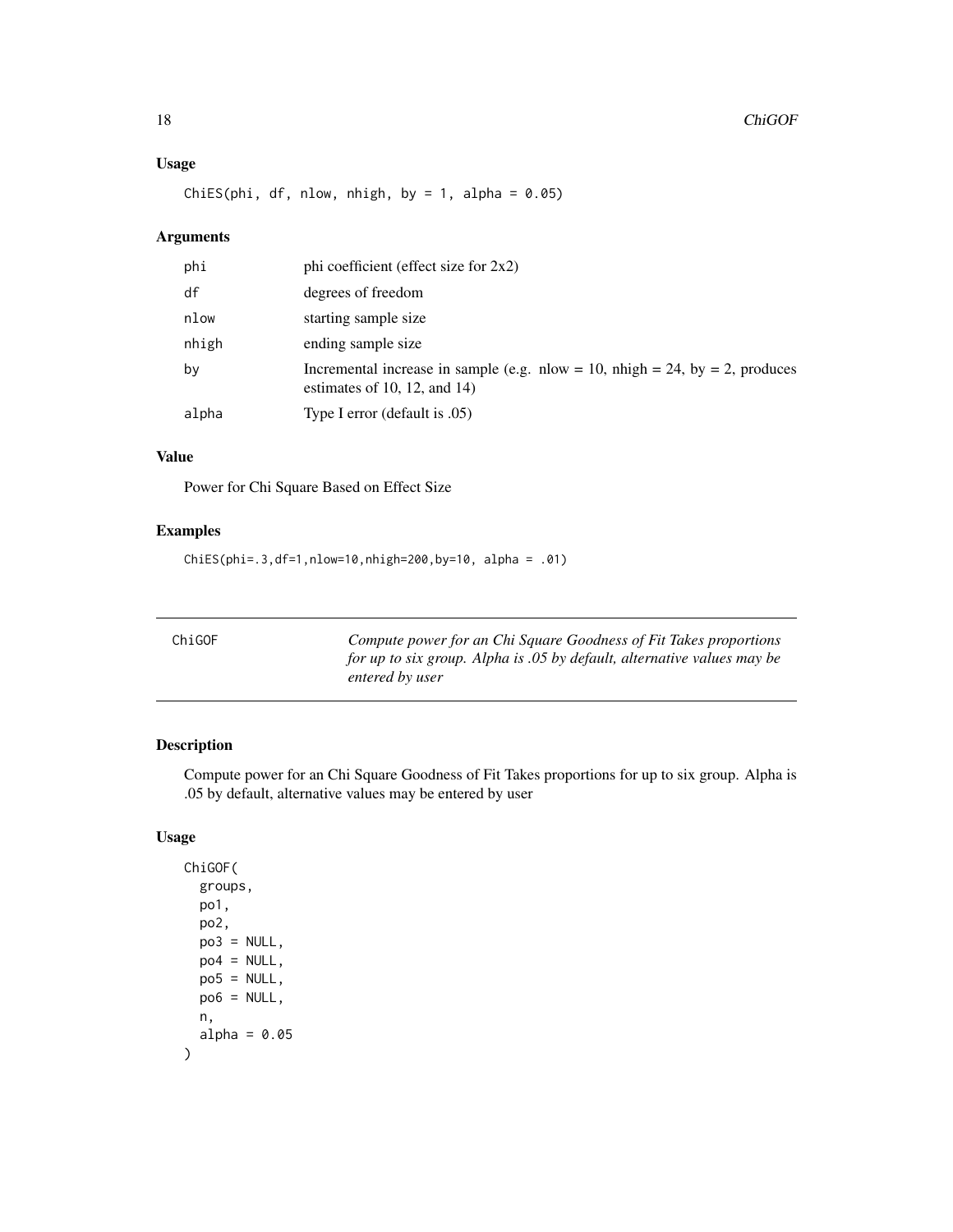#### <span id="page-18-0"></span>corr and the contract of the contract of the contract of the contract of the contract of the contract of the contract of the contract of the contract of the contract of the contract of the contract of the contract of the c

### Arguments

| groups          | Number of groups              |
|-----------------|-------------------------------|
| po1             | Proportion observed Group 1   |
| po <sub>2</sub> | Proportion observed Group 2   |
| po3             | Proportion observed Group 3   |
| po4             | Proportion observed Group 4   |
| po <sub>5</sub> | Proportion observed Group 5   |
| po <sub>6</sub> | Proportion observed Group 6   |
| n               | Total sample size             |
| alpha           | Type I error (default is .05) |

### Value

Power for Chi Square Goodness of Fit

### Examples

ChiGOF(po1=.25, po2=.20, po3=.20, po4=.35, groups=4,n=100)

| corr | Compute power for Pearson's Correlation Takes correlation and range |
|------|---------------------------------------------------------------------|
|      | of values                                                           |

### Description

Compute power for Pearson's Correlation Takes correlation and range of values

### Usage

 $corr(r, nlow, nhigh, alpha = 0.05, tails = 2, by = 1)$ 

### Arguments

|       | Correlation                                          |
|-------|------------------------------------------------------|
| nlow  | Starting sample size                                 |
| nhigh | Ending sample size                                   |
| alpha | Type I error (default is .05)                        |
| tails | one or two-tailed tests (default is 2)               |
| by    | Incremental increase in sample size from low to high |

### Value

Power for Pearson's Correlation

### Examples

corr(r=.30, nlow=60, nhigh=100,by=2)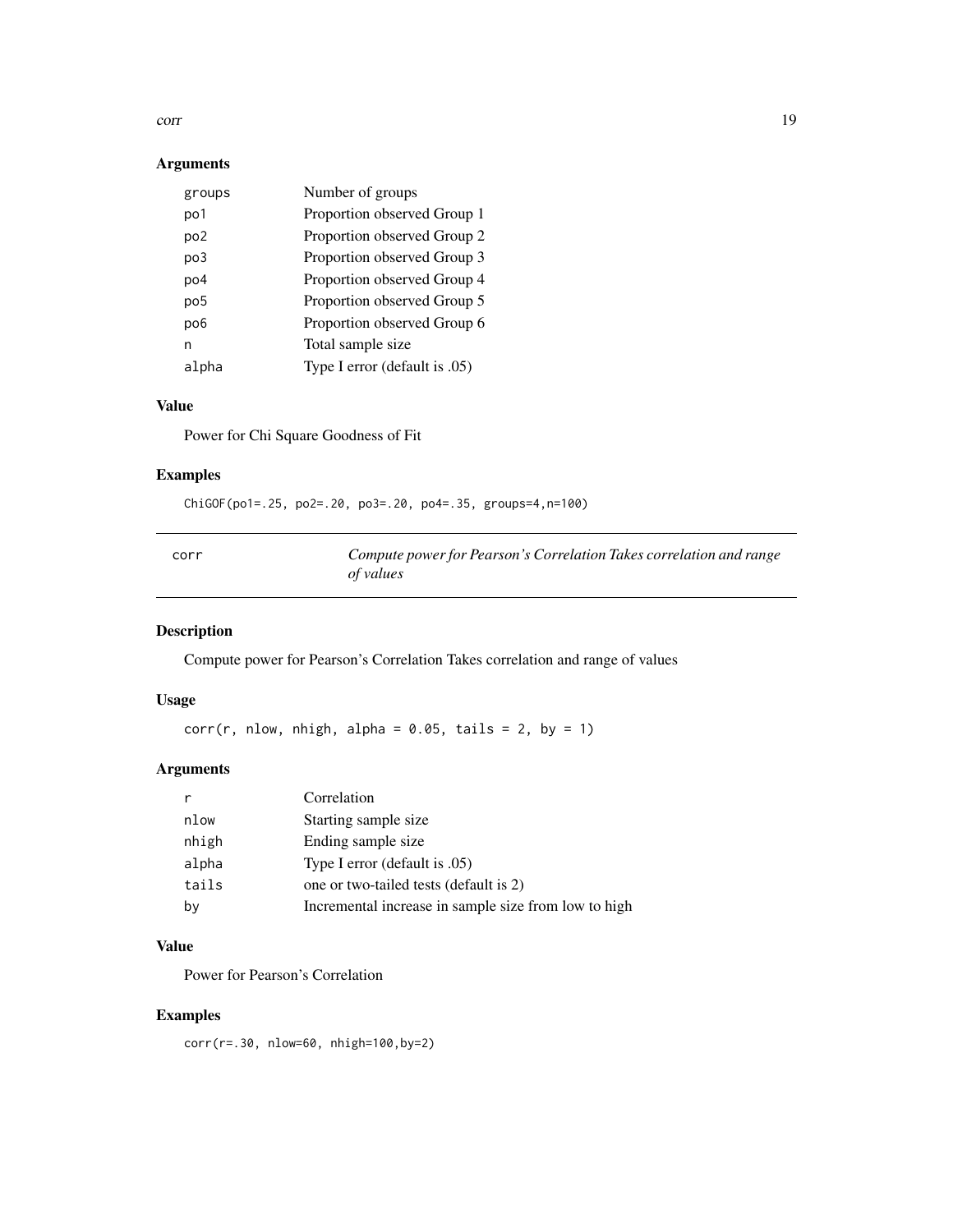<span id="page-19-0"></span>depb *Power for Comparing Dependent Coefficients in Multiple Regression with Two or Three Predictors Requires correlations between all variables as sample size. Means, sds, and alpha are option. Also computes Power(All)*

#### Description

Power for Comparing Dependent Coefficients in Multiple Regression with Two or Three Predictors Requires correlations between all variables as sample size. Means, sds, and alpha are option. Also computes Power(All)

#### Usage

depb(ry1, ry2, ry3 = NULL, r12, r13 = NULL, r23 = NULL, n = NULL, alpha =  $0.05$ )

#### Arguments

| ry1   | Correlation between DV $(y)$ and first predictor $(1)$     |
|-------|------------------------------------------------------------|
| ry2   | Correlation between DV $(y)$ and second predictor $(2)$    |
| ry3   | Correlation between DV $(y)$ and third predictor $(3)$     |
| r12   | Correlation between first $(1)$ and second predictor $(2)$ |
| r13   | Correlation between first $(1)$ and third predictor $(3)$  |
| r23   | Correlation between second $(2)$ and third predictor $(3)$ |
| n     | Total Sample size                                          |
| alpha | Type I error (default is .05)                              |

#### Value

Power for Comparing Dependent Coefficients in Multiple Regression with Two or Three Predictors

#### Examples

depb(ry1=.40, ry2=.40, ry3=-.40, r12=-.15, r13=-.60, r23=.25,n=110, alpha=.05)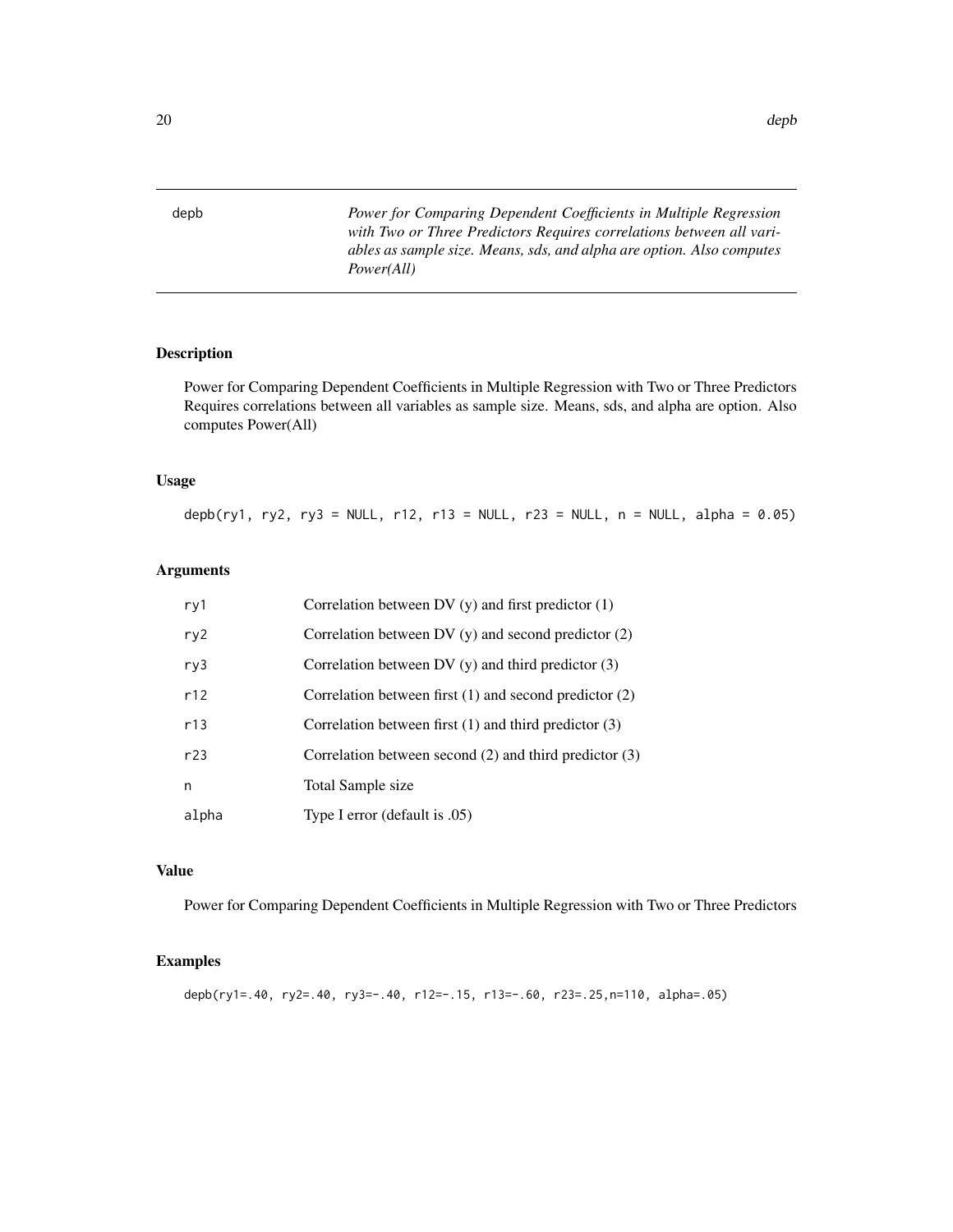<span id="page-20-0"></span>depcorr0 *Compute Power for Comparing Two Dependent Correlations, No Variables in Common Takes correlations and range of values. First variable in each pair is termed predictor, second is DV*

### Description

Compute Power for Comparing Two Dependent Correlations, No Variables in Common Takes correlations and range of values. First variable in each pair is termed predictor, second is DV

### Usage

depcorr0( r12, rxy, r1x, r1y, r2x, r2y, nlow, nhigh,  $alpha = 0.05$ , tails =  $2$ , by  $= 1$ 

### Arguments

)

| r12   | Correlation between the predictor and DV (first set of measures)                                 |
|-------|--------------------------------------------------------------------------------------------------|
| rxy   | Correlation between the predictor and DV (second set of measures)                                |
| r1x   | Correlation between the predictor (first measure) and the predictor variable (first<br>measure)  |
| r1y   | Correlation between the predictor (first measure) and the dependent variable<br>(second measure) |
| r2x   | Correlation between the DV (first measure) and the predictor variable (first mea-<br>sure)       |
| r2y   | Correlation between the DV (first measure) and the dependent variable (second<br>measure)        |
| nlow  | Starting sample size                                                                             |
| nhigh | Ending sample size                                                                               |
| alpha | Type I error (default is .05)                                                                    |
| tails | one or two-tailed tests (default is 2)                                                           |
| by    | Incremental increase in sample size from low to high                                             |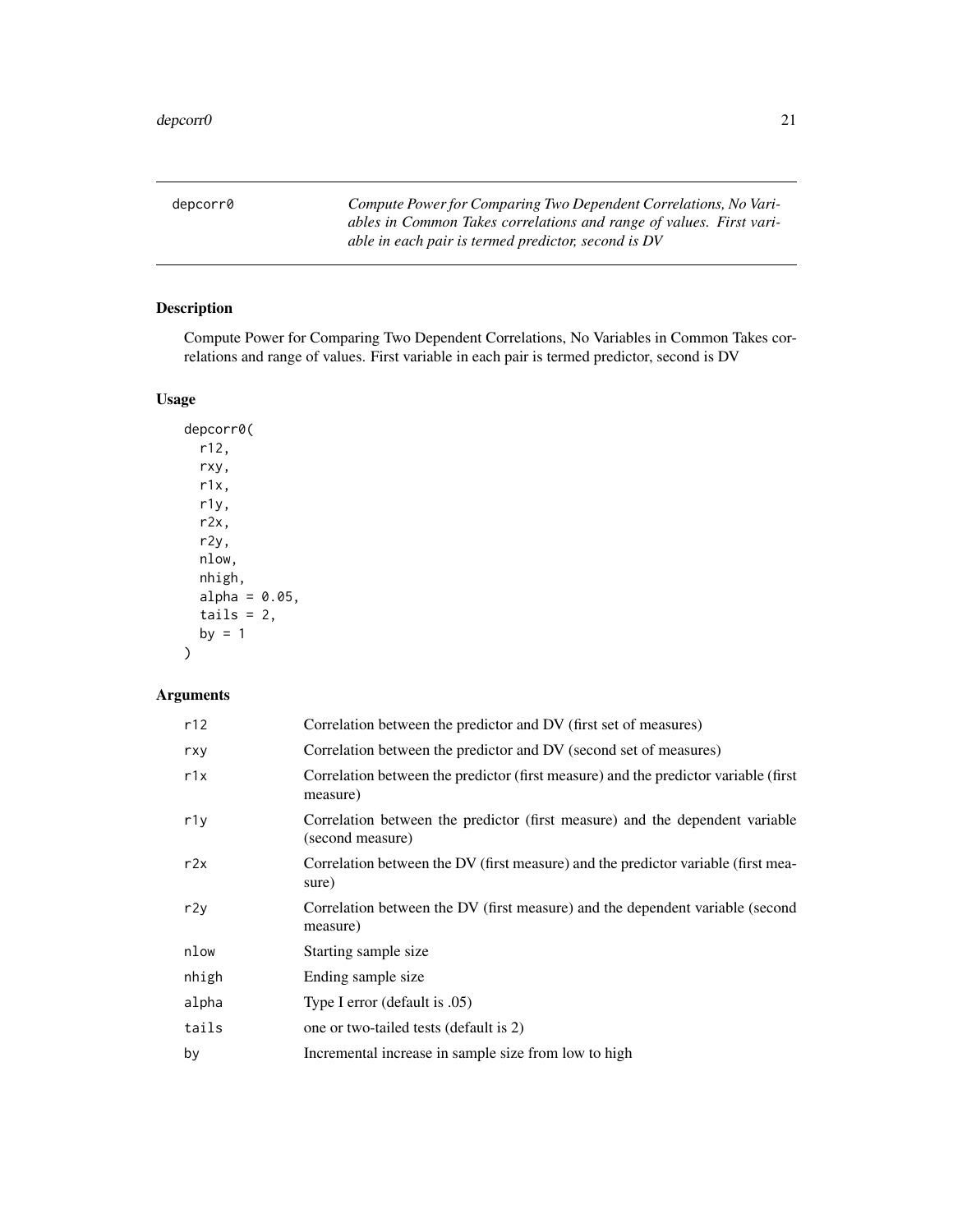<span id="page-21-0"></span>Power for Comparing Two Dependent Correlations, No Variables in Common

### Examples

```
depcorr0(r12=.4,rxy=.7,r1x=.3,r1y=.1,r2x=.45,r2y=.35,nlow=20,nhigh=200,by=10, tails=2)
```

| depcorr1 | Compute Power for Comparing Two Dependent Correlations, One |
|----------|-------------------------------------------------------------|
|          | Variable in Common Takes correlations and range of values   |

### Description

Compute Power for Comparing Two Dependent Correlations, One Variable in Common Takes correlations and range of values

### Usage

depcorr1(r1y, r2y, r12, nlow, nhigh, alpha =  $0.05$ , tails = 2, by = 1)

### Arguments

| r1y   | Correlation between the first predictor and the dependent variable  |
|-------|---------------------------------------------------------------------|
| r2y   | Correlation between the second predictor and the dependent variable |
| r12   | Correlation between the first predictor and the second predictor    |
| nlow  | Starting sample size                                                |
| nhigh | Ending sample size                                                  |
| alpha | Type I error (default is .05)                                       |
| tails | one or two-tailed tests (default is 2)                              |
| bγ    | Incremental increase in sample size from low to high                |

### Value

Power for Comparing Dependent Correlations, One Variable in Common

### Examples

depcorr1(r1y=.3,r2y=.04,r12 = .2, nlow=100,nhigh=300,by=10, tails=2)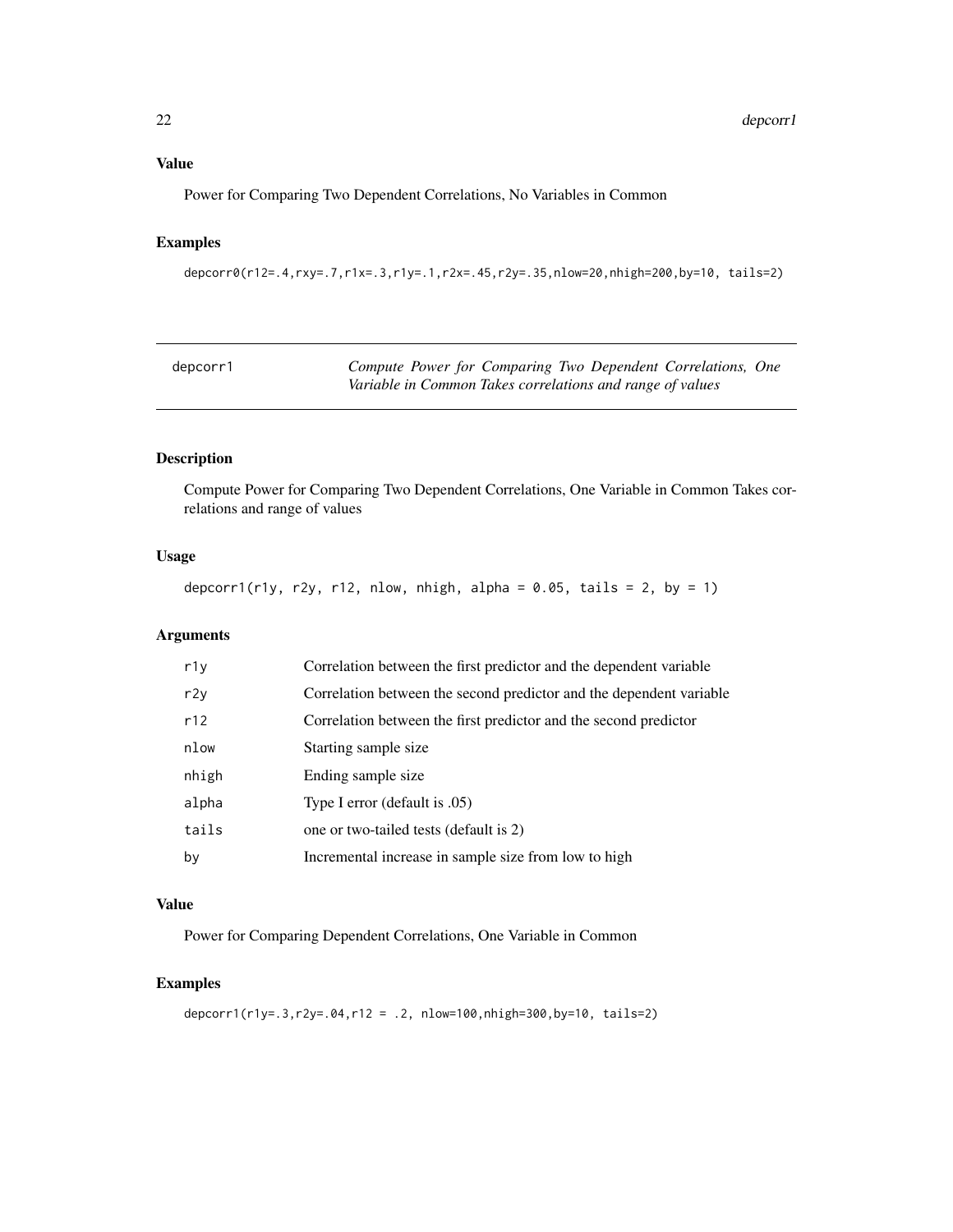<span id="page-22-0"></span>

### Description

Compute Precision Analyses for Standardized Mean Differences

### Usage

```
d_prec(d, nlow, nhigh, propn1 = 0.5, ci = 0.95, tails = 2, by = 1)
```
### Arguments

| d      | Standardized means difference between groups                                                                 |
|--------|--------------------------------------------------------------------------------------------------------------|
| nlow   | starting total sample size                                                                                   |
| nhigh  | ending total sample size                                                                                     |
| propn1 | Proportion in First Group                                                                                    |
| ci     | Type of Confidence Interval (e.g., .95)                                                                      |
| tails  | number of tails for test (default is 2)                                                                      |
| by     | Incremental increase in sample (e.g. nlow = 10, nhigh = 24, by = 2, produces<br>estimates of 10, 12, and 14) |

#### Value

Precision Analyses for Standardized Mean Differences

### Examples

d\_prec(d=.4,nlow=100, nhigh=2000, propn1=.5, ci=.95, by=100)

| indb | Power for Comparing Independent Coefficients in Multiple Regression<br>with Two or Three Predictors Requires correlations between all vari-<br>ables as sample size. Means, sds, and alpha are option. Also computes |
|------|----------------------------------------------------------------------------------------------------------------------------------------------------------------------------------------------------------------------|
|      | <i>Power(All)</i>                                                                                                                                                                                                    |

### Description

Power for Comparing Independent Coefficients in Multiple Regression with Two or Three Predictors Requires correlations between all variables as sample size. Means, sds, and alpha are option. Also computes Power(All)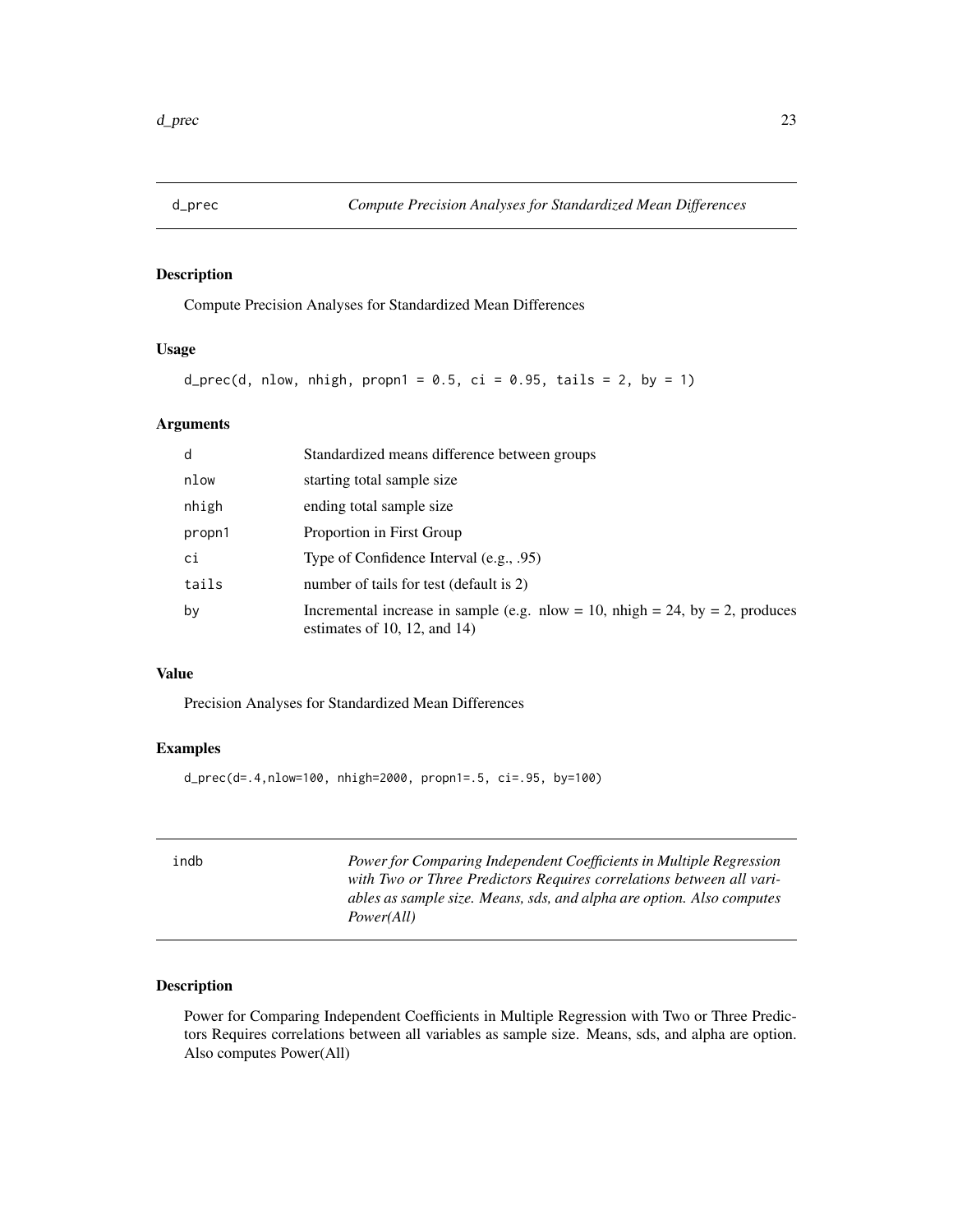### Usage

```
indb(
 ry1_1,
 ry2_1,
 ry3_1 = NULL,r12_1,
 r13_1 = NULL,r23_1 = NULL,n1,
 ry1_2,
 ry2_2,
 ry3_2 = NULL,r12_2,
 r13_2 = NULL,r23_2 = NULL,n2,
 alpha = 0.05\mathcal{L}
```
### Arguments

| $ry1_1$    | Correlation between DV $(y)$ and first predictor $(1)$ , first test      |
|------------|--------------------------------------------------------------------------|
| $ry2_1$    | Correlation between DV $(y)$ and second predictor $(2)$ , first test     |
| $ry3_1$    | Correlation between DV $(y)$ and third predictor $(3)$ , first test      |
| $r12_1$    | Correlation between first $(1)$ and second predictor $(2)$ , first test  |
| $r13_1$    | Correlation between first $(1)$ and third predictor $(3)$ , first test   |
| $r23 - 1$  | Correlation between second $(2)$ and third predictor $(3)$ , first test  |
| n1         | Sample size first test                                                   |
| $ry1_2$    | Correlation between DV $(y)$ and first predictor $(1)$ , second test     |
| $ry2_2$    | Correlation between DV $(y)$ and second predictor $(2)$ , second test    |
| $ry3_2$    | Correlation between DV $(y)$ and third predictor $(3)$ , second test     |
| $r12_2$    | Correlation between first $(1)$ and second predictor $(2)$ , second test |
| $r13_{-}2$ | Correlation between first $(1)$ and third predictor $(3)$ , second test  |
| $r23_{-}2$ | Correlation between second (2) and third predictor (3), second test      |
| n2         | Sample size second test                                                  |
| alpha      | Type I error (default is .05)                                            |
|            |                                                                          |

### Value

Power for Comparing Independent Coefficients in Multiple Regression

### Examples

```
indb(ry1_1=.40, ry2_1=.40, ry3_1 =-.40, r12_1=-.15,r13_1=-.60, r23_1=.25,
ry1_2=.40, ry2_2=.10, ry3_2 =-.40, r12_2=-.15,r13_2=-.60, r23_2=.25,
n1=50,n2=50, alpha=.05)
```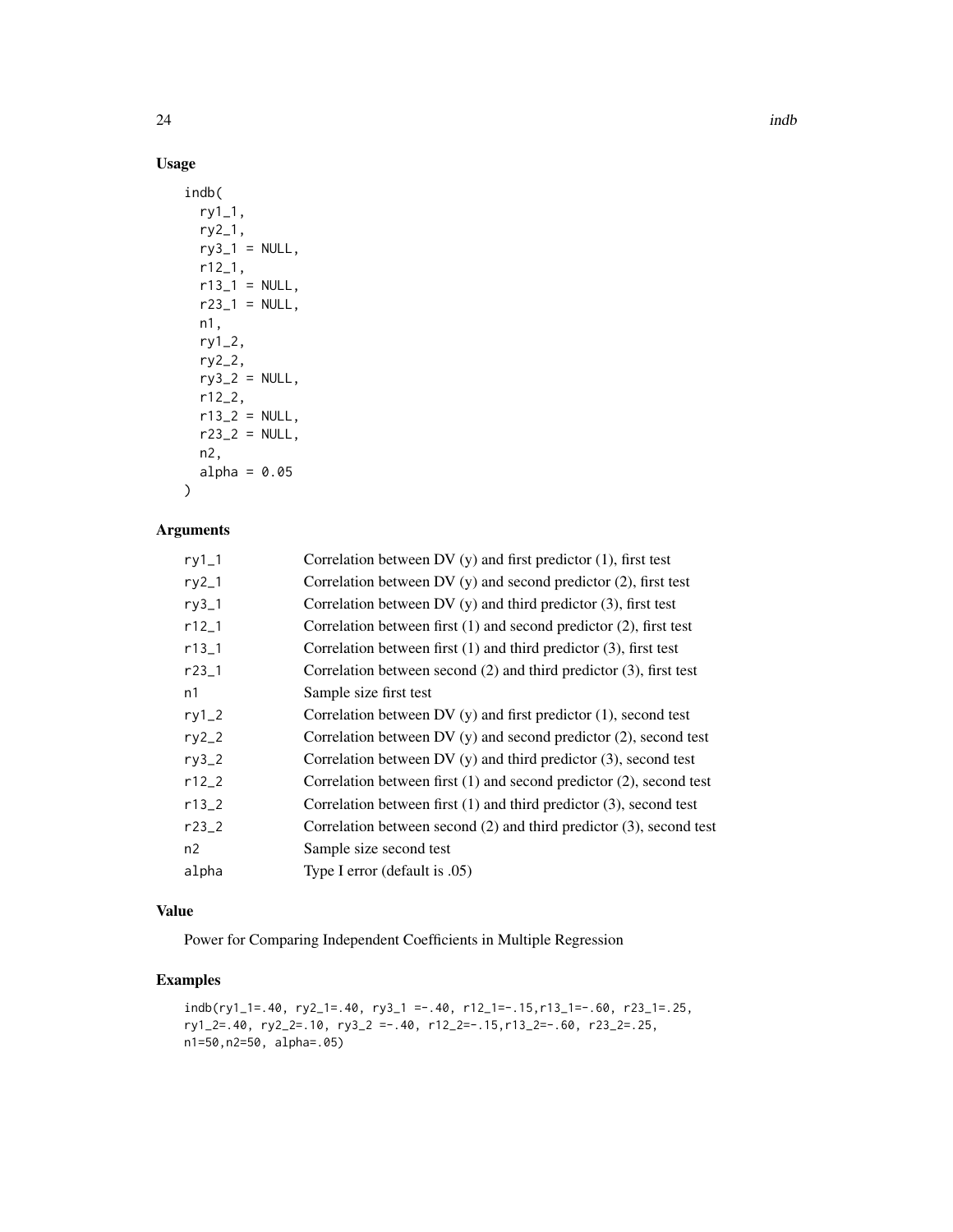<span id="page-24-0"></span>indcorr *Compute Power for Comparing Two Independent Correlations Takes correlations and range of values*

#### Description

Compute Power for Comparing Two Independent Correlations Takes correlations and range of values

### Usage

```
indcorr(r1, r2, nlow, nhigh, propn1 = 0.5, alpha = 0.05, tails = 2, by = 1)
```
#### Arguments

| r1     | Correlation for Group 1                                                      |
|--------|------------------------------------------------------------------------------|
| r2     | Correlation for Group 2                                                      |
| nlow   | Starting sample size                                                         |
| nhigh  | Ending sample size                                                           |
| propn1 | Proportion of sample in first group (default is .50 for equally size groups) |
| alpha  | Type I error (default is .05)                                                |
| tails  | one or two-tailed tests (default is 2)                                       |
| by     | Incremental increase in sample size from low to high                         |

#### Value

Power for Comparing Two Independent Correlations

#### Examples

indcorr(r1=.3,r2=.1,nlow=200,nhigh=800,by=50, tails=1)

| indR2 | Power for Comparing Independent R2 in Multiple Regression with<br>Two or Three Predictors Requires correlations between all variables<br>as sample size. Means, sds, and alpha are option. Also computes<br><i>Power(All)</i> |
|-------|-------------------------------------------------------------------------------------------------------------------------------------------------------------------------------------------------------------------------------|
|       |                                                                                                                                                                                                                               |

### Description

Power for Comparing Independent R2 in Multiple Regression with Two or Three Predictors Requires correlations between all variables as sample size. Means, sds, and alpha are option. Also computes Power(All)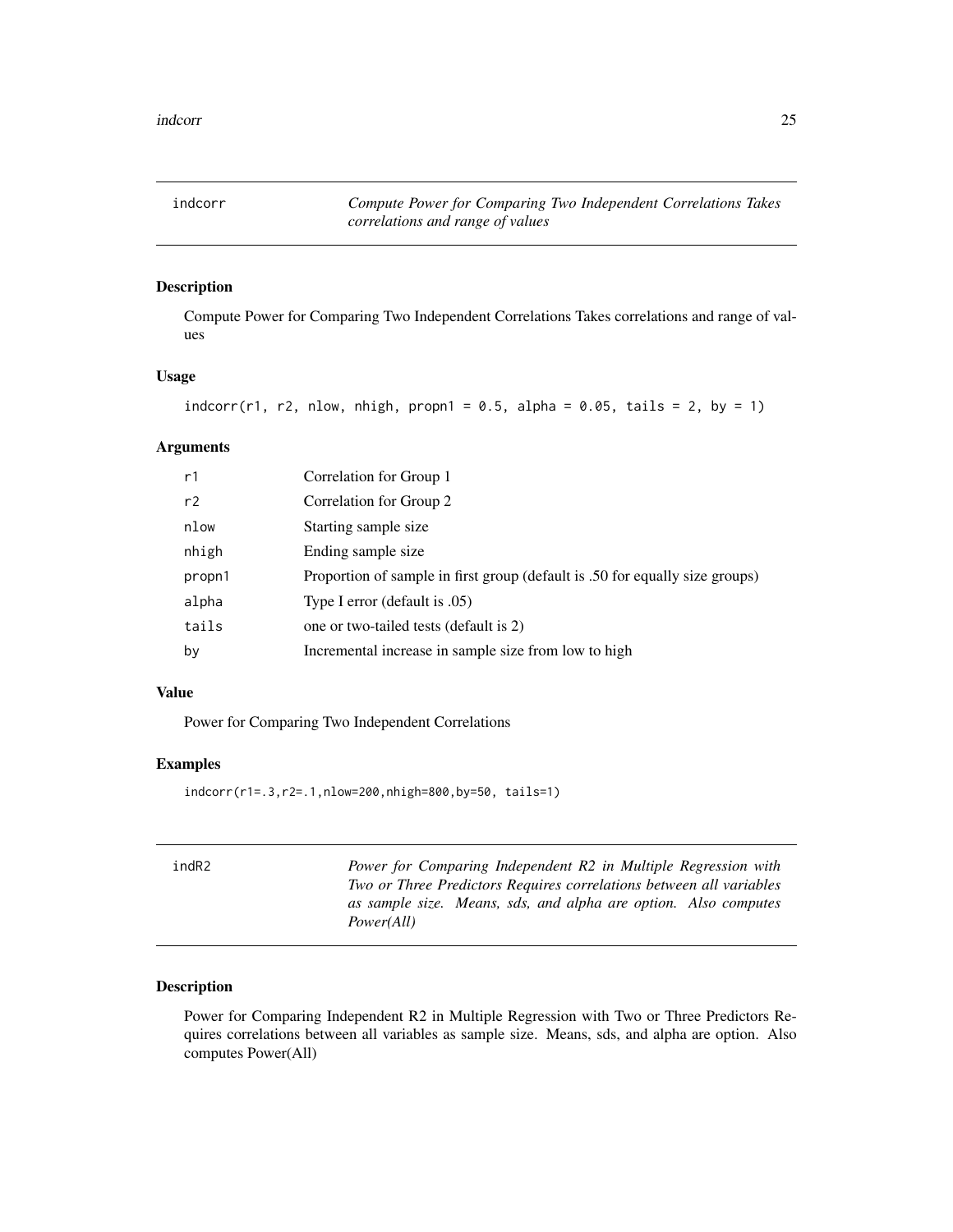### Usage

```
indR2(
 ry1_1,
 ry2_1,
 ry3_1 = NULL,r12_1,
 r13_1 = NULL,r23_1 = NULL,n1,
 ry1_2,
 ry2_2,
 ry3_2 = NULL,r12_2,
 r13_2 = NULL,r23_2 = NULL,n2,
 alpha = 0.05,
  tails = 2\mathcal{L}
```
### Arguments

| $ry1_1$ | Correlation between DV $(y)$ and first predictor $(1)$ , first test      |
|---------|--------------------------------------------------------------------------|
| $ry2_1$ | Correlation between $DV(y)$ and second predictor $(2)$ , first test      |
| $ry3_1$ | Correlation between DV $(y)$ and third predictor $(3)$ , first test      |
| $r12_1$ | Correlation between first $(1)$ and second predictor $(2)$ , first test  |
| $r13_1$ | Correlation between first $(1)$ and third predictor $(3)$ , first test   |
| $r23-1$ | Correlation between second (2) and third predictor (3), first test       |
| n1      | Sample size first test                                                   |
| $ry1_2$ | Correlation between DV $(y)$ and first predictor $(1)$ , second test     |
| $ry2_2$ | Correlation between DV $(y)$ and second predictor $(2)$ , second test    |
| $ry3_2$ | Correlation between DV $(y)$ and third predictor $(3)$ , second test     |
| $r12_2$ | Correlation between first $(1)$ and second predictor $(2)$ , second test |
| $r13_2$ | Correlation between first $(1)$ and third predictor $(3)$ , second test  |
| $r23-2$ | Correlation between second $(2)$ and third predictor $(3)$ , second test |
| n2      | Sample size second test                                                  |
| alpha   | Type I error (default is .05)                                            |
| tails   | number of tails for test (default is 2)                                  |

#### Value

Power for Comparing R2 Coefficients in Multiple Regression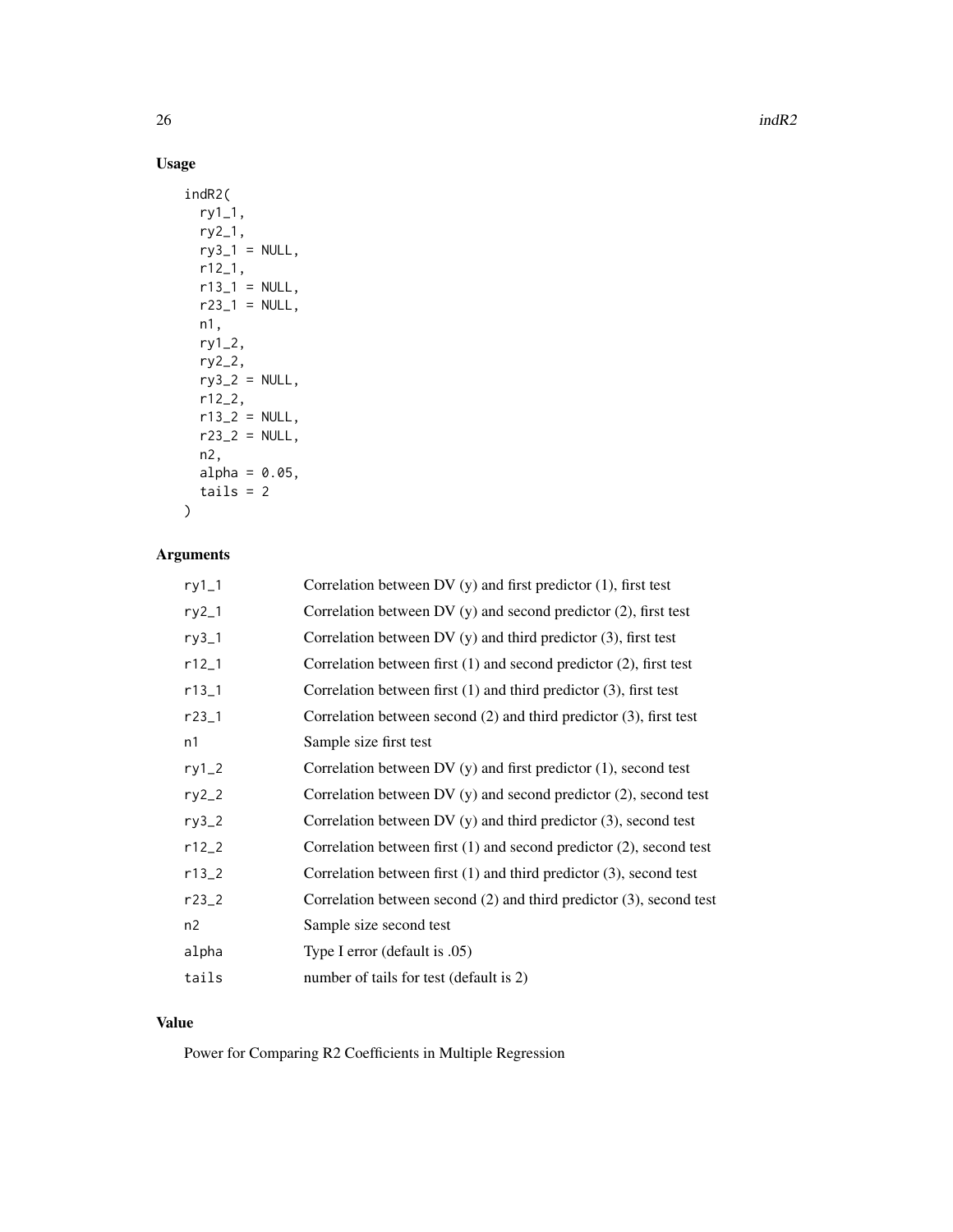#### <span id="page-26-0"></span>indt 27

### Examples

```
indR2(ry1_1=.40, ry2_1=.40, ry3_1 =-.40, r12_1=-.15,r13_1=-.60, r23_1=.25,
ry1_2=.40, ry2_2=.10, ry3_2 =-.40, r12_2=-.15,r13_2=-.60, r23_2=.25,
n1=115,n2=115, alpha=.05)
```

t *Compute power for an Independent Samples t-test Takes means, sds, and sample sizes for each group. Alpha is .05 by default, alternative values may be entered by user*

#### Description

Compute power for an Independent Samples t-test Takes means, sds, and sample sizes for each group. Alpha is .05 by default, alternative values may be entered by user

### Usage

```
indt(
 m1 = NULL,m2 = NULL,s1 = NULL,s2 = NULL,n1 = NULL,n2 = NULL,alpha = 0.05
```

```
)
```
#### Arguments

| m1             | Mean of first group                |
|----------------|------------------------------------|
| m <sub>2</sub> | Mean of second group               |
| s1             | Standard deviation of first group  |
| s <sub>2</sub> | Standard deviation of second group |
| n1             | Sample size for first group        |
| n2             | Sample size for second group       |
| alpha          | Type I error (default is .05)      |

#### Value

Power for Independent Samples t-test

#### Examples

```
indt(m1=22,m2=20,s1=5,s2=5,n1=99,n2=99)
indt(m1=1.3, m2=0, s1=4,s2=1,n1=78,n2=234)
```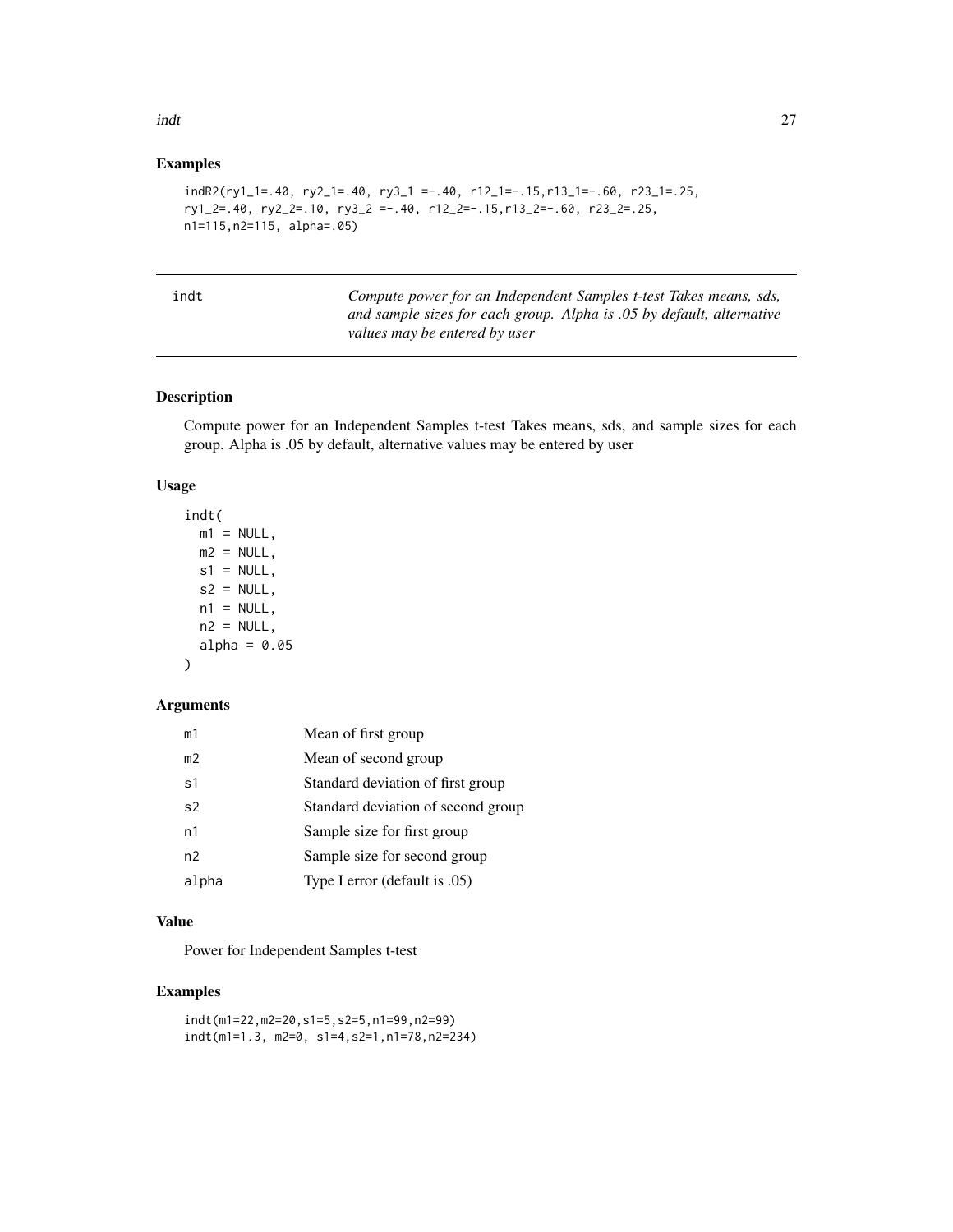<span id="page-27-0"></span>lmm1F *Compute power for a One Factor Within Subjects Linear Mixed Model with up to four levels. Takes means, sds, and sample sizes for each group. Alpha is .05 by default, alternative values may be entered by user*

### Description

Compute power for a One Factor Within Subjects Linear Mixed Model with up to four levels. Takes means, sds, and sample sizes for each group. Alpha is .05 by default, alternative values may be entered by user

### Usage

lmm1F( m1, m2,  $m3 = NA$ ,  $m4 = NA$ , s1, s2,  $s3 = NULL,$  $s4 = NULL,$ r12,  $r13 = NULL,$  $r14 = NULL,$  $r23 = NULL,$  $r24 = NULL,$  $r34 = NULL,$ n, alpha =  $0.05$ 

### Arguments

)

| m1             | Mean of first time point                |
|----------------|-----------------------------------------|
| m <sub>2</sub> | Mean of second time point               |
| m <sub>3</sub> | Mean of third time point                |
| m4             | Mean of fourth time point               |
| s <sub>1</sub> | Standard deviation of first time point  |
| s <sub>2</sub> | Standard deviation of second time point |
| s3             | Standard deviation of third time point  |
| s <sub>4</sub> | Standard deviation of forth time point  |
| r12            | correlation Time 1 and Time 2           |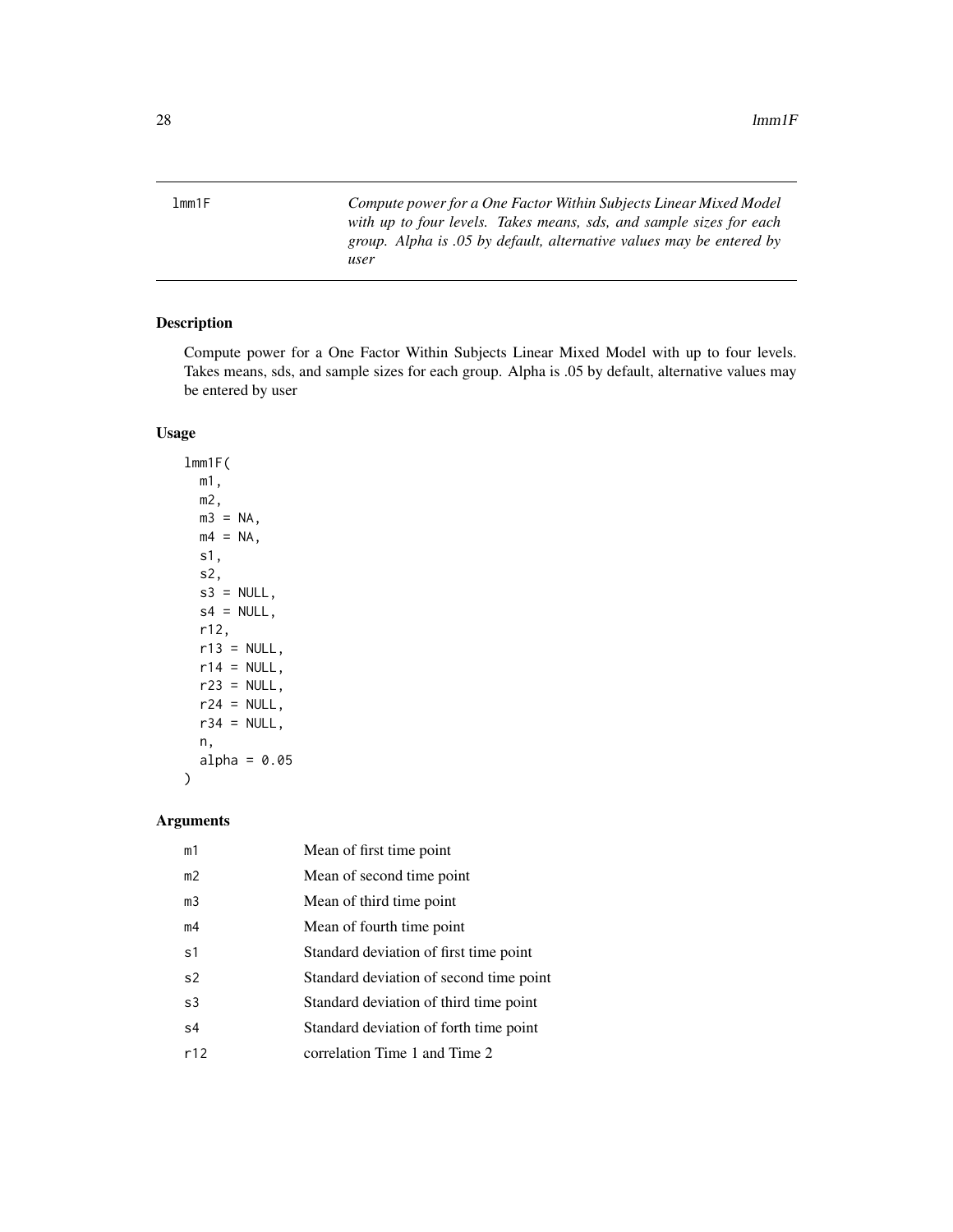#### <span id="page-28-0"></span>lmm1Ftrends 29

| r13    | correlation Time 1 and Time 3 |
|--------|-------------------------------|
| r14    | correlation Time 1 and Time 4 |
| r23    | correlation Time 2 and Time 3 |
| $r$ 24 | correlation Time 2 and Time 4 |
| r34    | correlation Time 3 and Time 4 |
| n      | Sample size for first group   |
| alpha  | Type I error (default is .05) |

### Value

Power for the One Factor Within Subjects Linear Mixed Model

#### Examples

lmm1F(m1=-.25,m2=.00,m3=.10,m4=.15,s1=.4,s2=.5,s3=.6,s4=.7, r12=.50, r13=.30, r14=.15, r23=.5, r24=.30, r34=.50, n=25) lmm1F(m1=-.25,m2=.00,m3=.10,m4=.15,s1=.4,s2=.5,s3=2.5,s4=2.0, r12=.50, r13=.30, r14=.10, r23=.5, r24=.30, r34=.40, n=100)

| lmm1Ftrends | Compute power for a One Factor Within Subjects LMM Trends with        |
|-------------|-----------------------------------------------------------------------|
|             | up to four levels. Takes means, sds, and sample sizes for each group. |
|             | Alpha is .05 by default, alternative values may be entered by user    |

### Description

Compute power for a One Factor Within Subjects LMM Trends with up to four levels. Takes means, sds, and sample sizes for each group. Alpha is .05 by default, alternative values may be entered by user

#### Usage

lmm1Ftrends(

m1, m2,  $m3 = NA$ ,  $m4 = NA$ , s1, s2,  $s3 = NULL,$  $s4 = NULL,$ r12,  $r13 = NULL,$  $r14 = NULL,$  $r23 = NULL,$  $r24 = NULL,$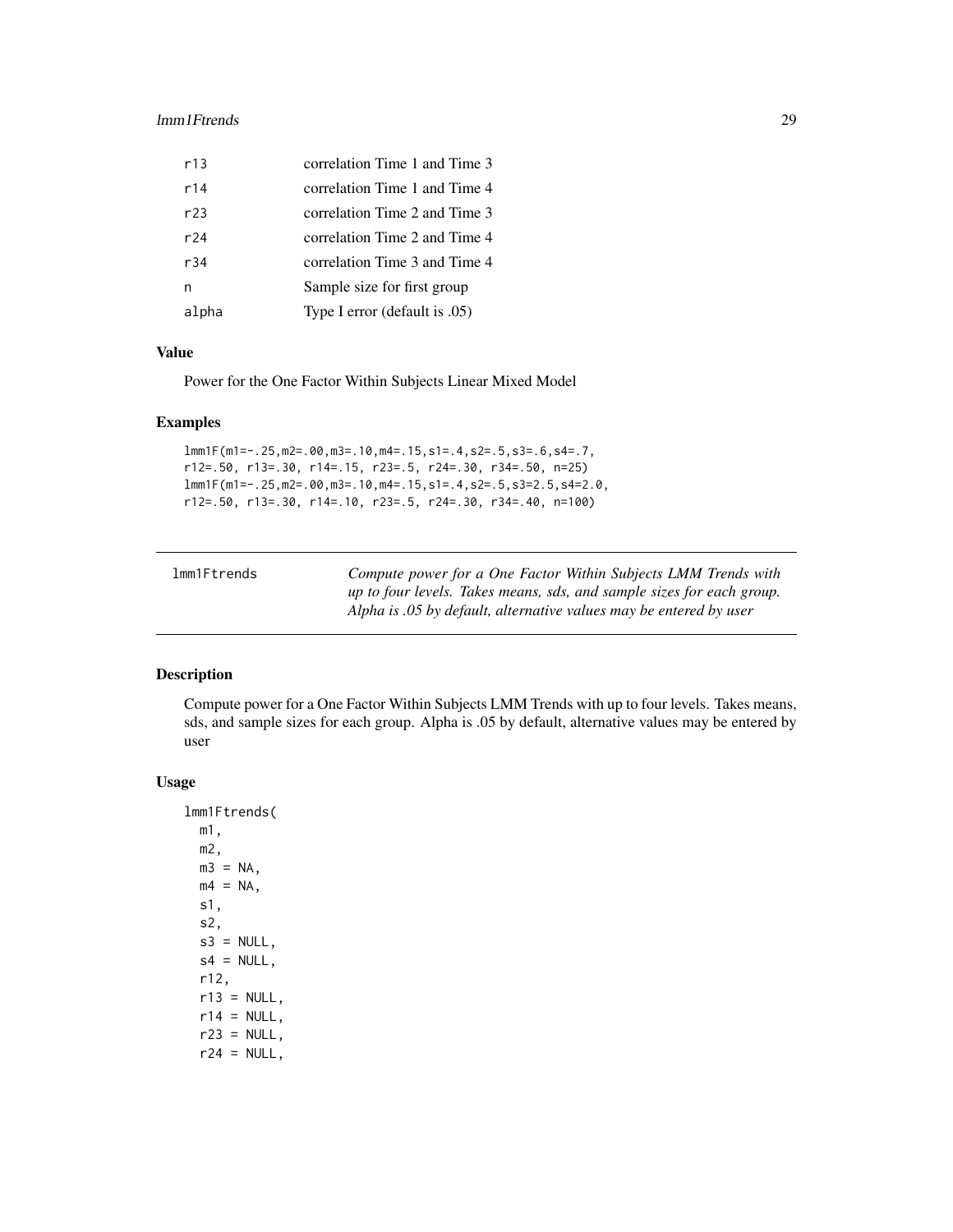```
r34 = NULL,n,
  alpha = 0.05\lambda
```
### Arguments

| m1    | Mean of first time point                |
|-------|-----------------------------------------|
| m2    | Mean of second time point               |
| m3    | Mean of third time point                |
| m4    | Mean of fourth time point               |
| s1    | Standard deviation of first time point  |
| s2    | Standard deviation of second time point |
| s3    | Standard deviation of third time point  |
| s4    | Standard deviation of forth time point  |
| r12   | correlation Time 1 and Time 2           |
| r13   | correlation Time 1 and Time 3           |
| r14   | correlation Time 1 and Time 4           |
| r23   | correlation Time 2 and Time 3           |
| r24   | correlation Time 2 and Time 4           |
| r34   | correlation Time 3 and Time 4           |
| n     | Sample size for first group             |
| alpha | Type I error (default is .05)           |

#### Value

Power for the One Factor Within Subjects LMM Trends

### Examples

```
lmm1Ftrends(m1=-.25,m2=-.15,m3=-.05,m4=.05,s1=.4,s2=.5,s3=.6,s4=.7,
r12=.50, r13=.30, r14=.15, r23=.5, r24=.30, r34=.50, n=25)
```

| lmm1w1b | Compute power for a One Factor Within Subjects and One Factor Be-<br>tween LMM with up to two by four levels (within). Takes means, sds,<br>and sample sizes for each group. Alpha is .05 by default, alternative |
|---------|-------------------------------------------------------------------------------------------------------------------------------------------------------------------------------------------------------------------|
|         | values may be entered by user                                                                                                                                                                                     |

### Description

Compute power for a One Factor Within Subjects and One Factor Between LMM with up to two by four levels (within). Takes means, sds, and sample sizes for each group. Alpha is .05 by default, alternative values may be entered by user

<span id="page-29-0"></span>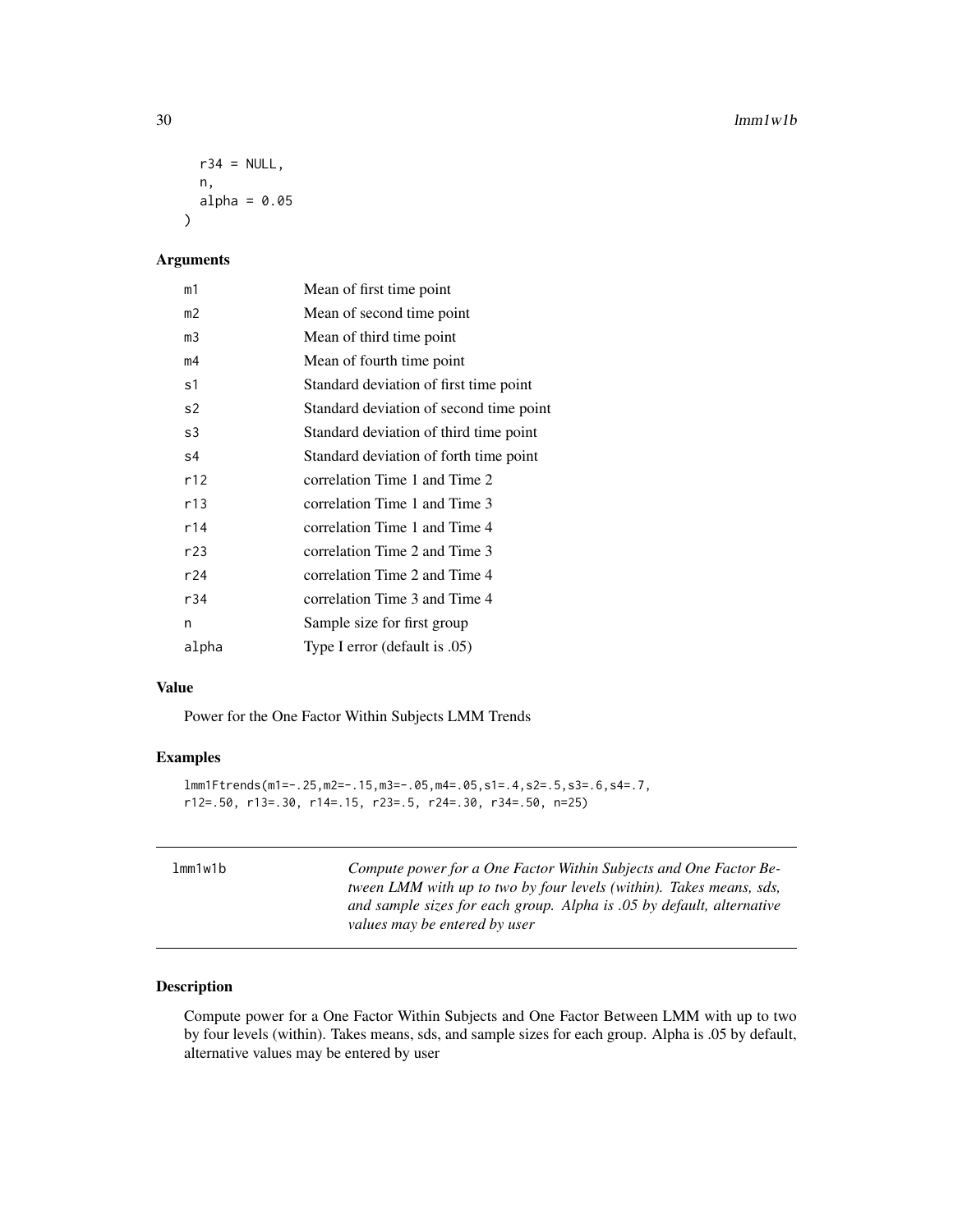## $lmm1w1b$  31

# Usage

|   | lmm1w1b(         |                   |
|---|------------------|-------------------|
|   | m1.1,            |                   |
|   | m2.1,            |                   |
|   | $m3.1 =$         | NA.               |
|   | m4.1<br>$=$      | NA,               |
|   | m1.2             |                   |
|   | m2.2,            |                   |
|   | m3.2<br>$=$      | NA,               |
|   | m4.2<br>$=$      | NA,               |
|   | $s1.1 =$         | NA.               |
|   | s2.1<br>$\equiv$ | NA.               |
|   | s3.1<br>$\equiv$ | NA,               |
|   | s4.1<br>$=$      | NA,               |
|   | $s1.2 =$         | NA,               |
|   | $s2.2 =$         | NA,               |
|   | $s3.2 =$         | NA,               |
|   | $s4.2 =$         | NA,               |
|   | $r1.2_1$         | $=$<br>NULL,      |
|   | $r1.3 - 1$       | NULL,<br>$=$      |
|   | $r1.4_1$         | NULL,<br>$=$      |
|   | r2.3_1           | $=$<br>NULL,      |
|   | $r2.4 - 1$       | NULL,<br>$=$      |
|   | $r3.4-1$         |                   |
|   | $r1.2_2$         | NULL,<br>$\equiv$ |
|   |                  | NULL,<br>$=$      |
|   | r1.3_2           | NULL,<br>$\equiv$ |
|   | $r1.4_2$         | NULL,<br>$\equiv$ |
|   | r2.3_2           | NULL,<br>$=$      |
|   | $r2.4_2$         | NULL,<br>$=$      |
|   | $r3.4_2$         | NULL,<br>$=$      |
|   | $r = NULL,$      |                   |
|   | $s = NULL,$      |                   |
|   | n,               |                   |
|   | alpha =          | 0.05              |
| ∋ |                  |                   |

| m1.1 | Mean of first level Within Factor, 1st level Between Factor  |
|------|--------------------------------------------------------------|
| m2.1 | Mean of second level Within Factor, 1st level Between Factor |
| m3.1 | Mean of third level Within Factor, 1st level Between Factor  |
| m4.1 | Mean of fourth level Within Factor, 1st level Between Factor |
| m1.2 | Mean of first level Within Factor, 2nd level Between Factor  |
| m2.2 | Mean of second level Within Factor, 2nd level Between Factor |
| m3.2 | Mean of third level Within Factor, 2nd level Between Factor  |
| m4.2 | Mean of fourth level Within Factor, 2nd level Between Factor |
|      |                                                              |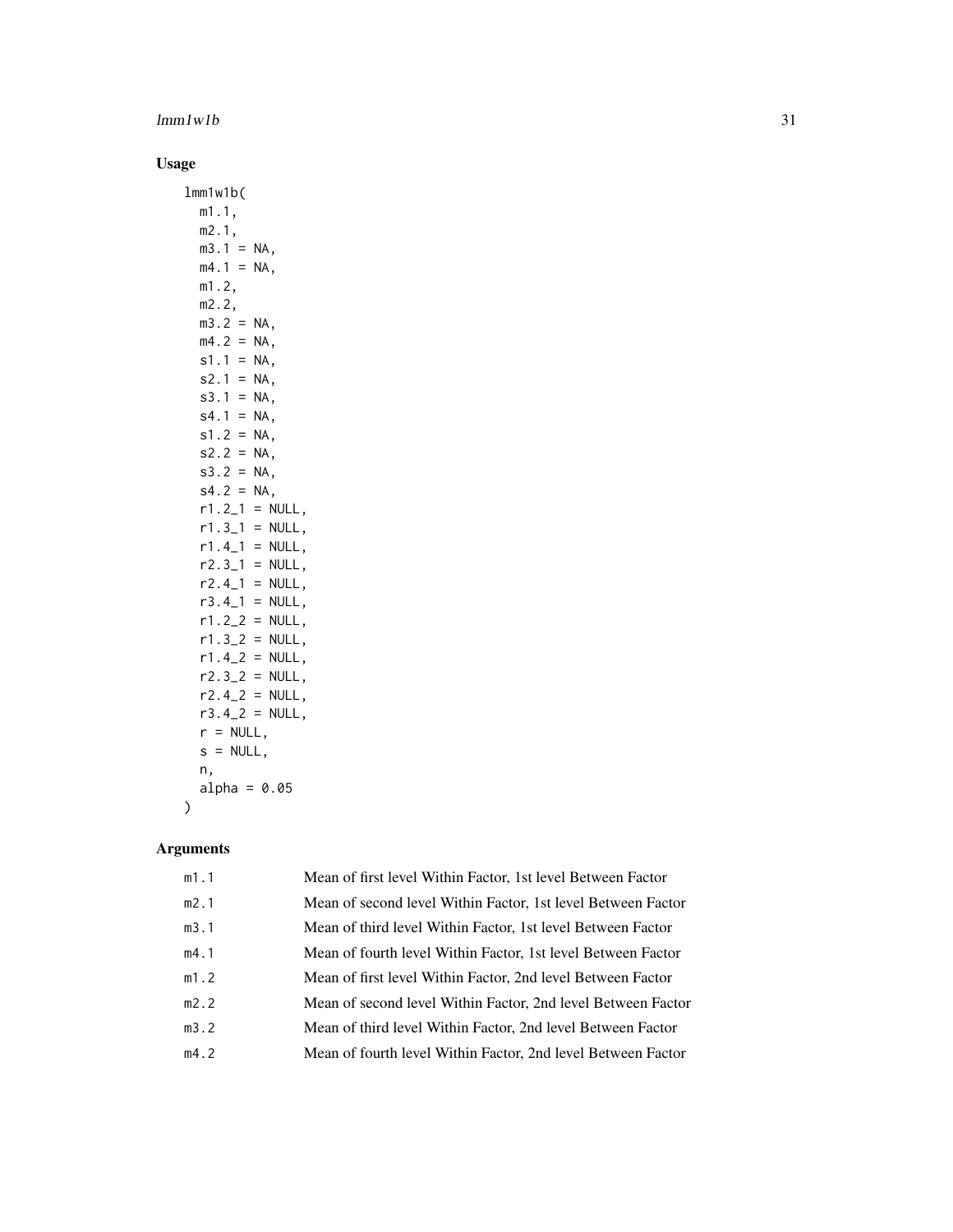| s1.1        | Standard deviation of first level Within Factor, 1st level Between Factor          |
|-------------|------------------------------------------------------------------------------------|
| s2.1        | Standard deviation of second level Within Factor, 1st level Between Factor         |
| s3.1        | Standard deviation of third level Within Factor, 1st level Between Factor          |
| s4.1        | Standard deviation of forth level Within Factor, 1st level Between Factor          |
| s1.2        | Standard deviation of first level Within Factor, 2nd level Between Factor          |
| s2.2        | Standard deviation of second level Within Factor, 2nd level Between Factor         |
| s3.2        | Standard deviation of third level Within Factor, 2nd level Between Factor          |
| s4.2        | Standard deviation of forth level Within Factor, 2nd level Between Factor          |
| $r1.2 - 1$  | correlation Within Factor Level 1 and Within Factor, Level 2, 1st level Between    |
| $r1.3_1$    | correlation Within Factor Level 1 and Within Factor, Level 3, 1st level Between    |
| $r1.4_1$    | correlation Within Factor Level 1 and Within Factor, Level 4, 1st level Between    |
| $r2.3-1$    | correlation Within Factor Level 1 and Within Factor, Level 3, 1st level Between    |
| $r2.4-1$    | correlation Within Factor Level 1 and Within Factor, Level 4, 1st level Between    |
| $r3.4\_1$   | correlation Within Factor Level 1 and Within Factor, Level 4, 1st level Between    |
| $r1.2_{-2}$ | correlation Within Factor Level 1 and Within Factor, Level 2, 2nd level Between    |
| $r1.3 - 2$  | correlation Within Factor Level 1 and Within Factor, Level 3, 2nd level Between    |
| $r1.4_2$    | correlation Within Factor Level 1 and Within Factor, Level 4, 2nd level Between    |
| r2.32       | correlation Within Factor Level 1 and Within Factor, Level 3, 2nd level Between    |
| $r2.4_2$    | correlation Within Factor Level 1 and Within Factor, Level 4, 2nd level Between    |
| $r3.4-2$    | correlation Within Factor Level 1 and Within Factor, Level 4, 2nd level Between    |
| r           | sets same correlations between DVs on all factor levels (seriously, just use this) |
| s           | sets same standard deviation for factor levels (see comment above)                 |
| n           | n for each between group level                                                     |
| alpha       | Type I error (default is .05)                                                      |

Power for the One Factor Within Subjects and One Factor Between LMM

#### Examples

```
lmm1w1b(m1.1 = -.25, m2.1=0, m3.1=0.10, m4.1=.15,m1.2=-.25,m2.2=-.25,m3.2=-.25, m4.2=-.25,
s1.1 = .4, s2.1 = .5, s3.1 = 0.6, s4.1 = .7,
s1.2=.4,s2.2=.5,s3.2=.6, s4.2=.7,n = 50,
r1.2_1=.5,r1.3_1=.3,r1.4_1=.15,r2.3_1=.5,r2.4_1=.3,r3.4_1=.5,
r1.2_2=.5,r1.3_2=.3,r1.4_2=.15, r2.3_2=.5,r2.4_2=.3,r3.4_2=.5)
lmm1w1b(m1.1 = -.25, m2.1=0, m3.1=0.10, m4.1=.15,m1.2=-.25, m2.2=-.25, m3.2=-.25, m4.2=-.25, s=.4, r = .5, n=100)
```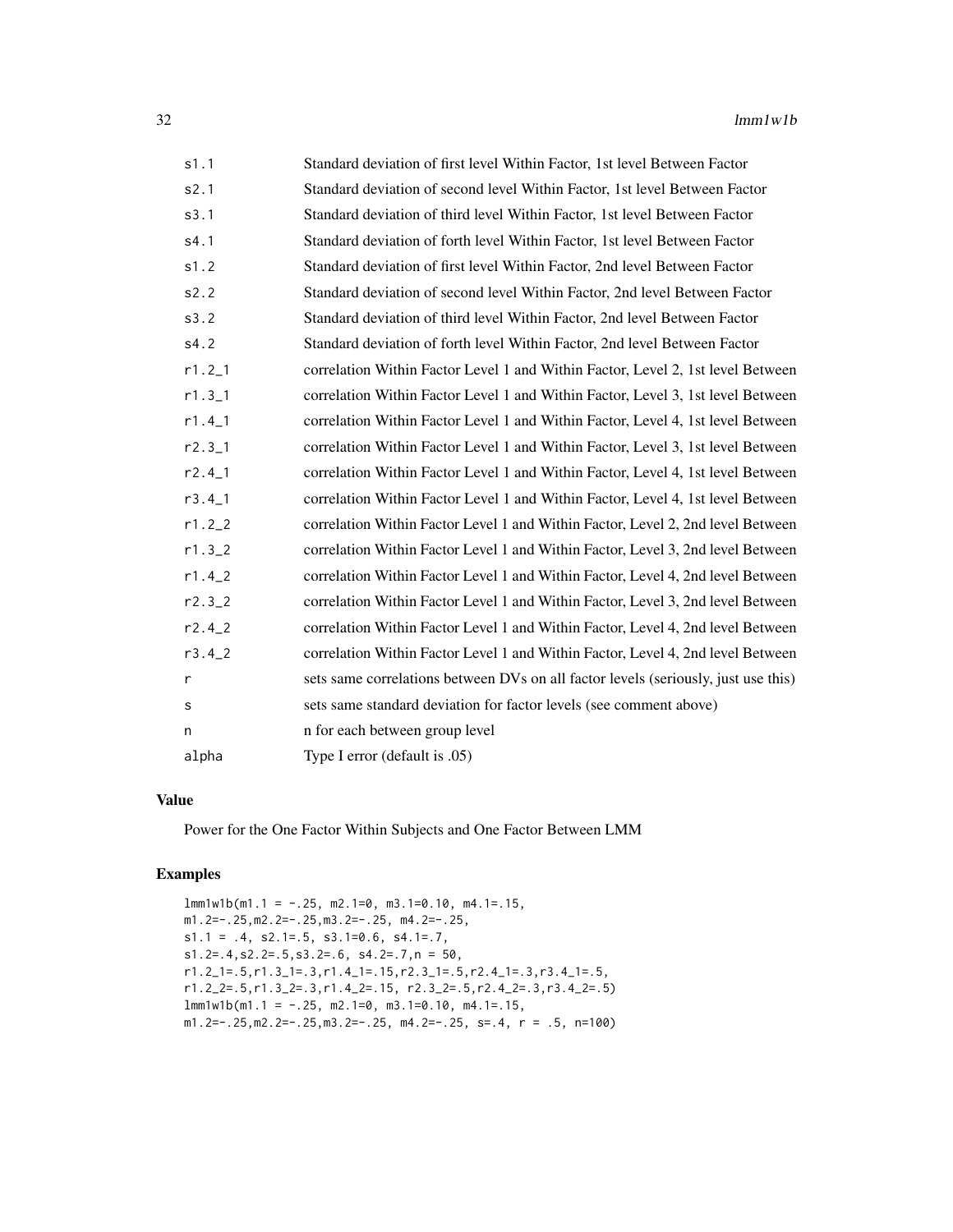<span id="page-32-0"></span>lmm2F *Compute power for a Two Factor Within Subjects Using Linear Mixed Models with up to two by four levels. Takes means, sds, and sample sizes for each group. Alpha is .05 by default, alternative values may be entered by user*

### Description

Compute power for a Two Factor Within Subjects Using Linear Mixed Models with up to two by four levels. Takes means, sds, and sample sizes for each group. Alpha is .05 by default, alternative values may be entered by user

#### Usage

lmm2F( m1.1, m2.1,  $m3.1 = NA$ ,  $mA.1 = NA$ , m1.2, m2.2,  $m3.2 = NA$ ,  $mA.2 = NA,$  $s1.1 = NA$ ,  $s2.1 = NA$ ,  $s3.1 = NA$ ,  $s4.1 = NA$ ,  $s1.2 = NA$ ,  $s2.2 = NA$ ,  $s3.2 = NA$ ,  $s4.2 = NA$ ,  $r12 = NULL,$  $r13 = NULL,$  $r14 = NULL,$  $r15 = NULL,$  $r16 = NULL,$  $r17 = NULL,$  $r18 = NULL,$  $r23 = NULL,$  $r24 = NULL,$  $r25 = NULL,$  $r26$  = NULL,  $r27 = NULL,$  $r28 = NULL$ ,  $r34 = NULL,$  $r35 = NULL,$  $r36 = NULL,$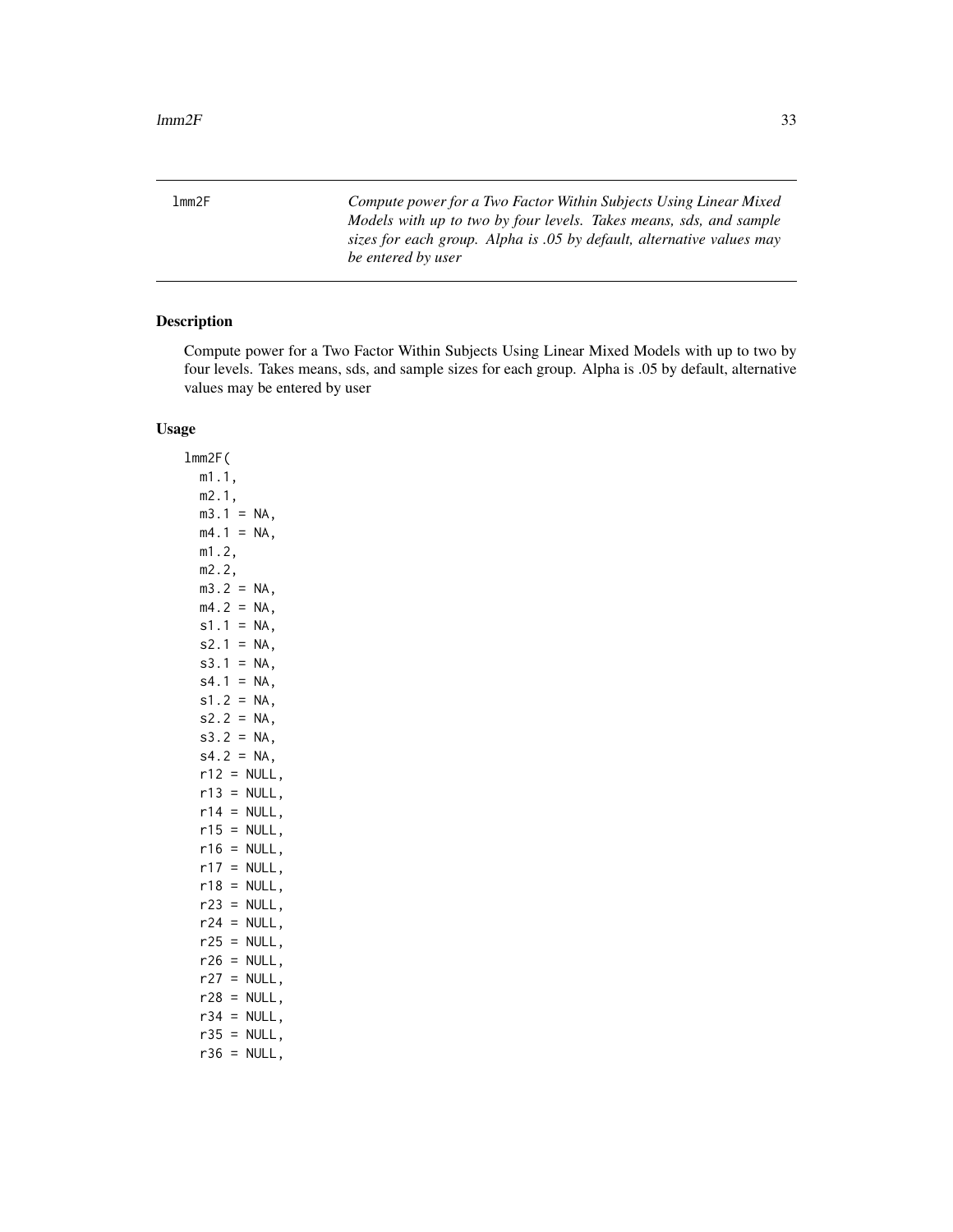34 lmm2F

| NULL.<br>r37<br>$=$ |
|---------------------|
| r38 =<br>NULL,      |
| r45 =<br>NULL.      |
| r46 =<br>NULL.      |
| r47 =<br>NULL.      |
| r48 =<br>NULL.      |
| r56 =<br>NULL,      |
| $r57 =$<br>NULL.    |
| r58 =<br>NULL.      |
| r67 =<br>NULL,      |
| $r68 = NULL,$       |
| $r78 = NULL,$       |
| $r = NULL,$         |
| s = NULL.           |
| n,                  |
| alpha = $0.05$      |
|                     |

| m1.1 | Mean of first level factor 1, 1st level factor two                |
|------|-------------------------------------------------------------------|
| m2.1 | Mean of second level factor 1, 1st level factor two               |
| m3.1 | Mean of third level factor 1, 1st level factor two                |
| m4.1 | Mean of fourth level factor 1, 1st level factor two               |
| m1.2 | Mean of first level factor 1, 2nd level factor two                |
| m2.2 | Mean of second level factor 1, 2nd level factor two               |
| m3.2 | Mean of third level factor 1, 2nd level factor two                |
| m4.2 | Mean of fourth level factor 1, 2nd level factor two               |
| s1.1 | Standard deviation of first level factor 1, 1st level factor two  |
| s2.1 | Standard deviation of second level factor 1, 1st level factor two |
| s3.1 | Standard deviation of third level factor 1, 1st level factor two  |
| s4.1 | Standard deviation of forth level factor 1, 1st level factor two  |
| s1.2 | Standard deviation of first level factor 1, 2nd level factor two  |
| s2.2 | Standard deviation of second level factor 1, 2nd level factor two |
| s3.2 | Standard deviation of third level factor 1, 2nd level factor two  |
| s4.2 | Standard deviation of forth level factor 1, 2nd level factor two  |
| r12  | correlation Factor 1, Level 1 and Factor 1, Level 2               |
| r13  | correlation Factor 1, Level 1 and Factor 1, Level 3               |
| r14  | correlation Factor 1, Level 1 and Factor 1, Level 4               |
| r15  | correlation Factor 1, Level 1 and Factor 2, Level 1               |
| r16  | correlation Factor 1, Level 1 and Factor 2, Level 2               |
| r17  | correlation Factor 1, Level 1 and Factor 2, Level 3               |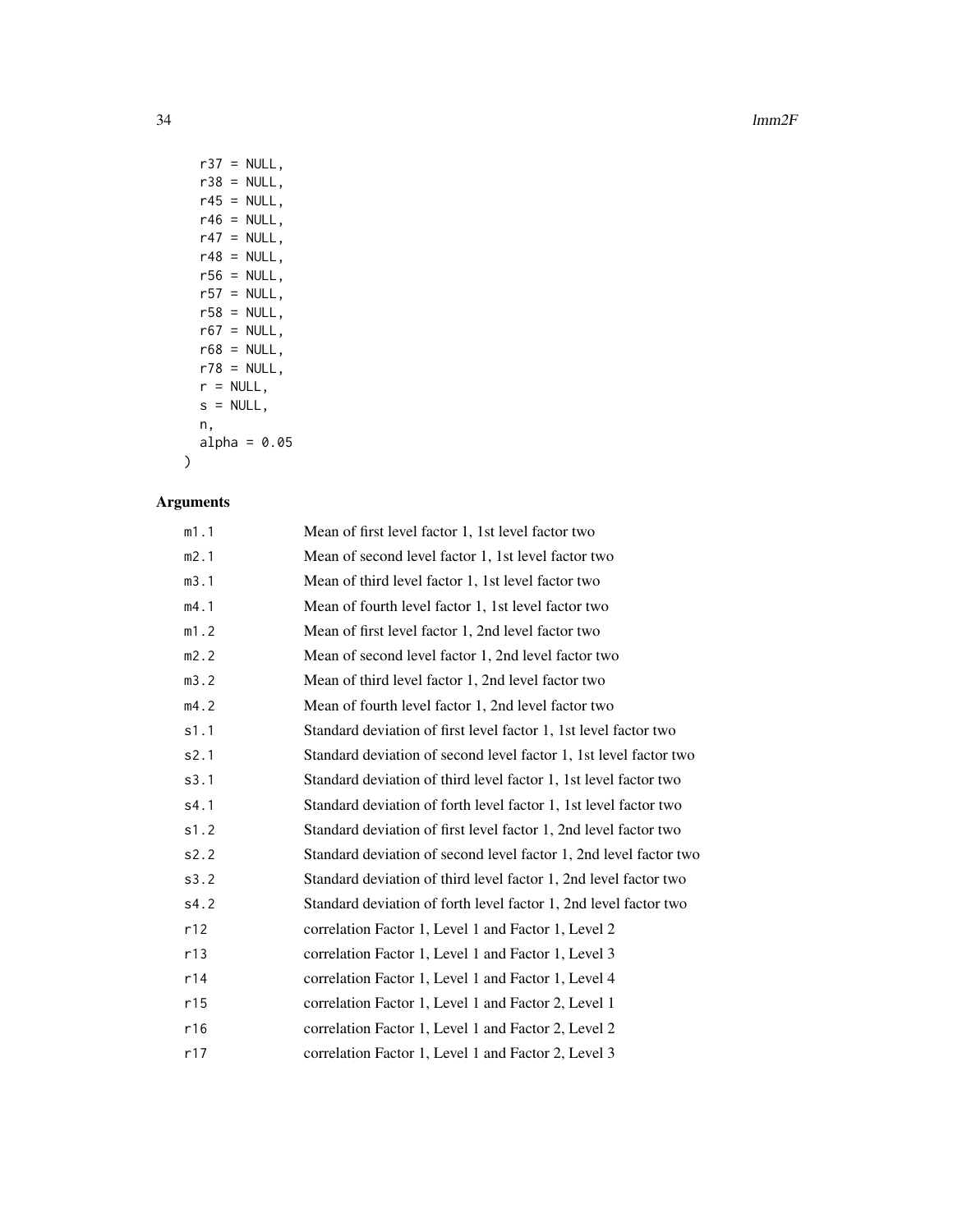#### $lmm2F$  35

| r18             | correlation Factor 1, Level 1 and Factor 2, Level 4                                |
|-----------------|------------------------------------------------------------------------------------|
| r23             | correlation Factor 1, Level 2 and Factor 1, Level 3                                |
| r24             | correlation Factor 1, Level 2 and Factor 1, Level 4                                |
| r25             | correlation Factor 1, Level 2 and Factor 2, Level 1                                |
| r26             | correlation Factor 1, Level 2 and Factor 2, Level 2                                |
| r27             | correlation Factor 1, Level 2 and Factor 2, Level 3                                |
| r28             | correlation Factor 1, Level 2 and Factor 2, Level 4                                |
| r34             | correlation Factor 1, Level 3 and Factor 1, Level 4                                |
| r35             | correlation Factor 1, Level 3 and Factor 2, Level 1                                |
| r36             | correlation Factor 1, Level 3 and Factor 2, Level 2                                |
| r37             | correlation Factor 1, Level 3 and Factor 2, Level 3                                |
| r38             | correlation Factor 1, Level 3 and Factor 2, Level 4                                |
| r45             | correlation Factor 1, Level 4 and Factor 2, Level 1                                |
| r46             | correlation Factor 1, Level 4 and Factor 2, Level 2                                |
| r47             | correlation Factor 1, Level 4 and Factor 2, Level 3                                |
| r48             | correlation Factor 1, Level 4 and Factor 2, Level 4                                |
| r56             | correlation Factor 2, Level 1 and Factor 2, Level 2                                |
| r57             | correlation Factor 2, Level 1 and Factor 2, Level 3                                |
| r <sub>58</sub> | correlation Factor 2, Level 1 and Factor 2, Level 4                                |
| r67             | correlation Factor 2, Level 2 and Factor 2, Level 3                                |
| r68             | correlation Factor 2, Level 2 and Factor 2, Level 4                                |
| r78             | correlation Factor 2, Level 3 and Factor 2, Level 4                                |
| r               | sets same correlations between DVs on all factor levels (seriously, just use this) |
| s               | sets same standard deviation for factor levels (see comment above)                 |
| n               | Sample size for first group                                                        |
| alpha           | Type I error (default is .05)                                                      |

### Value

Power for the Two Factor Within Subjects LMM

# Examples

lmm2F(m1.1=-.25,m2.1=0,m1.2=-.25,m2.2=.10,s1.1=.4,s2.1=.5,s1.2=.4,s2.2=.5,r=.5,n=200)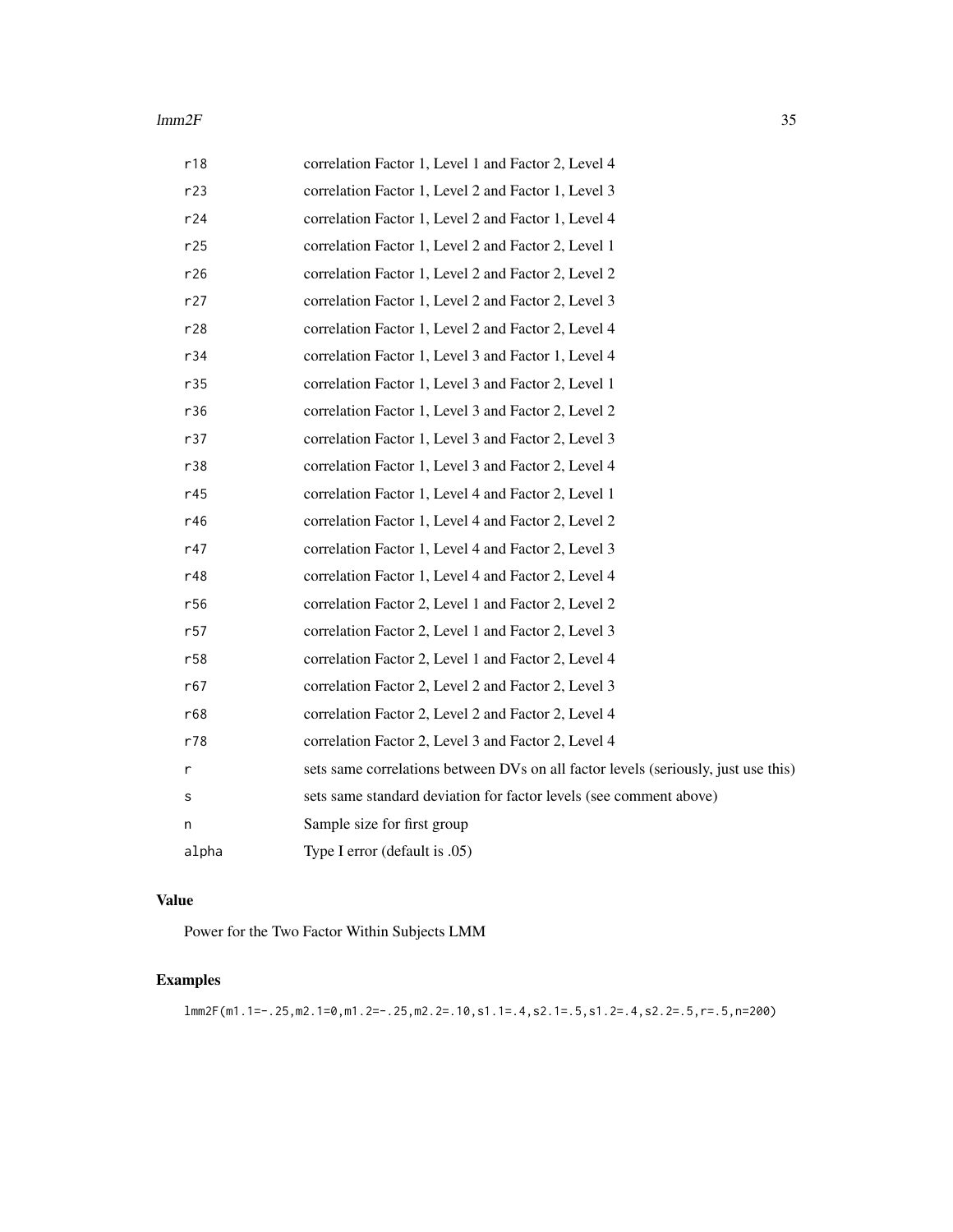<span id="page-35-0"></span>lmm2Fse *Compute power for a Two Factor Within Subjects Using Linear Mixed Models with up to two by four levels. Takes means, sds, and sample sizes for each group. Alpha is .05 by default, alternative values may be entered by user*

### Description

Compute power for a Two Factor Within Subjects Using Linear Mixed Models with up to two by four levels. Takes means, sds, and sample sizes for each group. Alpha is .05 by default, alternative values may be entered by user

#### Usage

lmm2Fse( m1.1, m2.1,  $m3.1 = NA$ ,  $mA.1 = NA$ , m1.2, m2.2,  $m3.2 = NA$ ,  $mA.2 = NA,$  $s1.1 = NA$ ,  $s2.1 = NA$ ,  $s3.1 = NA$ ,  $s4.1 = NA$ ,  $s1.2 = NA$ ,  $s2.2 = NA$ ,  $s3.2 = NA$ ,  $s4.2 = NA$ ,  $r12 = NULL,$  $r13 = NULL,$  $r14 = NULL,$  $r15 = NULL,$  $r16 = NULL,$  $r17 = NULL,$  $r18 = NULL,$  $r23 = NULL,$  $r24 = NULL,$  $r25 = NULL,$  $r26$  = NULL,  $r27 = NULL,$  $r28 = NULL$ ,  $r34 = NULL,$  $r35 = NULL,$  $r36 = NULL,$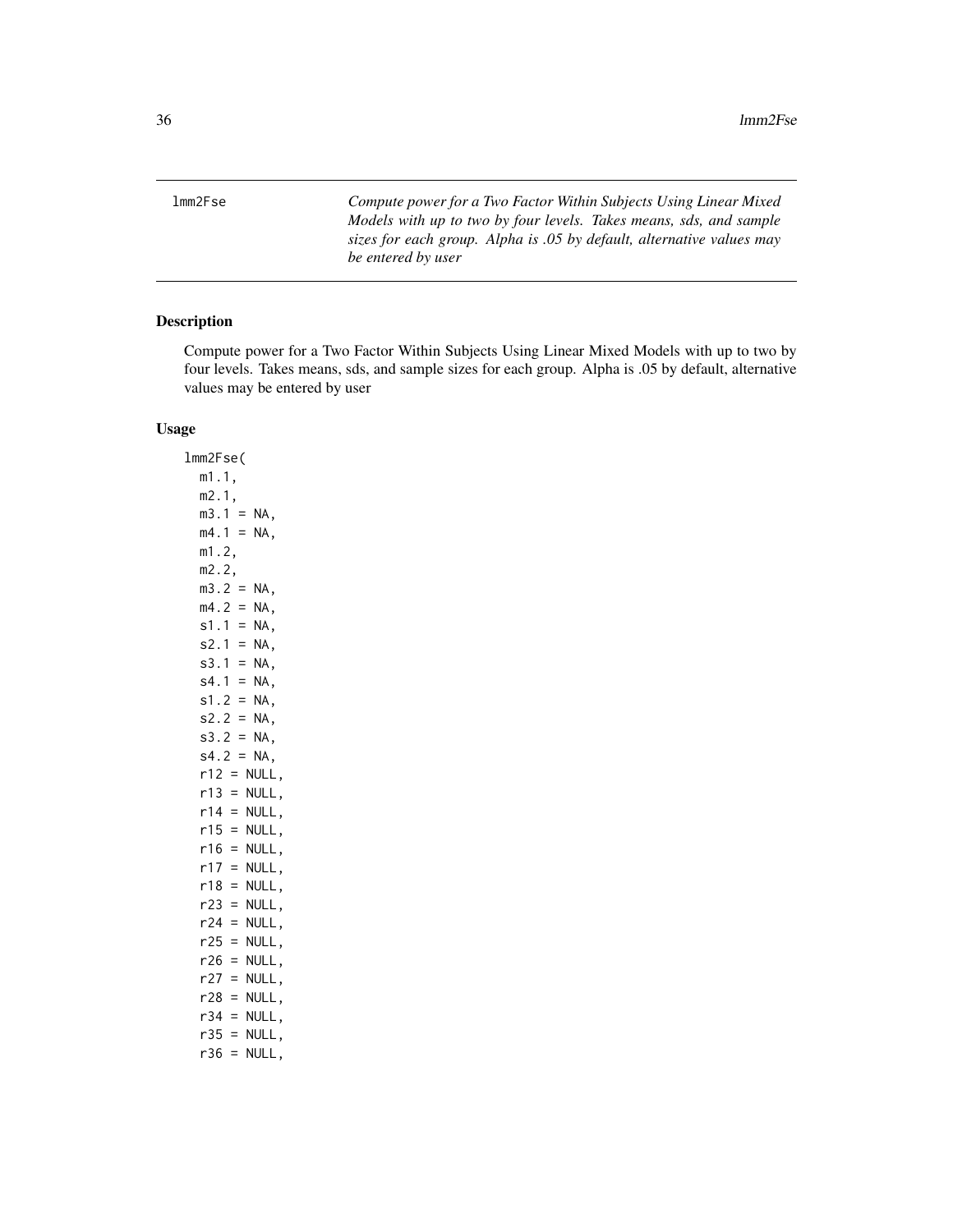#### lmm2Fse 37

| r37        | NULL.<br>Ξ   |
|------------|--------------|
| r38        | NULL,<br>$=$ |
| r45 i      | NULL.<br>$=$ |
| r46 =      | NULL.        |
| r47<br>$=$ | NULL.        |
| r48 =      | NULL.        |
| r56 =      | NULL.        |
| r57 =      | NULL.        |
| r58 =      | NULL.        |
| r67        | $=$<br>NULL. |
| r68 =      | NULL.        |
| r78 =      | NULL.        |
| $r =$      | NULL,        |
| $S =$      | NULL.        |
| n,         |              |
|            | alpha = 0.05 |
|            |              |

# Arguments

| m1.1 | Mean of first level factor 1, 1st level factor two                |
|------|-------------------------------------------------------------------|
| m2.1 | Mean of second level factor 1, 1st level factor two               |
| m3.1 | Mean of third level factor 1, 1st level factor two                |
| m4.1 | Mean of fourth level factor 1, 1st level factor two               |
| m1.2 | Mean of first level factor 1, 2nd level factor two                |
| m2.2 | Mean of second level factor 1, 2nd level factor two               |
| m3.2 | Mean of third level factor 1, 2nd level factor two                |
| m4.2 | Mean of fourth level factor 1, 2nd level factor two               |
| s1.1 | Standard deviation of first level factor 1, 1st level factor two  |
| s2.1 | Standard deviation of second level factor 1, 1st level factor two |
| s3.1 | Standard deviation of third level factor 1, 1st level factor two  |
| s4.1 | Standard deviation of forth level factor 1, 1st level factor two  |
| s1.2 | Standard deviation of first level factor 1, 2nd level factor two  |
| s2.2 | Standard deviation of second level factor 1, 2nd level factor two |
| s3.2 | Standard deviation of third level factor 1, 2nd level factor two  |
| s4.2 | Standard deviation of forth level factor 1, 2nd level factor two  |
| r12  | correlation Factor 1, Level 1 and Factor 1, Level 2               |
| r13  | correlation Factor 1, Level 1 and Factor 1, Level 3               |
| r14  | correlation Factor 1, Level 1 and Factor 1, Level 4               |
| r15  | correlation Factor 1, Level 1 and Factor 2, Level 1               |
| r16  | correlation Factor 1, Level 1 and Factor 2, Level 2               |
| r17  | correlation Factor 1, Level 1 and Factor 2, Level 3               |
|      |                                                                   |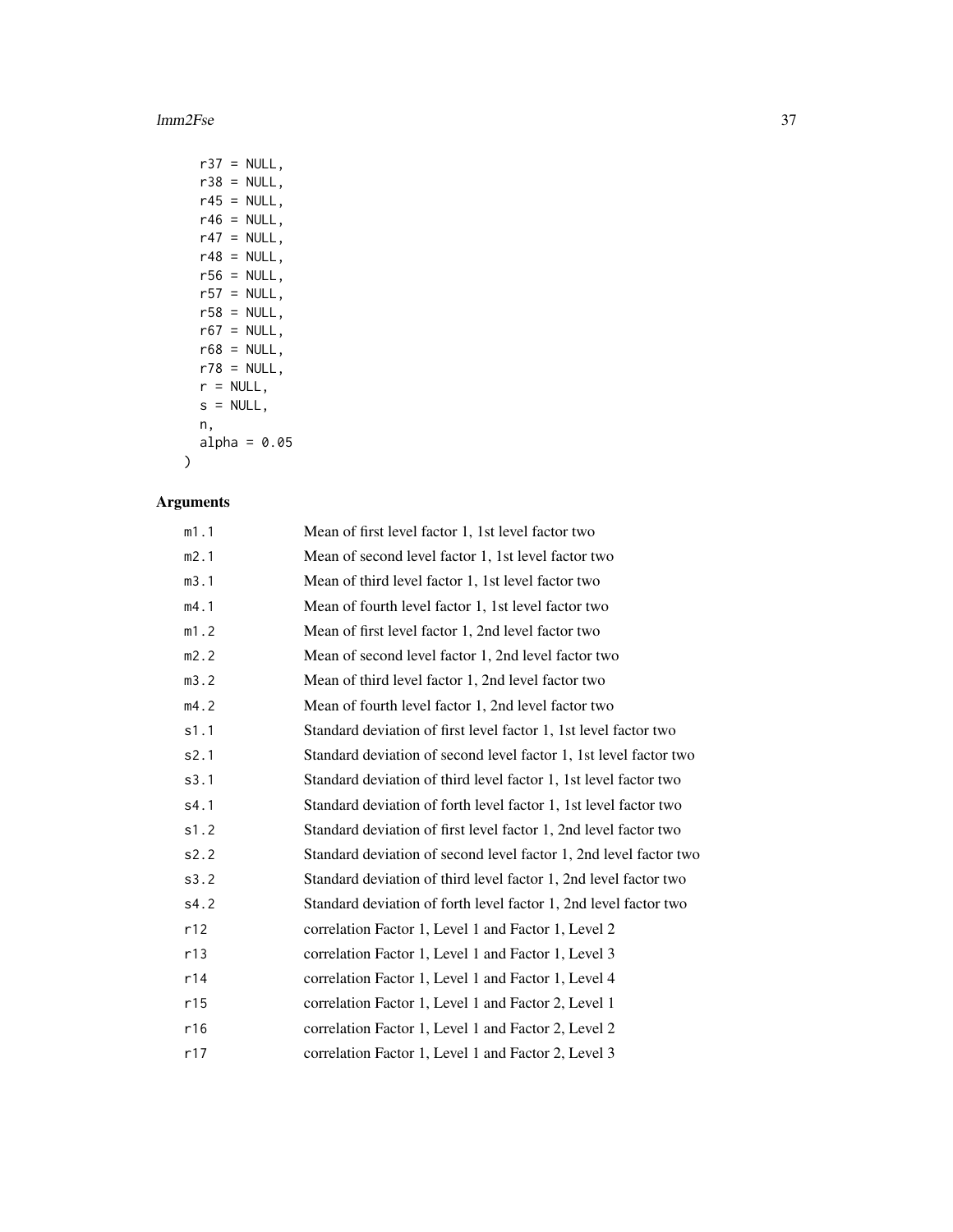| r18   | correlation Factor 1, Level 1 and Factor 2, Level 4                                |
|-------|------------------------------------------------------------------------------------|
| r23   | correlation Factor 1, Level 2 and Factor 1, Level 3                                |
| r24   | correlation Factor 1, Level 2 and Factor 1, Level 4                                |
| r25   | correlation Factor 1, Level 2 and Factor 2, Level 1                                |
| r26   | correlation Factor 1, Level 2 and Factor 2, Level 2                                |
| r27   | correlation Factor 1, Level 2 and Factor 2, Level 3                                |
| r28   | correlation Factor 1, Level 2 and Factor 2, Level 4                                |
| r34   | correlation Factor 1, Level 3 and Factor 1, Level 4                                |
| r35   | correlation Factor 1, Level 3 and Factor 2, Level 1                                |
| r36   | correlation Factor 1, Level 3 and Factor 2, Level 2                                |
| r37   | correlation Factor 1, Level 3 and Factor 2, Level 3                                |
| r38   | correlation Factor 1, Level 3 and Factor 2, Level 4                                |
| r45   | correlation Factor 1, Level 4 and Factor 2, Level 1                                |
| r46   | correlation Factor 1, Level 4 and Factor 2, Level 2                                |
| r47   | correlation Factor 1, Level 4 and Factor 2, Level 3                                |
| r48   | correlation Factor 1, Level 4 and Factor 2, Level 4                                |
| r56   | correlation Factor 2, Level 1 and Factor 2, Level 2                                |
| r57   | correlation Factor 2, Level 1 and Factor 2, Level 3                                |
| r58   | correlation Factor 2, Level 1 and Factor 2, Level 4                                |
| r67   | correlation Factor 2, Level 2 and Factor 2, Level 3                                |
| r68   | correlation Factor 2, Level 2 and Factor 2, Level 4                                |
| r78   | correlation Factor 2, Level 3 and Factor 2, Level 4                                |
| r     | sets same correlations between DVs on all factor levels (seriously, just use this) |
| s     | sets same standard deviation for factor levels (see comment above)                 |
| n     | Sample size for first group                                                        |
| alpha | Type I error (default is .05)                                                      |

#### Value

Power for Simple Effects in Two Factor Within Subjects LMM

# Examples

```
lmm2Fse(m1.1=-.25,m2.1=0,m3.1=.10,m4.1=.15,m1.2=-.25,m2.2=.10,m3.2=.30,m4.2=.35,
s1.1=.4,s2.1=.5,s3.1=2.5,s4.1=2.0,s1.2=.4,s2.2=.5,s3.2=2.5,s4.2=2.0,r=.5,n=220)
```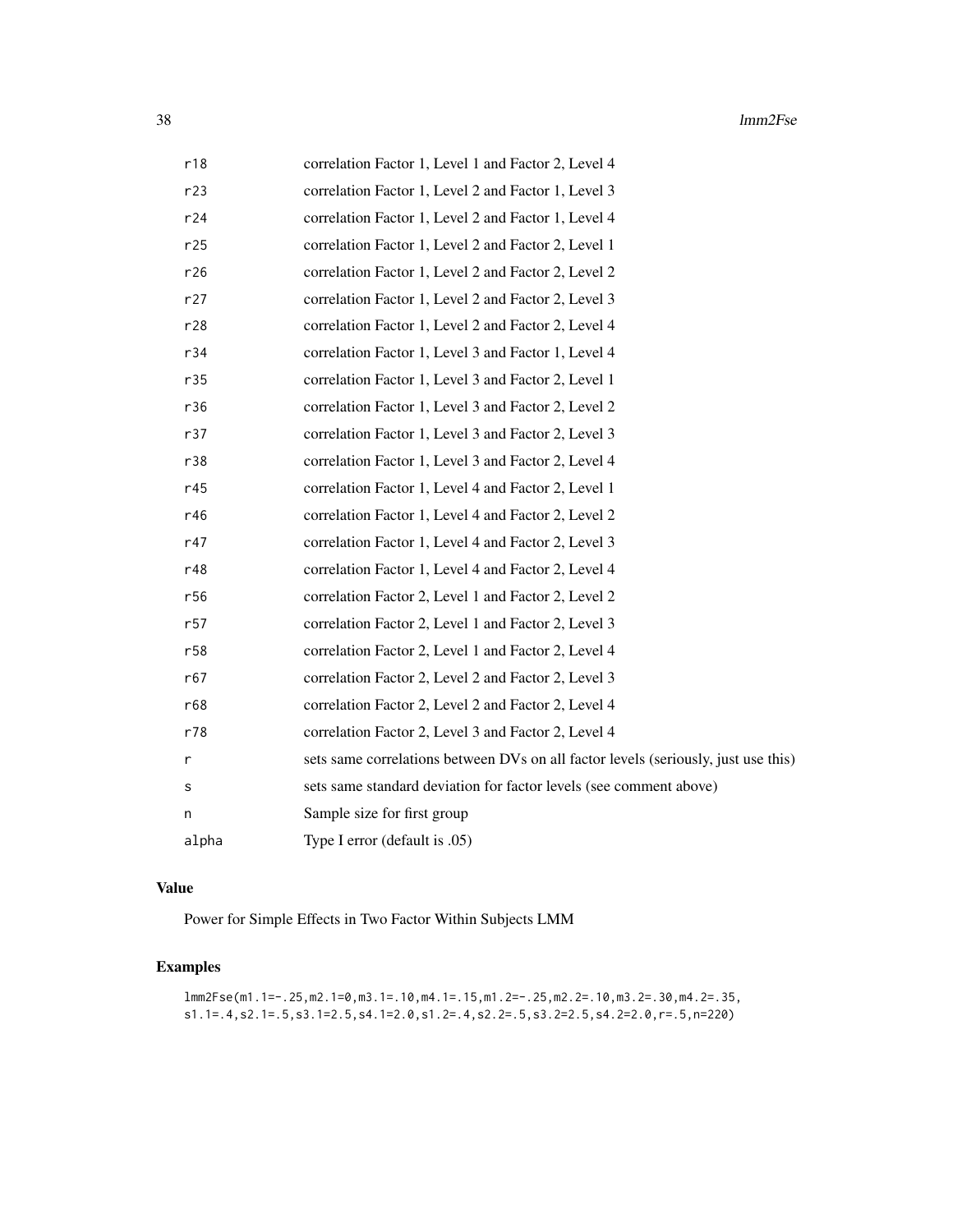## Description

Compute Power for Logistic Regression with a Single Categorical Predictor

## Usage

LRcat(p $\theta$  = NULL, p1 = NULL, prop =  $\theta$ .5, alpha =  $\theta$ . $\theta$ 5, power, R2 =  $\theta$ )

## Arguments

| p0             | Probability of a Desirable Outcome in the Control Condition                    |
|----------------|--------------------------------------------------------------------------------|
| p1             | Probability of a Desirable Outcome in the Treatment Condition                  |
| prop           | Proportion in the Treatment Condition                                          |
| alpha          | Type I error (default is .05)                                                  |
| power          | Desired Power                                                                  |
| R <sub>2</sub> | How Well Predictor of Interest is Explained by Other Predictors (default is 0) |
|                |                                                                                |

# Value

Power for Logistic Regression with a Single Categorical Predictor

## Examples

LRcat(p0=.137,p1=.611,prop =.689,power=.95)

LRcont *Compute Power for Logistic Regression with Continuous Predictors*

## Description

Compute Power for Logistic Regression with Continuous Predictors

## Usage

```
LRcont(OR = NA, r = NA, ER = NULL, alpha = 0.05, power = NULL, R2 = 0)
```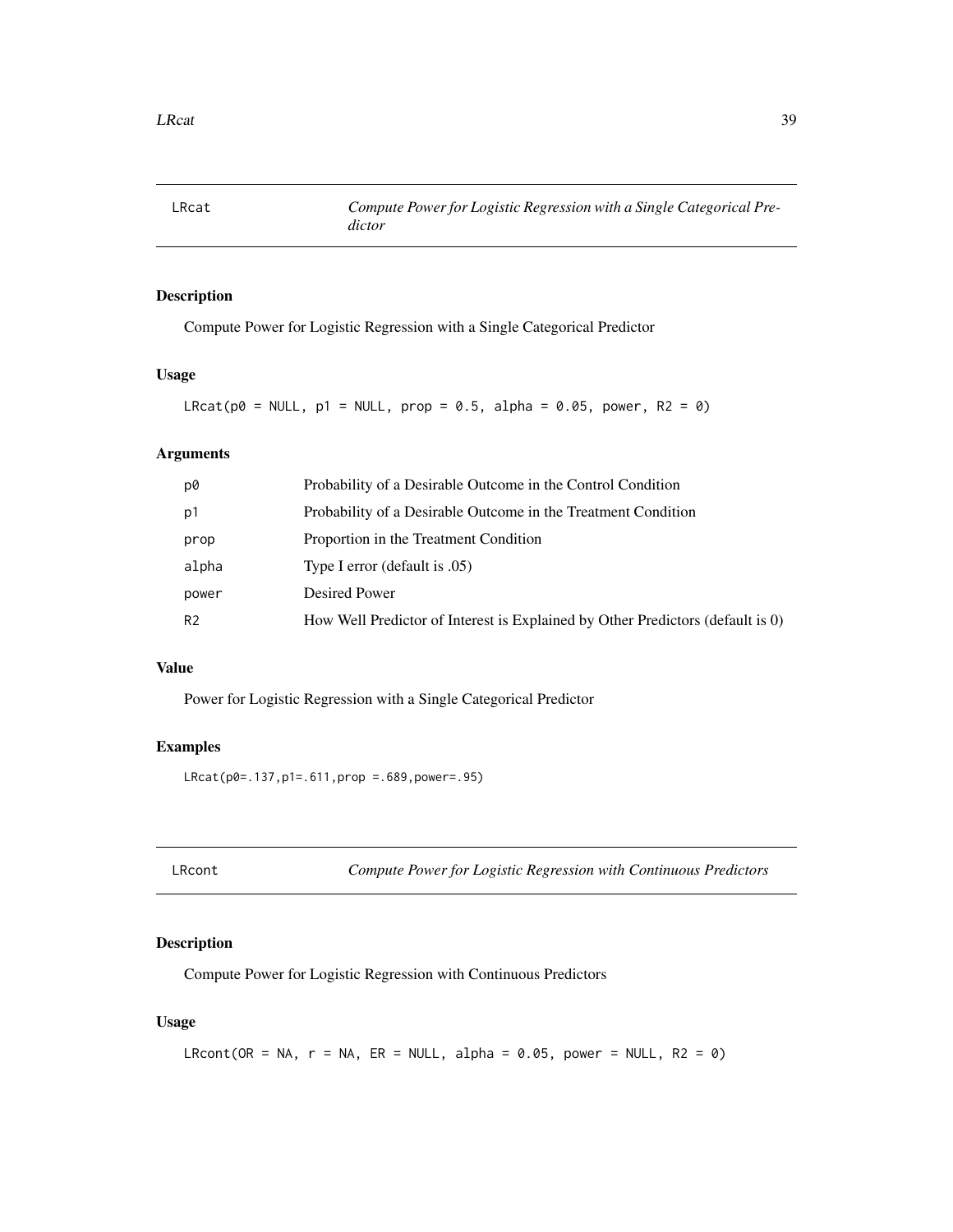## Arguments

| 0R             | Odds Ratio for Predictor of Interest                                           |
|----------------|--------------------------------------------------------------------------------|
| r              | Correlation for Predictor of Interest                                          |
| ER             | Event Ratio Probability of a Desirable Outcome Overall                         |
| alpha          | Type I error (default is .05)                                                  |
| power          | Desired Power                                                                  |
| R <sub>2</sub> | How Well Predictor of Interest is Explained by Other Predictors (default is 0) |

# Value

Power for Logistic Regression with Continuous Predictors

## Examples

 $LRcont(OR = 4.05, ER = .463, power = .95)$ 

| MANOVA1f | Compute power for a One Factor MANOVA with up to two levels and      |  |
|----------|----------------------------------------------------------------------|--|
|          | up to four measures. Takes means, sds, and sample sizes for each     |  |
|          | group. Alpha is .05 by default, alternative values may be entered by |  |
|          | user                                                                 |  |

## Description

Compute power for a One Factor MANOVA with up to two levels and up to four measures. Takes means, sds, and sample sizes for each group. Alpha is .05 by default, alternative values may be entered by user

#### Usage

MANOVA1f( m1.1, m2.1,  $m3.1 = NA$ ,  $m4.1$  = NA, m1.2, m2.2,  $m3.2 = NA$ ,  $mA.2 = NA,$  $s1.1 = NA$ ,  $s2.1 = NA$ ,  $s3.1 = NA$ ,  $s4.1 = NA$ ,  $s1.2 = NA$ ,  $s2.2 = NA$ ,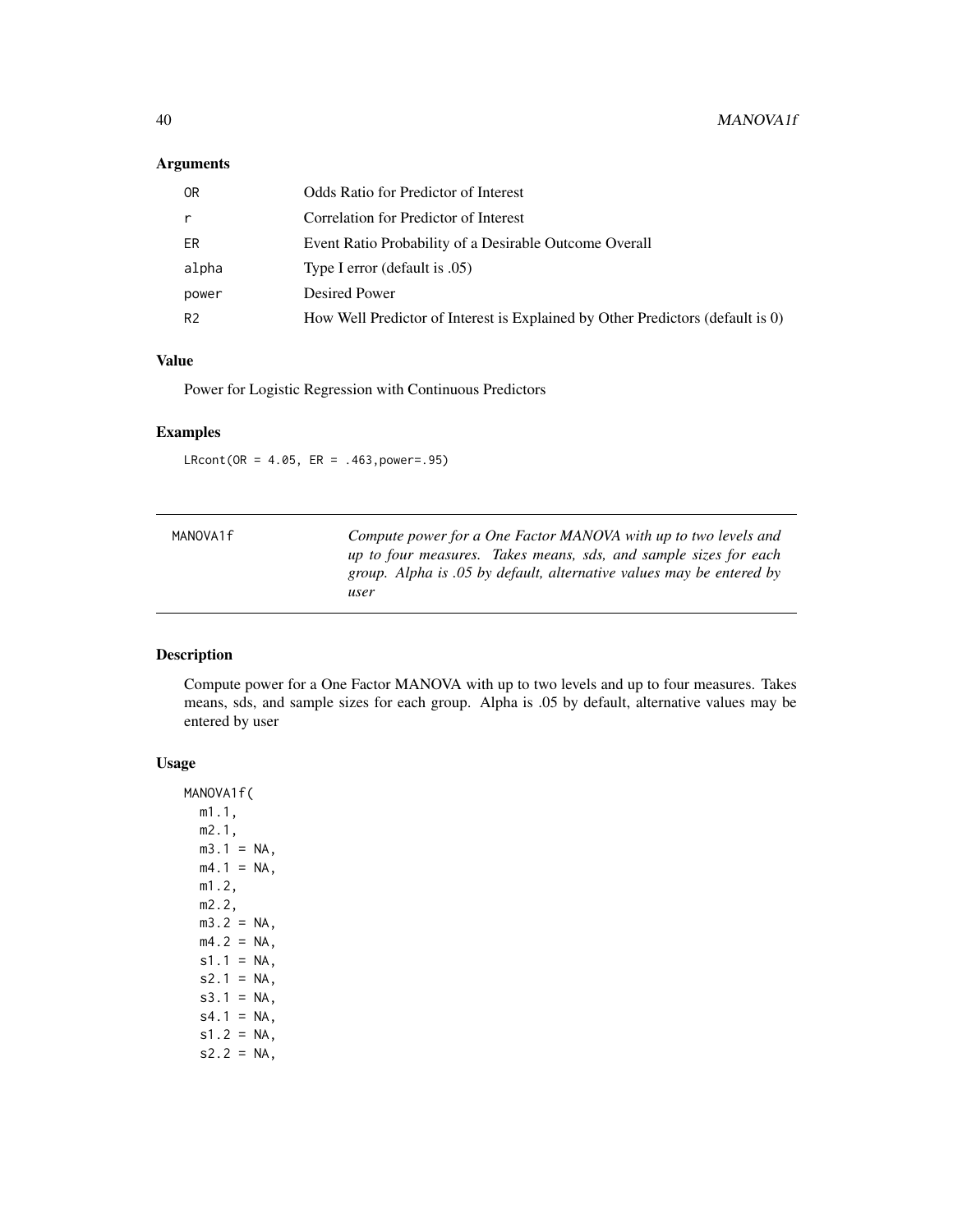| s3.2 =       | ΝA,              |
|--------------|------------------|
| $s4.2 =$     | ΝA,              |
|              | $r1.2_1 = NULL,$ |
|              | $r1.3_1 = NULL,$ |
|              | $r1.4$ = NULL,   |
|              | $r2.3_1 = NULL,$ |
| r2.4 1       | NULL,<br>$=$     |
| r3.4 1       | NULL,<br>$=$     |
| r1.2 2       | NULL,<br>$=$     |
| r1.3 2       | NULL,<br>$=$     |
| $r1.42 =$    | NULL,            |
|              | $r2.32 = NULL,$  |
|              | $r2.42 = NULL,$  |
|              | r3.4_2 = NULL,   |
| $r = NULL,$  |                  |
| $s = NULL,$  |                  |
| n,           |                  |
| alpha = 0.05 |                  |
|              |                  |

# Arguments

| m1.1     | Mean of first DV, 1st level Between Factor                |
|----------|-----------------------------------------------------------|
| m2.1     | Mean of second DV, 1st level Between Factor               |
| m3.1     | Mean of third DV, 1st level Between Factor                |
| m4.1     | Mean of fourth DV, 1st level Between Factor               |
| m1.2     | Mean of first DV, 2nd level Between Factor                |
| m2.2     | Mean of second DV, 2nd level Between Factor               |
| m3.2     | Mean of third DV, 2nd level Between Factor                |
| m4.2     | Mean of fourth DV, 2nd level Between Factor               |
| s1.1     | Standard deviation of first DV, 1st level Between Factor  |
| s2.1     | Standard deviation of second DV, 1st level Between Factor |
| s3.1     | Standard deviation of third DV, 1st level Between Factor  |
| s4.1     | Standard deviation of forth DV, 1st level Between Factor  |
| s1.2     | Standard deviation of first DV, 2nd level Between Factor  |
| s2.2     | Standard deviation of second DV, 2nd level Between Factor |
| s3.2     | Standard deviation of third DV, 2nd level Between Factor  |
| s4.2     | Standard deviation of forth DV, 2nd level Between Factor  |
| $r1.2_1$ | correlation DV 1 and DV 2, 1st level Between              |
| $r1.3-1$ | correlation DV 1 and DV 3, 1st level Between              |
| $r1.4_1$ | correlation DV 1 and DV 4, 1st level Between              |
| $r2.3-1$ | correlation DV 1 and DV 3, 1st level Between              |
| $r2.4-1$ | correlation DV 1 and DV 4, 1st level Between              |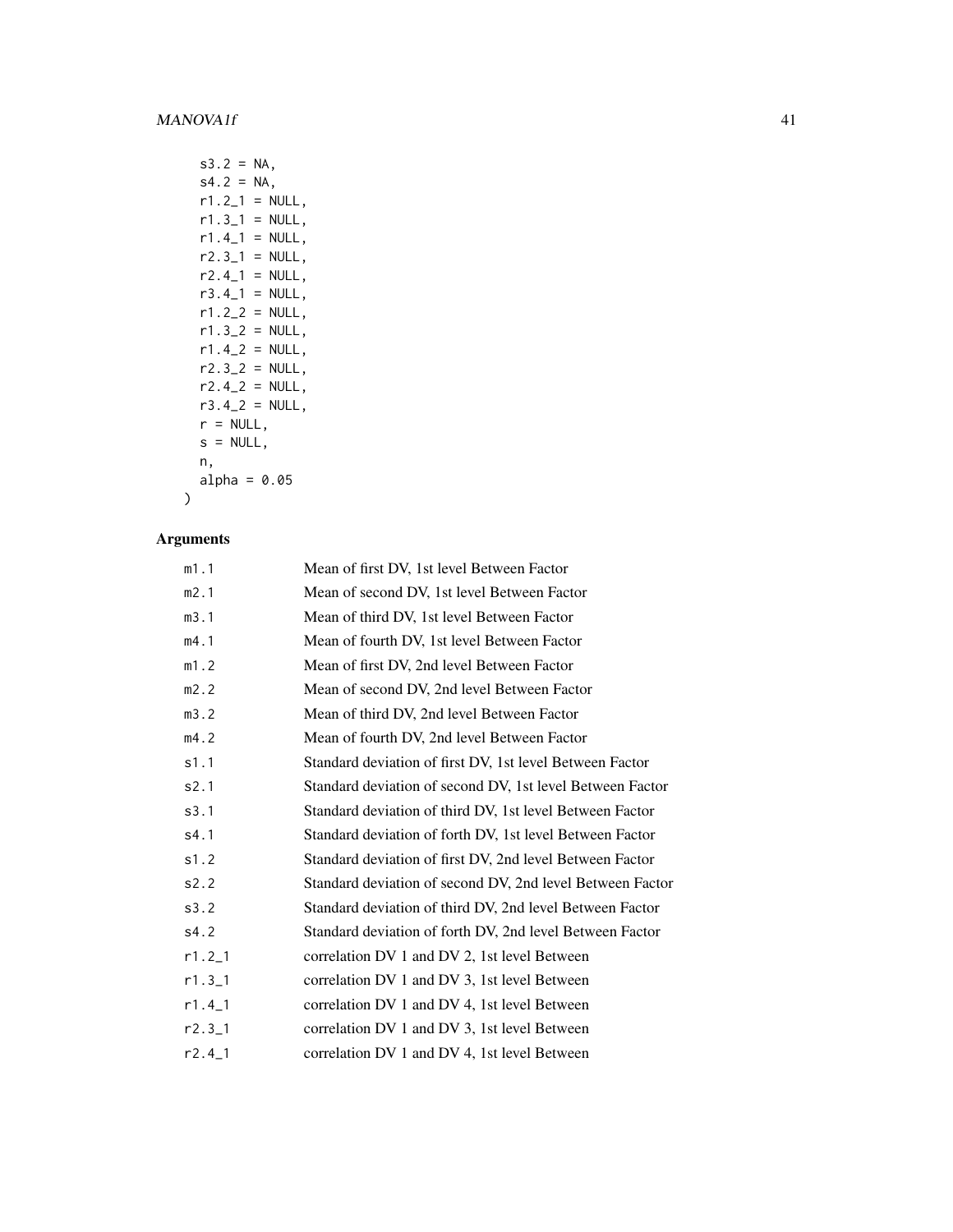| $r3.4-1$   | correlation DV 1 and DV 4, 1st level Between                                       |
|------------|------------------------------------------------------------------------------------|
| $r1.2 - 2$ | correlation DV 1 and DV 2, 2nd level Between                                       |
| $r1.3 - 2$ | correlation DV 1 and DV 3, 2nd level Between                                       |
| $r1.4 - 2$ | correlation DV 1 and DV 4, 2nd level Between                                       |
| $r2.3 - 2$ | correlation DV 1 and DV 3, 2nd level Between                                       |
| $r2.4 - 2$ | correlation DV 1 and DV 4, 2nd level Between                                       |
| r3.42      | correlation DV 1 and DV 4, 2nd level Between                                       |
| r          | sets same correlations between DVs on all factor levels (seriously, just use this) |
| s          | sets same standard deviation for factor levels (see comment above)                 |
| n          | Sample size for first group                                                        |
| alpha      | Type I error (default is .05)                                                      |

## Value

Power for the One Factor Within Subjects and One Factor Between ANOVA

#### Examples

```
MANOVA1f(n=40,m1.1=0,m2.1=1,m3.1=2.4,m4.1=-0.7,
m1.2=-0.25,m2.2=-2,m3.2=2,m4.2=-1,
s1.1=.4,s2.1=5,s3.1=1.6,s4.1=1.2,
s1.2=.4,s2.2=5,s3.2=1.6,s4.2=1.2,
r1.2_1=.1,r1.3_1=.1,r1.4_1=.1,
r2.3_1=.35,r2.4_1=.45,r3.4_1=.40,
r1.2_2=.1,r1.3_2=.1,r1.4_2=.1,
r2.3_2=.35,r2.4_2=.45,r3.4_2=.40,alpha=.05)
MANOVA1f(n=40,m1.1=0,m2.1=1,m3.1=2.4,m4.1=-0.7,
m1.2=-0.25,m2.2=-2,m3.2=2,m4.2=-1,
s=.4,r=.5,alpha=.05)
```

```
md_prec Compute Precision Analyses for Mean Differences
```
## Description

Compute Precision Analyses for Mean Differences

#### Usage

```
md_prec(m1, m2, s1, s2, nlow, nhigh, propn1 = 0.5, ci = 0.95, by = 1)
```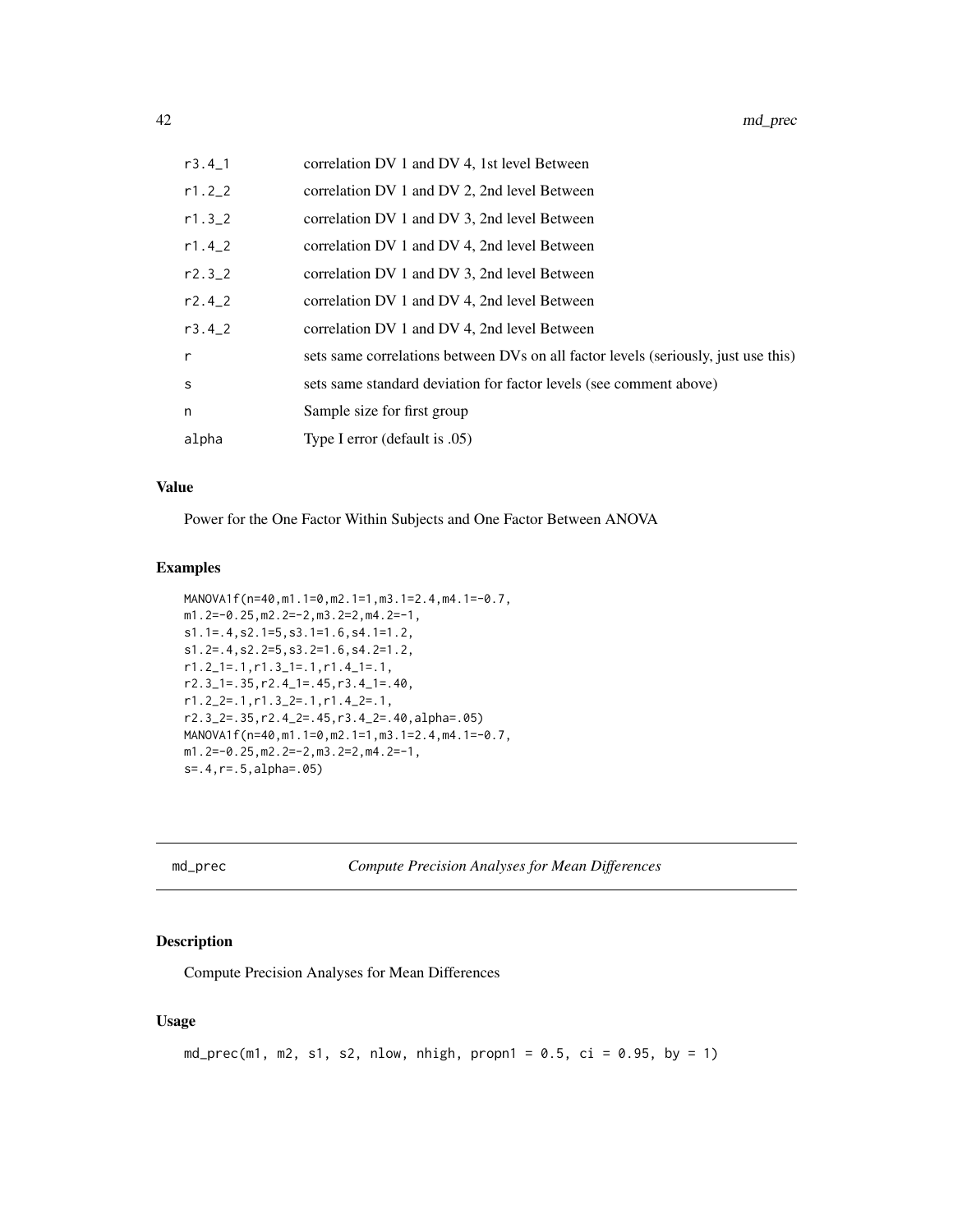#### $\mathbf{mod}$  and  $\mathbf{43}$

## Arguments

| m1             | Mean of first group                                                                                          |
|----------------|--------------------------------------------------------------------------------------------------------------|
| m <sub>2</sub> | Mean of second group                                                                                         |
| s1             | Standard deviation of first group                                                                            |
| s <sub>2</sub> | Standard deviation of second group                                                                           |
| nlow           | starting sample size                                                                                         |
| nhigh          | ending sample size                                                                                           |
| propn1         | Proportion in First Group                                                                                    |
| ci             | Type of Confidence Interval (e.g., .95)                                                                      |
| by             | Incremental increase in sample (e.g. nlow = 10, nhigh = 24, by = 2, produces<br>estimates of 10, 12, and 14) |

# Value

Precision Analyses for Mean Differences

## Examples

```
md_prec(m1=2,m2 =0, s1=5, s2=5,nlow=100, nhigh =1600, propn1=.5, ci=.95, by=100)
md_prec(m1=0,m2 =0, s1=5, s2=5,nlow=100, nhigh =40000, propn1=.5, ci=.95, by=1000)
```

| Compute Power for Mediated (Indirect) Effects Requires correlations    |
|------------------------------------------------------------------------|
| between all variables as sample size. This approach calculates power   |
| for the Sobel test. The medis function calculates power based on joint |
| significance (recommended)                                             |
|                                                                        |

## Description

Compute Power for Mediated (Indirect) Effects Requires correlations between all variables as sample size. This approach calculates power for the Sobel test. The medjs function calculates power based on joint significance (recommended)

## Usage

med( rxm1,  $rxm2 = 0$ ,  $rxm3 = 0$ ,  $rxm4 = 0$ , rxy, rym1, rym2 =  $\theta$ , rym $3 = 0$ ,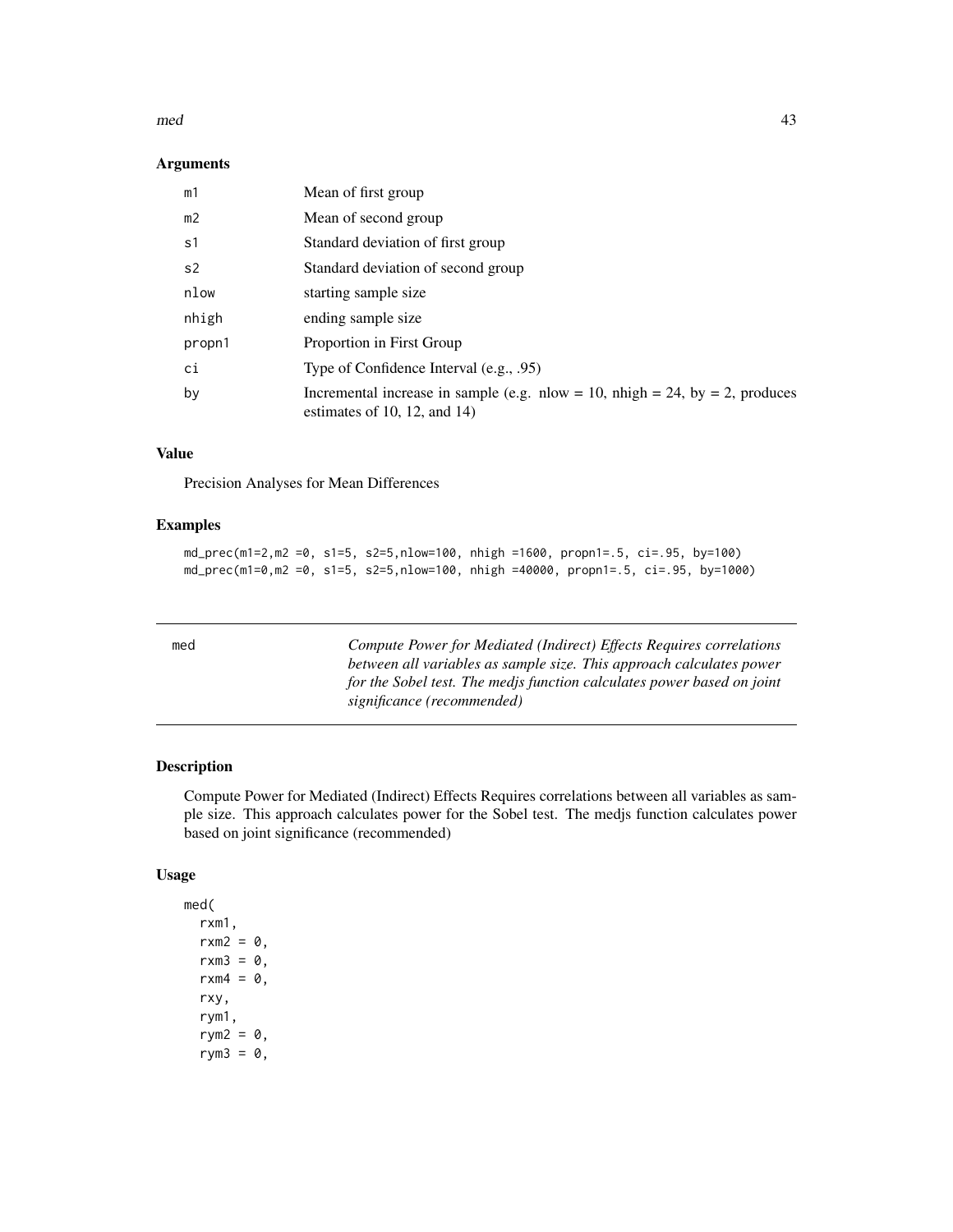```
rym4 = 0,
  rm1m2 = 0,
  rm1m3 = 0,
  rm1m4 = 0,
  rm2m3 = 0,
  rm2m4 = 0,
  rm3m4 = 0,
  alpha = 0.05,
  mvars,
  n
\mathcal{L}
```
## Arguments

| rxm1              | Correlation between predictor $(x)$ and first mediator $(m1)$  |
|-------------------|----------------------------------------------------------------|
| rxm2              | Correlation between predictor $(x)$ and second mediator $(m2)$ |
| rxm3              | Correlation between predictor $(x)$ and third mediator $(m3)$  |
| rxm4              | Correlation between predictor $(x)$ and fourth mediator $(m4)$ |
| rxy               | Correlation between DV $(y)$ and predictor $(x)$               |
| rym1              | Correlation between DV $(y)$ and first mediator $(m1)$         |
| rym2              | Correlation between DV $(y)$ and second mediator $(m2)$        |
| rym3              | Correlation DV $(y)$ and third mediator $(m3)$                 |
| rym4              | Correlation DV (y) and fourth mediator (m4)                    |
| rm1m2             | Correlation first mediator (m1) and second mediator (m2)       |
| rm1m3             | Correlation first mediator $(m1)$ and third mediator $(m3)$    |
| rm1 <sub>m4</sub> | Correlation first mediator $(m1)$ and fourth mediator $(m4)$   |
| rm2m3             | Correlation second mediator $(m2)$ and third mediator $(m3)$   |
| rm2m4             | Correlation second mediator (m2) and fourth mediator (m4)      |
| rm3m4             | Correlation third mediator $(m3)$ and fourth mediator $(m4)$   |
| alpha             | Type I error (default is .05)                                  |
| mvars             | Number of Mediators                                            |
| n                 | Sample size                                                    |

#### Value

Power for Mediated (Indirect) Effects

# Examples

```
med(rxm1=.25, rxy=-.35, rym1=-.5,mvars=1, n=150)
med(rxm1=.3, rxm2=.3, rxm3=.25, rxy=-.35, rym1=-.5,rym2=-.5, rym3 = -.5,
rm1m2=.7, rm1m3=.4,rm2m3=.4, mvars=3, n=150)
```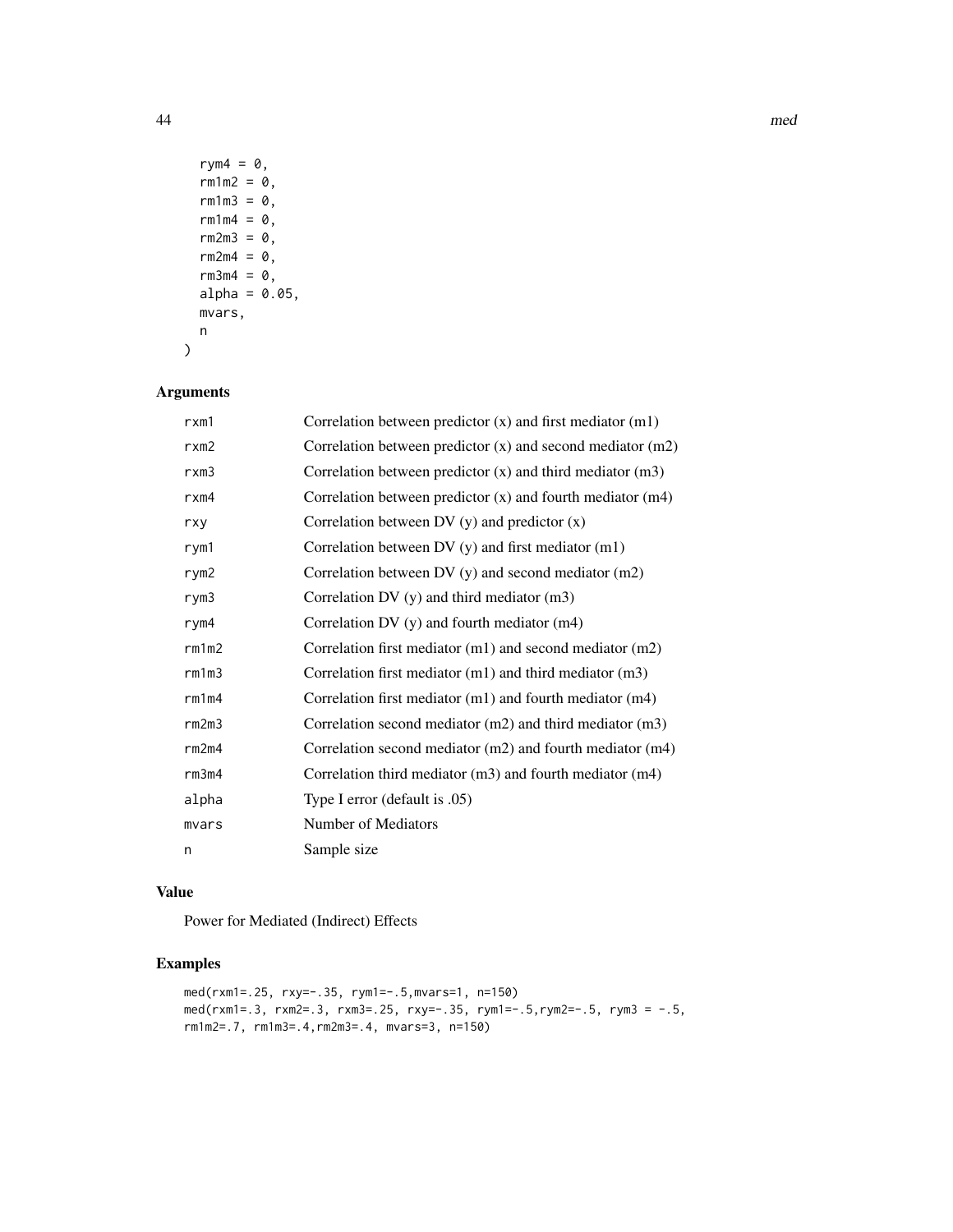medjs *Compute Power for Mediated (Indirect) Effects Using Joint Significance Requires correlations between all variables as sample size. This is the recommended approach for determining power*

## Description

Compute Power for Mediated (Indirect) Effects Using Joint Significance Requires correlations between all variables as sample size. This is the recommended approach for determining power

#### Usage

medjs(  $rx1x2 = NULL,$ rx1m1,  $rx1m2 = NULL,$  $rx1m3 = NULL,$  $rx1m4 = NULL,$ rx1y,  $rx2m1 = NULL,$  $rx2m2 = NULL,$  $rx2m3 = NULL,$  $rx2m4 = NULL,$ rx2y, rym1,  $rym2 = NULL,$  $rym3 = NULL,$  $rym4 = NULL,$  $rm1m2 = NULL,$  $rm1m3 = NULL,$  $rm1m4 = NULL$ ,  $rm2m3 = NULL,$  $rm2m4 = NULL,$  $rm3m4 = NULL,$ n,  $alpha = 0.05$ , mvars,  $rep = 1000,$  $pred = 1$ 

## Arguments

)

| rx1x2 | Correlation between first predictor $(x1)$ and second predictor $(x2)$ |
|-------|------------------------------------------------------------------------|
| rx1m1 | Correlation between first predictor $(x1)$ and first mediator $(m1)$   |
| rx1m2 | Correlation between first predictor $(x1)$ and second mediator $(m2)$  |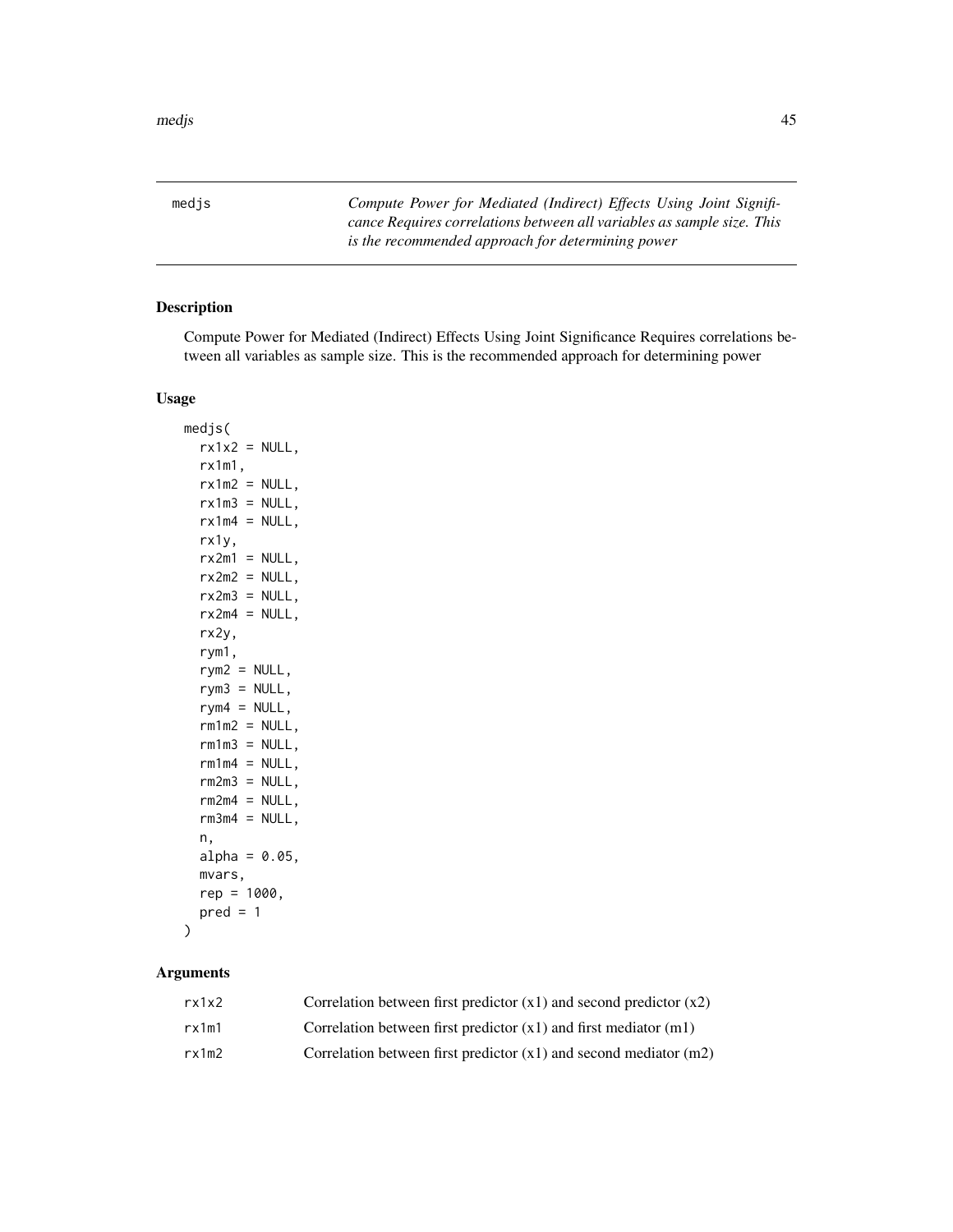| rx1m3             | Correlation between first predictor $(x1)$ and third mediator $(m3)$   |
|-------------------|------------------------------------------------------------------------|
| rx1m4             | Correlation between first predictor $(x1)$ and fourth mediator $(m4)$  |
| rx1y              | Correlation between DV $(y)$ and first predictor $(x1)$                |
| rx2m1             | Correlation between second predictor $(x2)$ and first mediator $(m1)$  |
| rx2m2             | Correlation between second predictor $(x2)$ and second mediator $(m2)$ |
| rx2m3             | Correlation between second predictor $(x2)$ and third mediator $(m3)$  |
| rx2m4             | Correlation between second predictor $(x2)$ and fourth mediator $(m4)$ |
| rx2y              | Correlation between DV $(y)$ and second predictor $(x2)$               |
| rym1              | Correlation between DV $(y)$ and first mediator $(m1)$                 |
| rym2              | Correlation between DV $(y)$ and second mediator $(m2)$                |
| rym3              | Correlation DV (y) and third mediator (m3)                             |
| rym4              | Correlation DV (y) and fourth mediator (m4)                            |
| rm1m2             | Correlation first mediator (m1) and second mediator (m2)               |
| rm1m3             | Correlation first mediator (m1) and third mediator (m3)                |
| rm1 <sub>m4</sub> | Correlation first mediator (m1) and fourth mediator (m4)               |
| rm2m3             | Correlation second mediator $(m2)$ and third mediator $(m3)$           |
| rm2m4             | Correlation second mediator (m2) and fourth mediator (m4)              |
| rm3m4             | Correlation third mediator (m3) and fourth mediator (m4)               |
| n                 | Sample size                                                            |
| alpha             | Type I error (default is .05)                                          |
| mvars             | Number of Mediators                                                    |
| rep               | number of repetitions (1000 is default)                                |
| pred              | number of predictors (default is one)                                  |

#### Value

Power for Mediated (Indirect) Effects

# Examples

```
medjs(rx1m1=.3, rx1m2=.3, rx1m3=.25, rx1y=-.35, rym1=-.5,rym2=-.5, rym3 = -.5,
rm1m2=.7, rm1m3=.4,rm2m3=.4, mvars=3, n=150)
```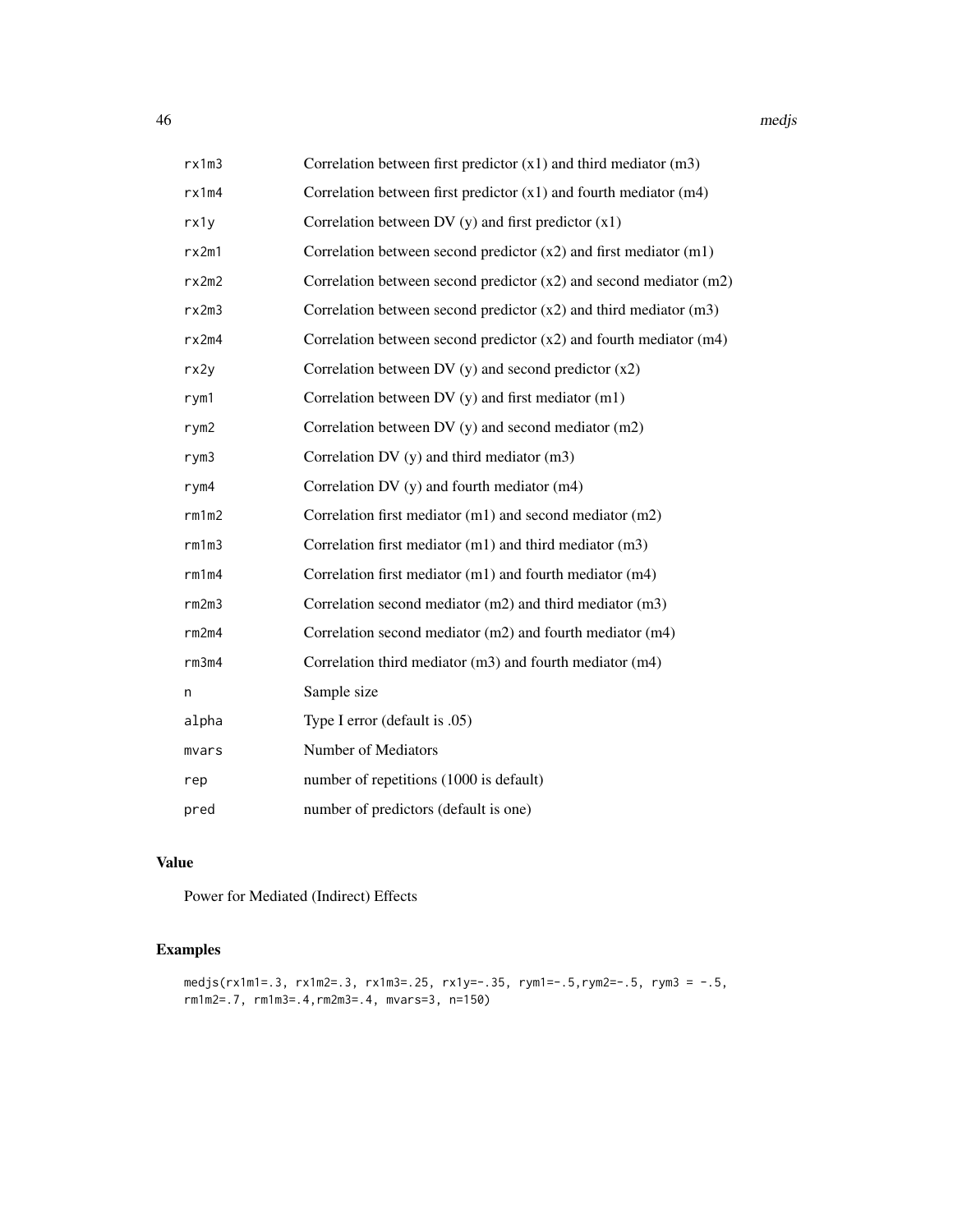medjs\_paths *Compute Power for Mediated (Indirect) Effects Using Joint Significance Requires paths for all effects (and if 2 mediators, correlation) Standard deviations/variances set to 1.0 so paths are technically standardized*

## Description

Compute Power for Mediated (Indirect) Effects Using Joint Significance Requires paths for all effects (and if 2 mediators, correlation) Standard deviations/variances set to 1.0 so paths are technically standardized

#### Usage

```
medjs_paths(
  a1,
  a2 = NULL,b1,
 b2 = NULL,rm1m2 = NULL,cprime,
  n,
  alpha = 0.05,
 mvars,
  rep = 1000
)
```
## Arguments

| a1             | path between predictor and first mediator                    |
|----------------|--------------------------------------------------------------|
| a2             | path between predictor and first mediator                    |
| b <sub>1</sub> | Path between first mediator and dependent variable           |
| b2             | Path between first mediator and dependent variable           |
| rm1m2          | Correlation first mediator $(m1)$ and second mediator $(m2)$ |
| cprime         | Path between predictor and dependent variable                |
| n              | Sample size                                                  |
| alpha          | Type I error (default is .05)                                |
| mvars          | Number of Mediators                                          |
| rep            | number of repetitions (1000 is default)                      |

#### Value

Power for Mediated (Indirect) Effects using Paths Coefficients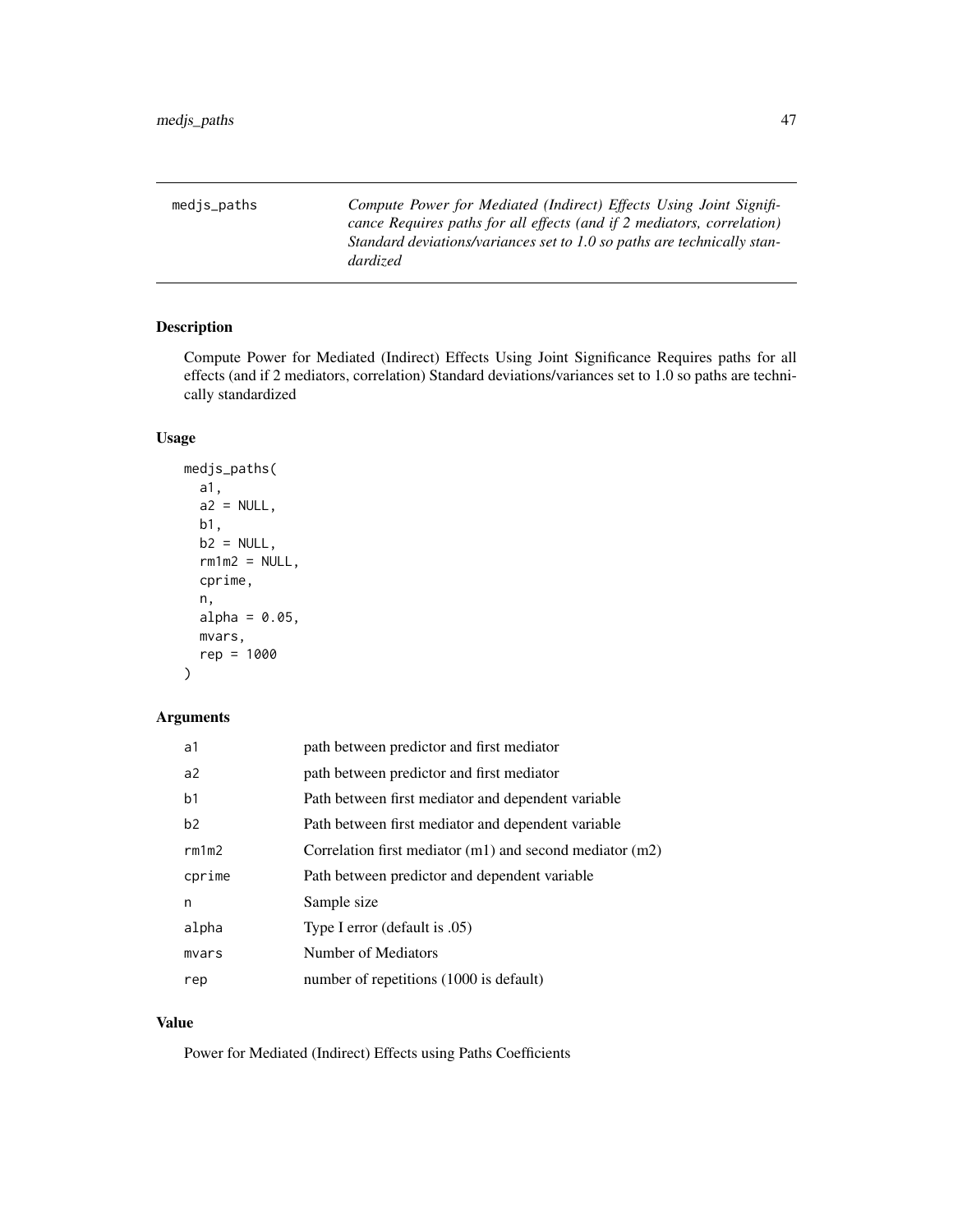## Examples

```
medjs_paths(a1=.25, b1=-.5,cprime=.2,mvars=1, n=150)
medjs_paths(a1=.25, a2=.1, b1=-.5,b2=-.2,cprime=.2,mvars=1, n=150)
```

| medserial | Compute Power for Serial Mediation Effects Requires correlations be- |
|-----------|----------------------------------------------------------------------|
|           | tween all variables as sample size. This approach calculates power   |
|           | for the serial mediation using joint significance (recommended)      |

## Description

Compute Power for Serial Mediation Effects Requires correlations between all variables as sample size. This approach calculates power for the serial mediation using joint significance (recommended)

## Usage

medserial(rxm1, rxm2, rxy, rm1m2, rym1, rym2, n, alpha = 0.05, rep = 1000)

## Arguments

| rxm1             | Correlation between predictor $(x)$ and first mediator $(m1)$  |
|------------------|----------------------------------------------------------------|
| rxm2             | Correlation between predictor $(x)$ and second mediator $(m2)$ |
| rxy              | Correlation between DV $(y)$ and predictor $(x)$               |
| rm1m2            | Correlation first mediator (m1) and second mediator (m2)       |
| rym1             | Correlation between $DV(y)$ and first mediator $(m1)$          |
| rym <sub>2</sub> | Correlation between DV $(y)$ and second mediator $(m2)$        |
| n                | sample size                                                    |
| alpha            | Type I error (default is .05)                                  |
| rep              | number of repetitions (1000 is default)                        |

#### Value

Power for Serial Mediated (Indirect) Effects

## Examples

```
medserial(rxm1=.3, rxm2=.3, rxy=-.35,
rym1=-.5,rym2=-.5, rm1m2=.7,n=150)
```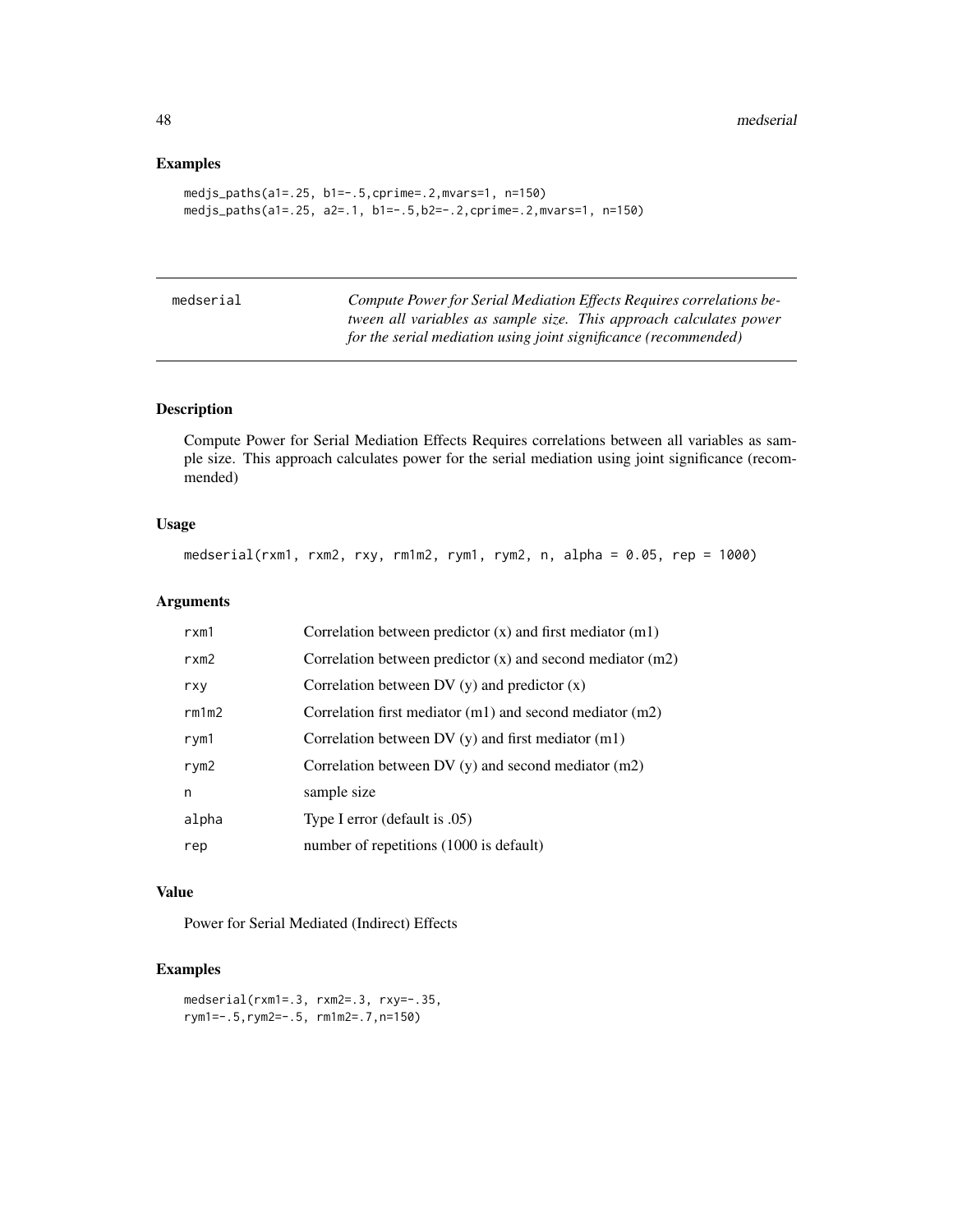medserial\_paths *Compute Power for Serial Mediation Effects Requires correlations between all variables as sample size. This approach calculates power for the serial mediation using joint significance (recommended) and path coefficients*

## Description

Compute Power for Serial Mediation Effects Requires correlations between all variables as sample size. This approach calculates power for the serial mediation using joint significance (recommended) and path coefficients

#### Usage

medserial\_paths(a1, a2, b1, b2, d, cprime, n, alpha = 0.05, reps = 1000)

#### Arguments

| a1             | path between predictor and first mediator             |
|----------------|-------------------------------------------------------|
| a <sup>2</sup> | path between predictor and first mediator             |
| b <sub>1</sub> | Path between first mediator and dependent variable    |
| b2             | Path between first mediator and dependent variable    |
| d              | Path first mediator $(m1)$ and second mediator $(m2)$ |
| cprime         | Path between predictor and dependent variable         |
| n              | Sample size                                           |
| alpha          | Type I error (default is .05)                         |
| reps           | number of repetitions (1000 is default)               |

## Value

Power for Serial Mediated (Indirect) Effects

## Examples

```
medserial_paths(a1=.3, a2=.3, b1=.35,
b2=.3,d=.2,cprime=.1,n=150)
```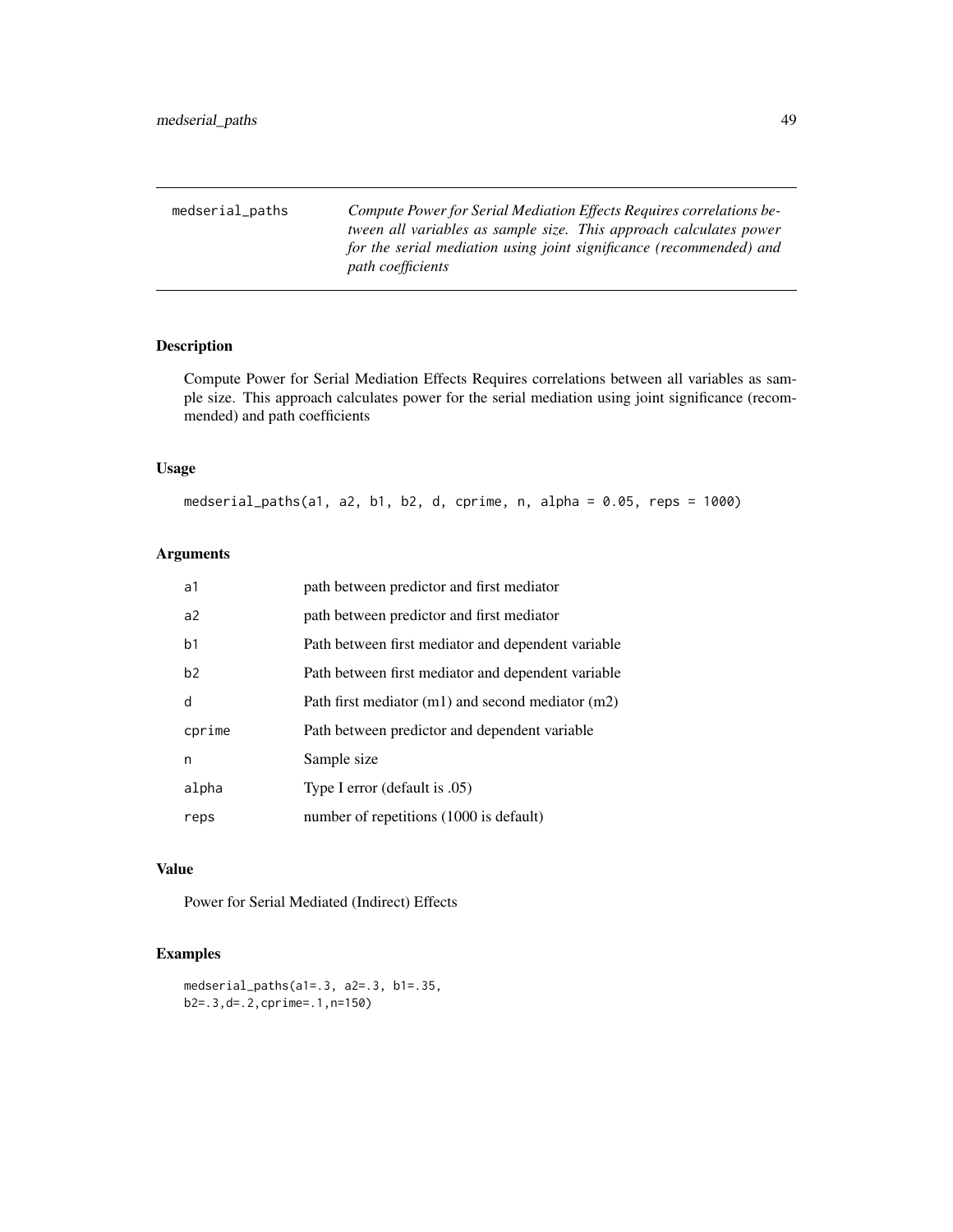modmed14 *Compute Power for Conditional Process Model 14 Joint Significance Requires correlations between all variables as sample size. This is the recommended approach for determining power*

## Description

Compute Power for Conditional Process Model 14 Joint Significance Requires correlations between all variables as sample size. This is the recommended approach for determining power

## Usage

modmed14( rxw, rxm, rxxw, rxy, rwm =  $\theta$ , rxww, rwy,  $rxwm = 0$ , rxwy, rmy, n, alpha =  $0.05$ , rep = 5000 )

## Arguments

| rxw   | Correlation between predictor $(x)$ and moderator $(w)$                        |
|-------|--------------------------------------------------------------------------------|
| rxm   | Correlation between predictor $(x)$ and mediator $(m)$                         |
| rxxw  | Correlation between predictor $(x)$ and xweraction term $(xw)$ - defaults to 0 |
| rxy   | Correlation between DV $(y)$ and predictor $(x)$                               |
| rwm   | Correlation between moderator $(w)$ and mediator $(m)$                         |
| rxww  | Correlation between moderator $(w)$ and xweraction $(xw)$ - defaults to 0      |
| rwy   | Correlation between $DV(y)$ and moderator $(w)$                                |
| rxwm  | Correlation between mediator $(m)$ and xweraction $(xw)$ - Key value           |
| rxwy  | Correlation between DV $(y)$ and xweraction $(xw)$ - defaults to 0             |
| rmy   | Correlation between DV $(y)$ and mediator $(m)$                                |
| n     | Sample size                                                                    |
| alpha | Type I error (default is .05)                                                  |
| rep   | Number of samples drawn (defaults to 5000)                                     |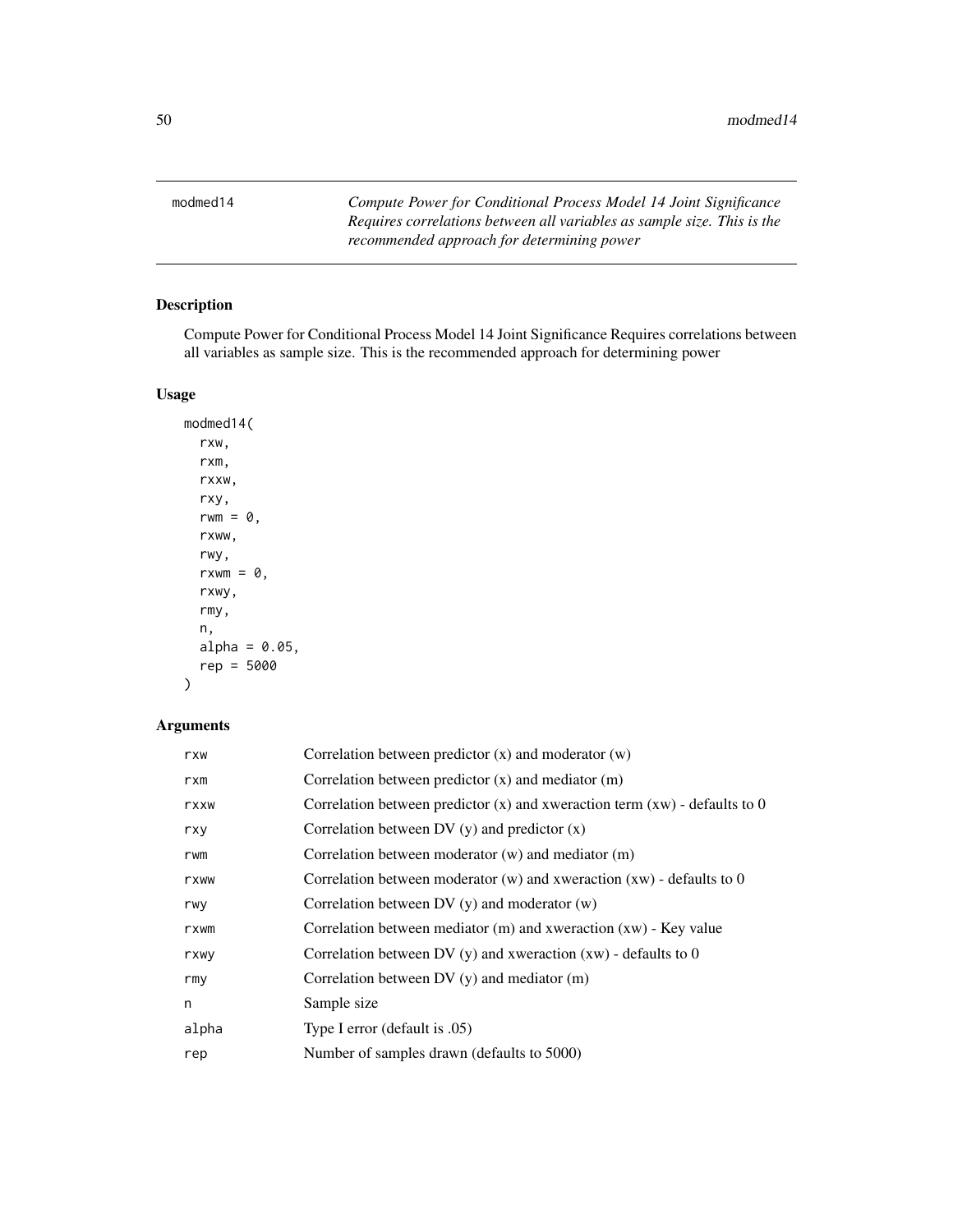#### $modmed15$  51

## Value

Power for Model 14 Conditional Processes

# Examples

```
modmed14(rxw<-.2, rxm<-.3, rxxw=0, rxy=.31,rwm=.4,
rxww=0.5,rwy<-.35, rxwm<-.41, rxwy=.51,
rmy=.32, n=200, rep=1000,alpha=.05)
```

| Compute Power for Conditional Process Model 15 Joint Significance       |
|-------------------------------------------------------------------------|
| Requires correlations between all variables as sample size. This is the |
| recommended approach for determining power                              |
|                                                                         |

## Description

Compute Power for Conditional Process Model 15 Joint Significance Requires correlations between all variables as sample size. This is the recommended approach for determining power

#### Usage

modmed15( rxw, rxm, rxmw, rxy, rwm =  $\theta$ , rmww, rwxw, rwy, rmwm =  $\theta$ , rmxw, rmwy, rxwy, rxwmw, rmy, rxwx, rmwxw, n,  $alpha = 0.05$ , rep = 5000 )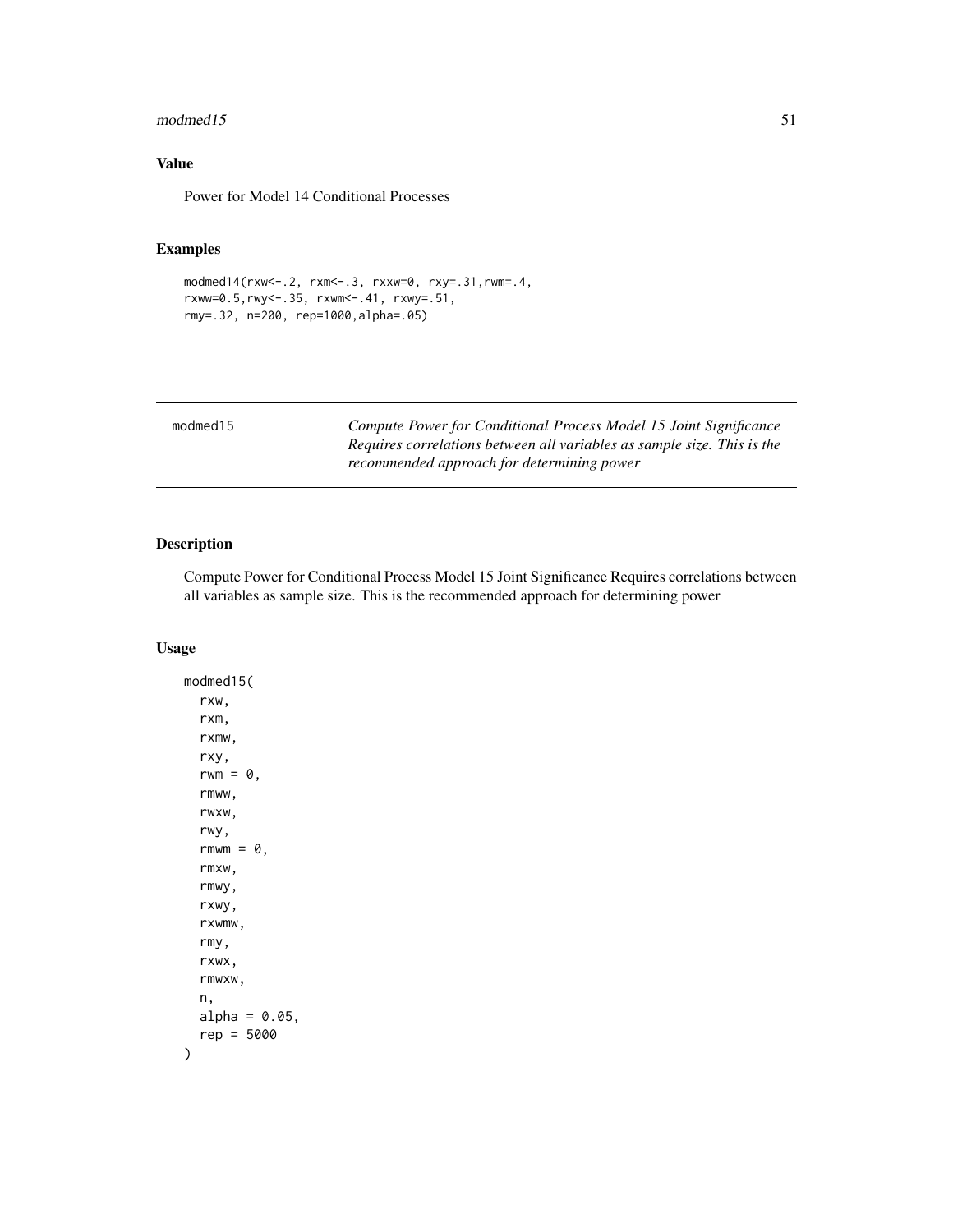## Arguments

| rxw   | Correlation between predictor $(x)$ and moderator $(w)$                    |
|-------|----------------------------------------------------------------------------|
| rxm   | Correlation between predictor $(x)$ and mediator $(m)$                     |
| rxmw  | Correlation between predictor $(x)$ and interaction $(mw)$ - Key value     |
| rxy   | Correlation between DV $(y)$ and predictor $(x)$                           |
| rwm   | Correlation between moderator (w) and mediator (m)                         |
| rmww  | Correlation between mediator $(m)$ and interaction $(mw)$ - defaults to 0  |
| rwxw  | Correlation between moderator $(w)$ and interaction $(xw)$ - Key value     |
| rwy   | Correlation between DV (y) and moderator (w)                               |
| rmwm  | Correlation between mediator (m) and interaction (xmw) - Key value         |
| rmxw  | Correlation between mediator $(m)$ and interaction $(xw)$ - defaults to 0  |
| rmwy  | Correlation between dv (y) and interaction (mw) - Key value                |
| rxwy  | Correlation between DV (y) and interaction $(xw)$ - defaults to 0          |
| rxwmw | Correlation between interaction (mw) and interaction (mw) - Key value      |
| rmy   | Correlation between $DV(y)$ and mediator $(m)$                             |
| rxwx  | Correlation between moderator $(w)$ and interaction $(xw)$ - defaults to 0 |
| rmwxw | Correlation between inteaction $(xw)$ and interaction $(mw)$ - Key value   |
| n     | Sample size                                                                |
| alpha | Type I error (default is $.05$ )                                           |
| rep   | Number of samples drawn (defaults to 5000)                                 |

## Value

Power for Model 15 Conditional Processes

## Examples

```
modmed15(rxw=.40, rxm=.42, rxy=.5, rwm=.45, rmxw=.0,rmww=.01, rwy=.2,
rmwm=.46,rwxw=.21,rxwy=.31,rmy=.30,rxwx=.1, rmwy=.02,rxmw=.21,rmwxw=.22,rep=5000, alpha=.05, n=400)
```

| modmed7 | Compute Power for Model 7 Conditional Processes Using Joint Sig-<br>nificance Requires correlations between all variables as sample size.<br>This is the recommended approach for determining power |
|---------|-----------------------------------------------------------------------------------------------------------------------------------------------------------------------------------------------------|
|         |                                                                                                                                                                                                     |

## Description

Compute Power for Model 7 Conditional Processes Using Joint Significance Requires correlations between all variables as sample size. This is the recommended approach for determining power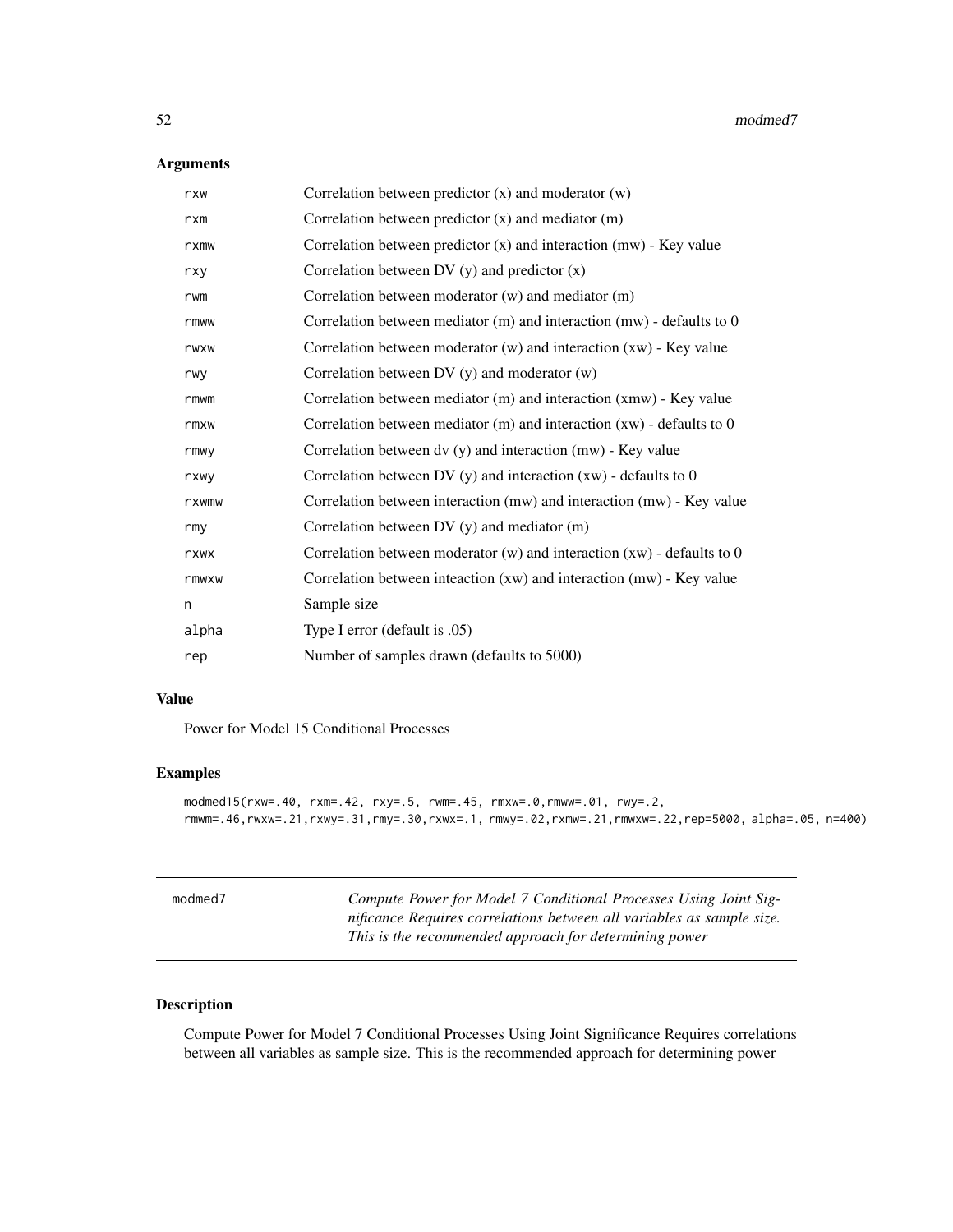#### modmed7 53

# Usage

```
modmed7(
  rxm,
  rxw,
  rxxw,
  rxy,
  rwm,
  rwxw,
  rwy = 0,
  rmxw,
  rmy,
  rxwy = 0,
  alpha = 0.05,
  rep = 1000,n = NULL\mathcal{L}
```
## Arguments

| rxm   | Correlation between predictor $(x)$ and mediator $(m)$                          |
|-------|---------------------------------------------------------------------------------|
| rxw   | Correlation between predictor $(x)$ and moderator $(w)$                         |
| rxxw  | Correlation between predictor $(x)$ and interaction term $(xw)$ - defaults to 0 |
| rxy   | Correlation between DV $(y)$ and predictor $(x)$                                |
| rwm   | Correlation between moderator $(w)$ and mediator $(m)$                          |
| rwxw  | Correlation between moderator $(w)$ and interaction $(xw)$ - defaults to 0      |
| rwy   | Correlation between $DV(y)$ and moderator $(w)$                                 |
| rmxw  | Correlation between mediator $(m)$ and interaction $(xw)$ - Key value           |
| rmy   | Correlation between $DV(y)$ and mediator $(m)$                                  |
| rxwy  | Correlation between DV (y) and interaction $(xw)$ - defaults to 0               |
| alpha | Type I error (default is .05)                                                   |
| rep   | Number of samples drawn (defaults to 5000)                                      |
| n     | Sample size                                                                     |

## Value

Power for Model 7 Conditional Processes

# Examples

```
modmed7(rxm=.4, rxw=.3, rxxw=.01, rxy=.50, rmy=.31, rxwy=.02,rwm=.45,
rwy=.2,rmxw = .24, rwxw=.21, alpha=.05,rep=1000,n=400)
```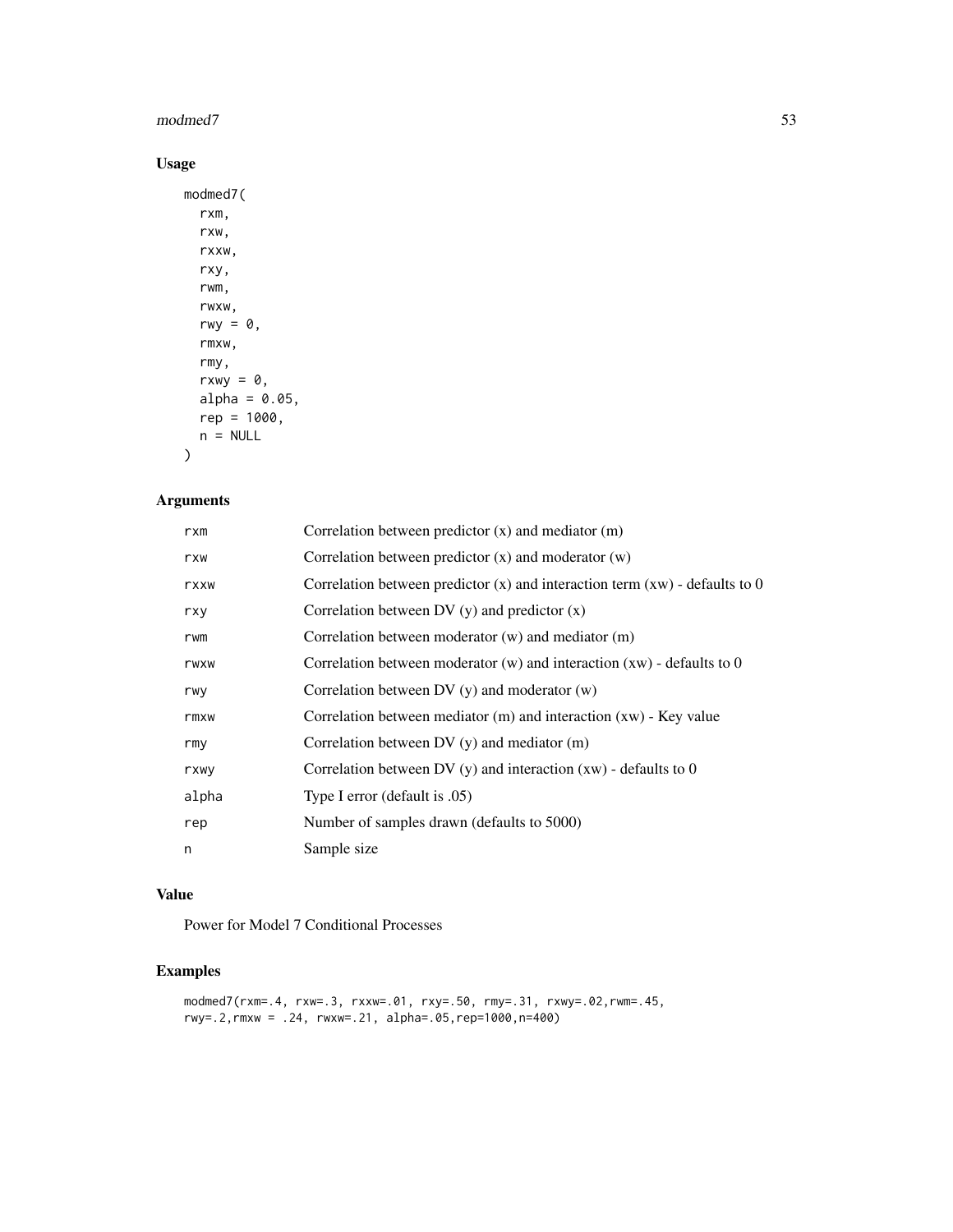modmed8 *Compute Power for Power for Model 8 Conditional Processes Using Joint Significance Requires correlations between all variables as sample size. This is the recommended approach for determining power*

## Description

Compute Power for Power for Model 8 Conditional Processes Using Joint Significance Requires correlations between all variables as sample size. This is the recommended approach for determining power

## Usage

modmed8( rxw, rxm, rxxw, rxy, rwm =  $\theta$ , rwy, rxwm, rxwy, rwxw, rmy, n, alpha =  $0.05$ , rep = 5000 )

## Arguments

| rxw   | Correlation between predictor $(x)$ and moderator $(w)$                         |
|-------|---------------------------------------------------------------------------------|
| rxm   | Correlation between predictor $(x)$ and mediator $(m)$                          |
| rxxw  | Correlation between predictor $(x)$ and interaction term $(xw)$ - defaults to 0 |
| rxy   | Correlation between DV $(y)$ and predictor $(x)$                                |
| rwm   | Correlation between moderator $(w)$ and mediator $(m)$                          |
| rwy   | Correlation between $DV(y)$ and moderator $(w)$                                 |
| rxwm  | Correlation between mediator $(m)$ and interaction $(xw)$ - Key value           |
| rxwy  | Correlation between DV $(y)$ and interaction $(xw)$ - defaults to 0             |
| rwxw  | Correlation between moderator $(w)$ and interaction $(xw)$ - defaults to 0      |
| rmy   | Correlation between $DV(y)$ and mediator $(m)$                                  |
| n     | Sample size                                                                     |
| alpha | Type I error (default is .05)                                                   |
| rep   | Number of samples drawn (defaults to 5000)                                      |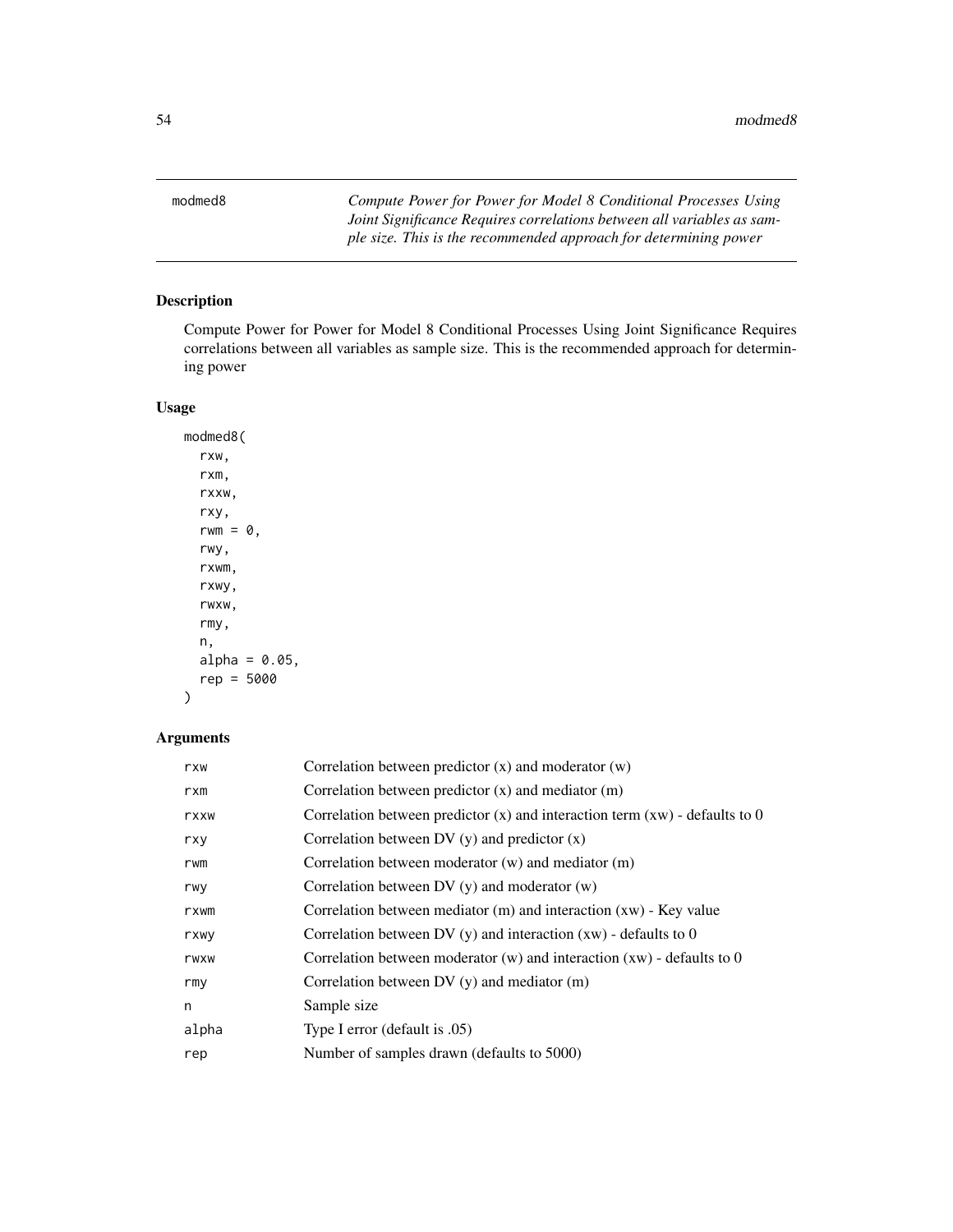#### $MRC$  55

## Value

Power for Model 8 Conditional Processes

#### Examples

```
modmed8(rxw<-.21, rxm<-.31, rxxw=0, rxy=.32,rwm=.40,
rmy=.19,rwy=.22,rwxw=.23,rxwm=.24,rxwy=.18,alpha=.05,rep=1000,n=400)
```

Compute power for Multiple Regression with up to Five Predictors *Example code below for three predictors. Expand as needed for four or five*

## Description

Compute power for Multiple Regression with up to Five Predictors Example code below for three predictors. Expand as needed for four or five

#### Usage

MRC(  $ry1 = NULL,$  $ry2 = NULL,$  $ry3 = NULL,$  $ry4 = NULL,$  $ry5 = NULL,$  $r12 = NULL,$  $r13 = NULL$ ,  $r14 = NULL,$  $r15 = NULL,$  $r23 = NULL,$  $r24 = NULL,$  $r25 = NULL,$  $r34 = NULL,$  $r35 = NULL,$  $r45 = NULL,$  $n = NULL,$ alpha =  $0.05$ 

# )

# Arguments

| rv1 | Correlation between DV $(y)$ and first predictor $(1)$  |
|-----|---------------------------------------------------------|
| rv2 | Correlation between DV $(v)$ and second predictor $(2)$ |
| rv3 | Correlation between DV $(v)$ and third predictor $(3)$  |
| rv4 | Correlation between DV $(y)$ and fourth predictor $(4)$ |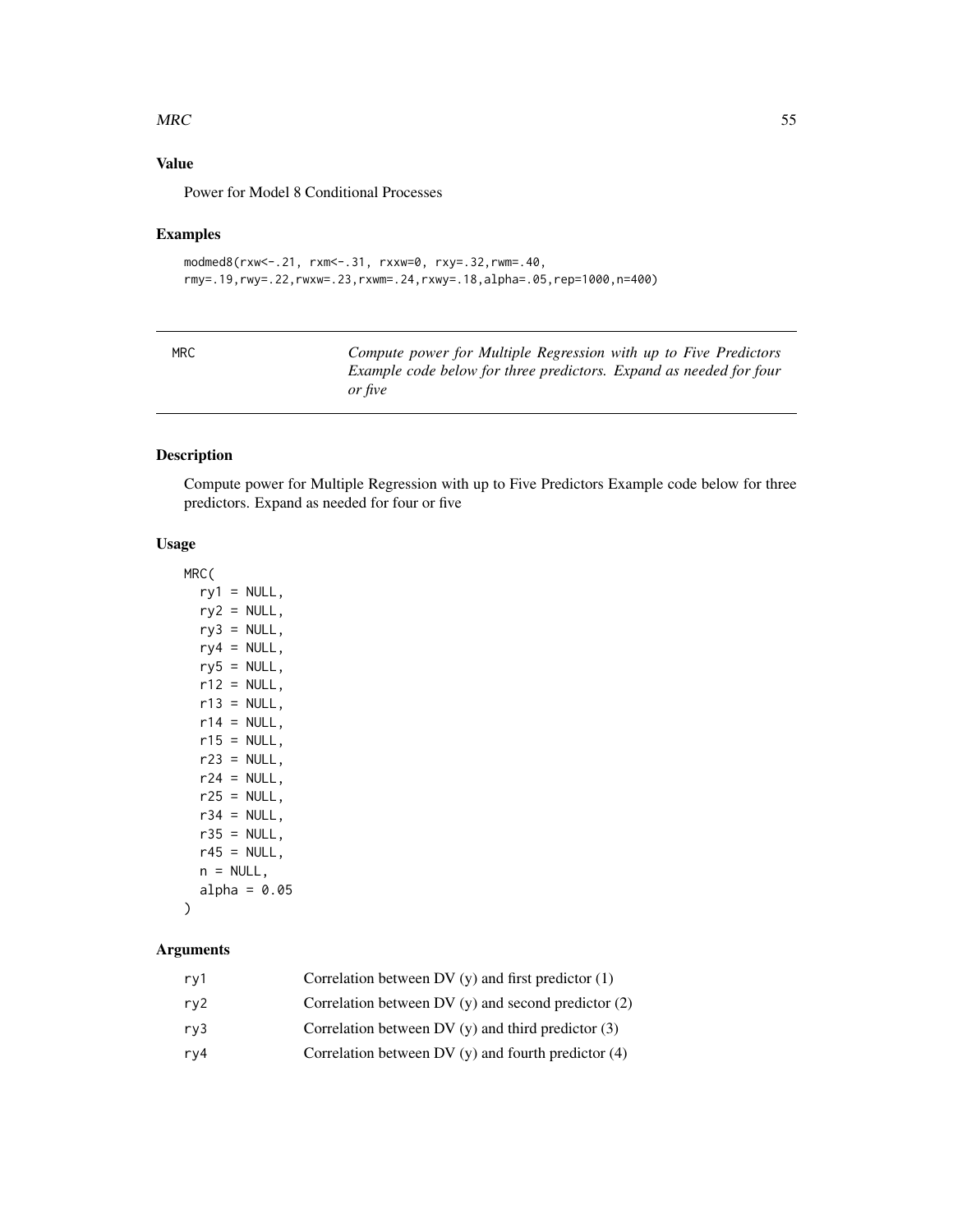| ry5   | Correlation between DV $(y)$ and fifth predictor $(5)$      |
|-------|-------------------------------------------------------------|
| r12   | Correlation between first $(1)$ and second predictor $(2)$  |
| r13   | Correlation between first $(1)$ and third predictor $(3)$   |
| r14   | Correlation between first $(1)$ and fourth predictor $(4)$  |
| r15   | Correlation between first $(1)$ and fifth predictor $(5)$   |
| r23   | Correlation between second $(2)$ and third predictor $(3)$  |
| r24   | Correlation between second $(2)$ and fourth predictor $(4)$ |
| r25   | Correlation between second $(2)$ and fifth predictor $(5)$  |
| r34   | Correlation between third $(3)$ and fourth predictor $(4)$  |
| r35   | Correlation between third $(3)$ and fifth predictor $(5)$   |
| r45   | Correlation between fourth $(4)$ and fifth predictor $(5)$  |
| n     | Sample size                                                 |
| alpha | Type I error (default is .05)                               |

## Value

Power for Multiple Regression with Two to Five Predictors

# Examples

MRC(ry1=.40,ry2=.40, r12=-.15,n=30) MRC(ry1=.40,ry2=.40,ry3=-.40, r12=-.15, r13=-.60,r23=.25,n=24)

| MRC_all | Compute power for Multiple Regression with Up to Five Predictors<br>Requires correlations between all variables as sample size. Means,<br>sds, and alpha are option. Also computes Power(All) |
|---------|-----------------------------------------------------------------------------------------------------------------------------------------------------------------------------------------------|
|         |                                                                                                                                                                                               |

# Description

Compute power for Multiple Regression with Up to Five Predictors Requires correlations between all variables as sample size. Means, sds, and alpha are option. Also computes Power(All)

## Usage

MRC\_all(  $ry1 = NULL,$  $ry2 = NULL,$  $ry3 = NULL,$  $ry4 = NULL,$  $ry5 = NULL,$  $r12 = NULL,$  $r13 = NULL,$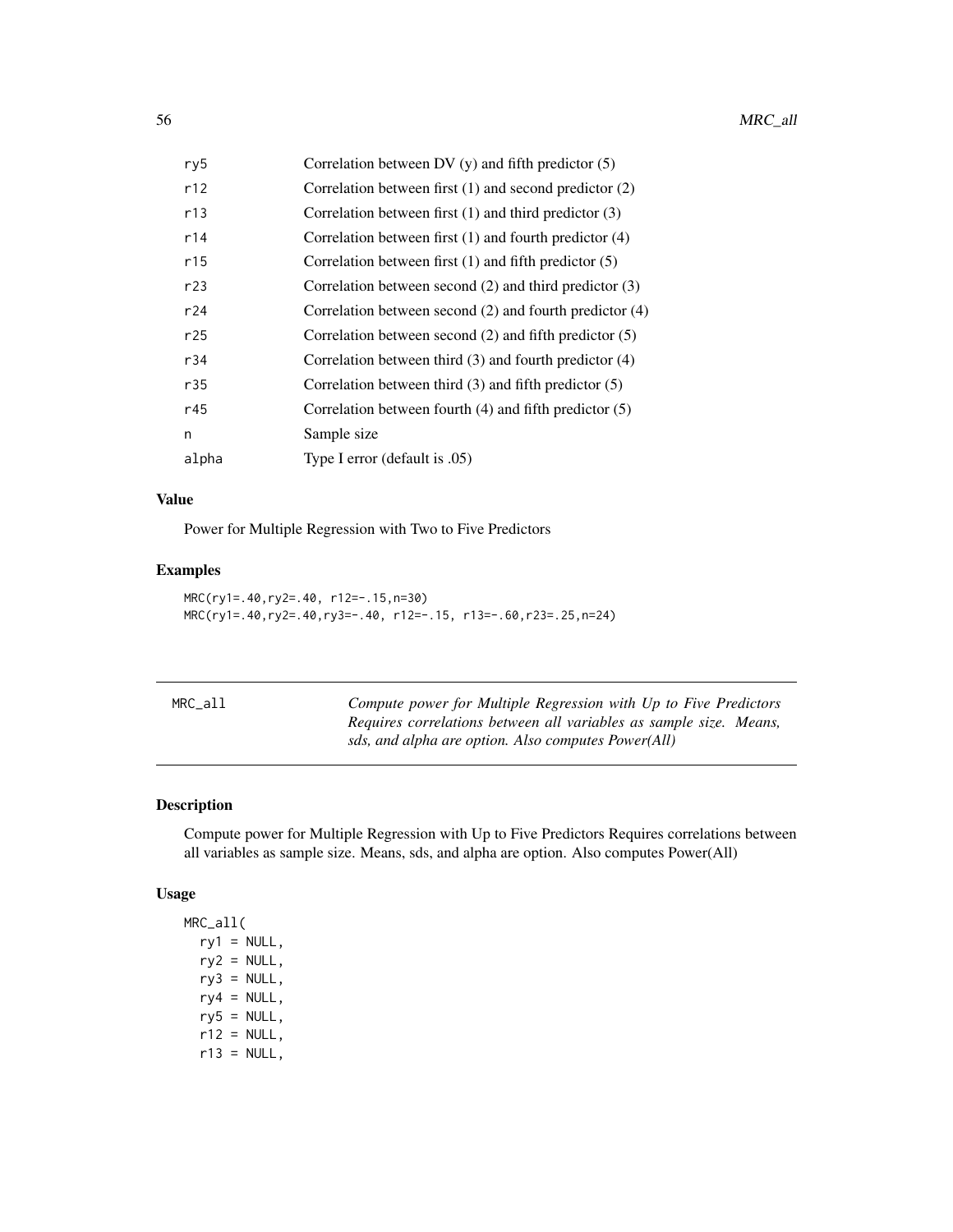```
r14 = NULL,r15 = NULL,r23 = NULL,r24 = NULL,r25 = NULL,r34 = NULL,r35 = NULL,r45 = NULL,n = NULL,alpha = 0.05,
rep = 10000
```
# Arguments

 $\mathcal{L}$ 

| ry1   | Correlation between DV $(y)$ and first predictor $(1)$      |
|-------|-------------------------------------------------------------|
| ry2   | Correlation between DV $(y)$ and second predictor $(2)$     |
| ry3   | Correlation between DV $(y)$ and third predictor $(3)$      |
| ry4   | Correlation between DV $(y)$ and fourth predictor $(4)$     |
| ry5   | Correlation between DV $(y)$ and fifth predictor $(5)$      |
| r12   | Correlation between first $(1)$ and second predictor $(2)$  |
| r13   | Correlation between first $(1)$ and third predictor $(3)$   |
| r14   | Correlation between first (1) and fourth predictor (4)      |
| r15   | Correlation between first $(1)$ and fifth predictor $(5)$   |
| r23   | Correlation between second $(2)$ and third predictor $(3)$  |
| r24   | Correlation between second $(2)$ and fourth predictor $(4)$ |
| r25   | Correlation between second $(2)$ and fifth predictor $(5)$  |
| r34   | Correlation between third $(3)$ and fourth predictor $(4)$  |
| r35   | Correlation between third $(3)$ and fifth predictor $(5)$   |
| r45   | Correlation between fourth $(4)$ and fifth predictor $(5)$  |
| n     | Sample size                                                 |
| alpha | Type I error (default is $.05$ )                            |
| rep   | number of replications (default is 10000)                   |

## Value

Power for Multiple Regression (ALL)

# Examples

```
MRC_all(ry1=.50,ry2=.50,ry3=.50, r12=.2, r13=.3,r23=.4,n=82, rep=10000)
```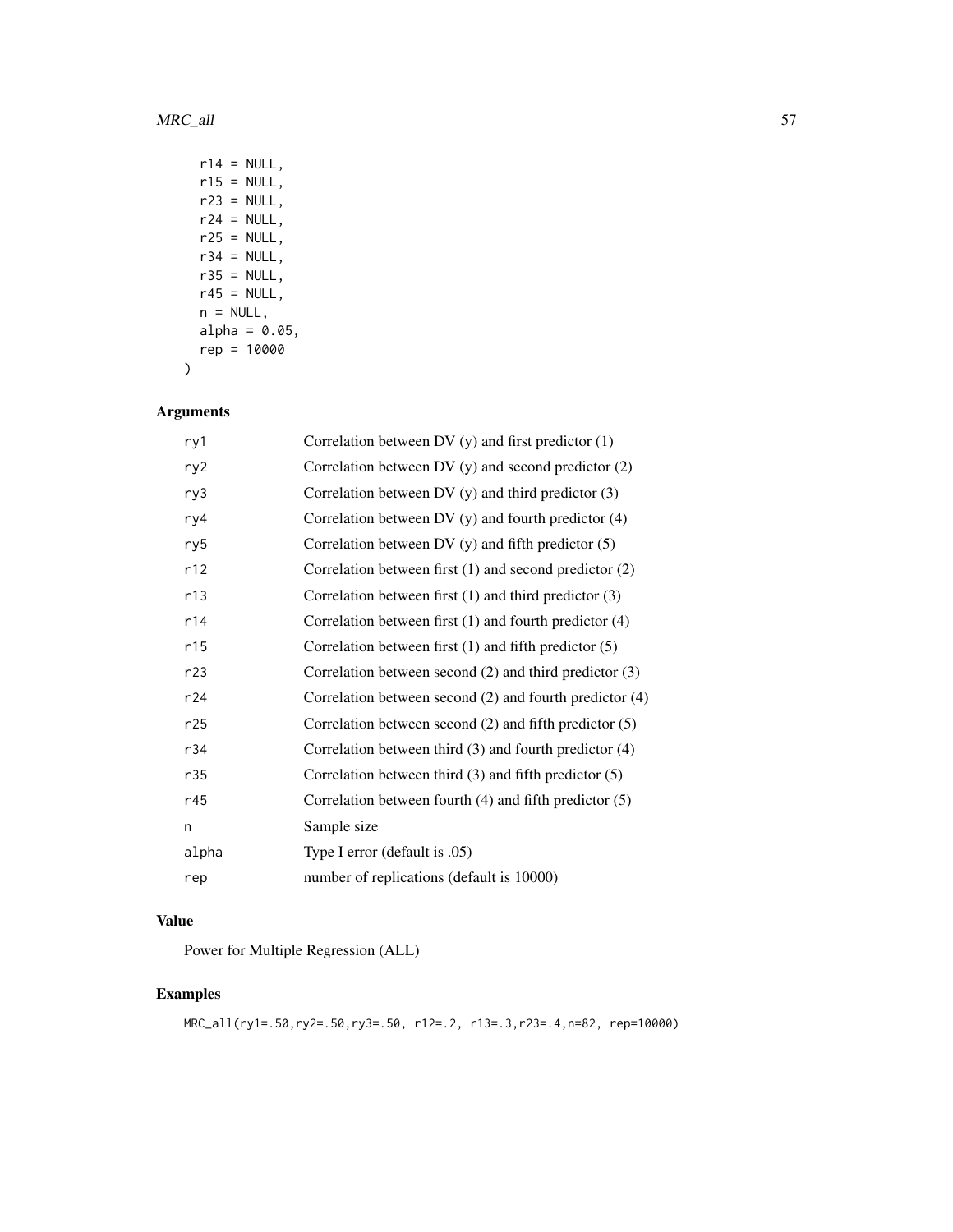MRC\_short2 *Compute Multiple Regression shortcuts with three predictors for Ind Coefficients Requires correlations between all variables as sample size. Means and sds are option. Also computes Power(All)*

## Description

Compute Multiple Regression shortcuts with three predictors for Ind Coefficients Requires correlations between all variables as sample size. Means and sds are option. Also computes Power(All)

#### Usage

MRC\_short2( ry1\_1, ry2\_1,  $ry3_1 = NULL,$ r12\_1,  $r13_1 = NULL,$  $r23_1 = NULL,$ n1, ry1\_2, ry2\_2,  $ry3_2 = NULL,$ r12\_2,  $r13_2 = NULL,$  $r23_2 = NULL,$ n2, alpha =  $0.05$ ,  $my_1 = 0$ ,  $m1_1 = 0$ ,  $m2_1 = 0$ ,  $m3_1 = 0,$  $s1_1 = 1$ ,  $s2_1 = 1$ ,  $s3_1 = 1$ ,  $sy_1 = 1$ ,  $my_2 = 0$ ,  $m1_2 = 0$ ,  $m2_2 = 0$ ,  $m3_2 = 0$ ,  $s1_{-2} = 1$ ,  $s2_2 = 1$ ,  $s3_2 = 1$ ,  $sy_2 = 1$ )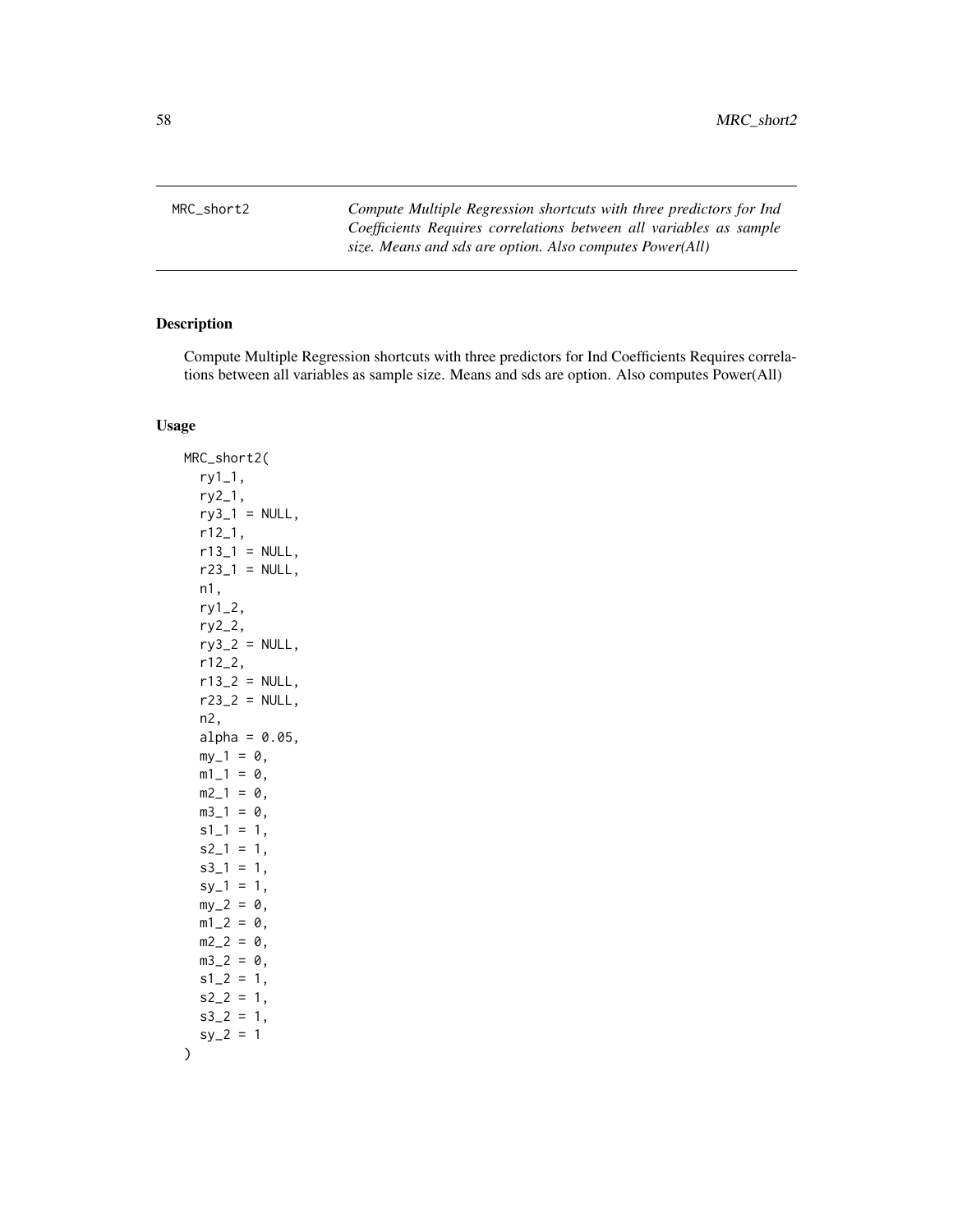# MRC\_short2 59

# Arguments

| $ry1_1$           | Correlation between DV (y) and first predictor (1), first group          |
|-------------------|--------------------------------------------------------------------------|
| $ry2_1$           | Correlation between DV (y) and second predictor (2), first group         |
| ry3_1             | Correlation between DV (y) and third predictor (3), first group          |
| $r12_1$           | Correlation between first (1) and second predictor (2), first group      |
| $r13_1$           | Correlation between first $(1)$ and third predictor $(3)$ , first group  |
| r23_1             | Correlation between second (2) and third predictor (3), first group      |
| n1                | Sample size, first group                                                 |
| $ry1_2$           | Correlation between DV (y) and first predictor (1), second group         |
| $ry2_2$           | Correlation between DV (y) and second predictor (2), second group        |
| $ry3_2$           | Correlation between DV (y) and third predictor (3), second group         |
| $r12_2$           | Correlation between first (1) and second predictor (2), second group     |
| $r13_2$           | Correlation between first $(1)$ and third predictor $(3)$ , second group |
| $r23_2$           | Correlation between second (2) and third predictor (3), second group     |
| n <sub>2</sub>    | Sample size, second group                                                |
| alpha             | Type I error (default is .05)                                            |
| $my_1$            | Mean of DV (default is 0), first group                                   |
| $m1$ <sup>1</sup> | Mean of first predictor (default is 0), first group                      |
| $m2$ _1           | Mean of second predictor (default is 0), first group                     |
| $m3$ <sup>1</sup> | Mean of third predictor (default is 0), first group                      |
| $s1_1$            | Standard deviation of first predictor (default is 1), first group        |
| $s2_1$            | Standard deviation of second predictor (default is 1), first group       |
| $s3$ <sup>1</sup> | Standard deviation of third predictor (default is 1), first group        |
| $sy_1$            | Standard deviation of DV (default is 1), first group                     |
| $my_2$            | Mean of DV (default is 0), second group                                  |
| $m1_2$            | Mean of first predictor (default is 0), second group                     |
| $m2_2$            | Mean of second predictor (default is 0), second group                    |
| $m3_2$            | Mean of third predictor (default is 0), second group                     |
| $s1_2$            | Standard deviation of first predictor (default is 1), second group       |
| $s2_2$            | Standard deviation of second predictor (default is 1), second group      |
| $s3_2$            | Standard deviation of third predictor (default is 1), second group       |
| $sy_2$            | Standard deviation of DV (default is 1), second group                    |

# Value

Multiple Regression shortcuts with three predictors for Ind Coefficients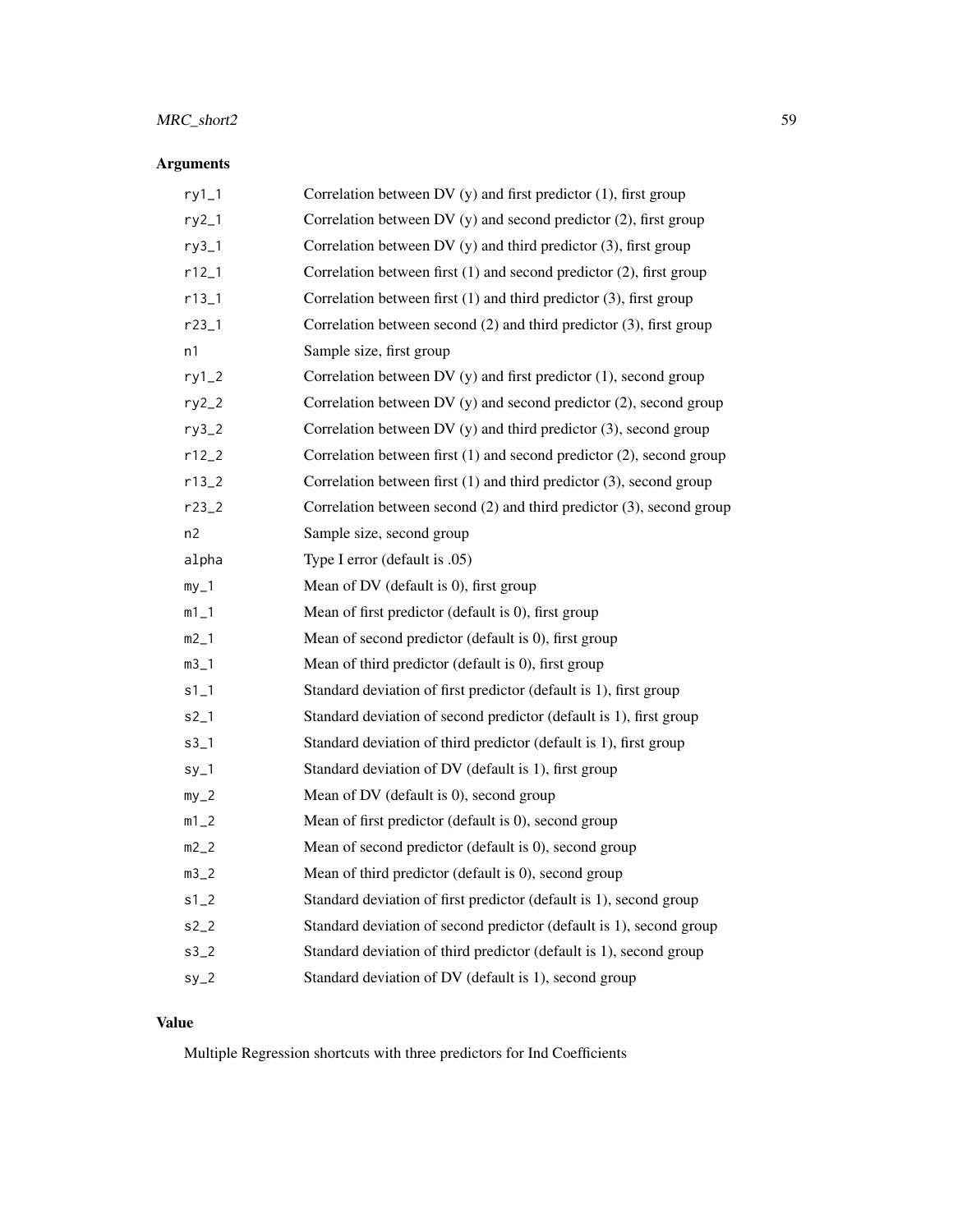## Examples

```
MRC_short2(ry1_1=.40, ry2_1=.40, ry3_1 =-.40, r12_1=-.15,r13_1=-.60, r23_1=.25,
ry1_2=.40, ry2_2=.10, ry3_2 =-.40, r12_2=-.15,r13_2=-.60, r23_2=.25,
n1=50,n2=50,alpha=.05,my_1=1,m1_1=1,m2_1=1,m3_1=1,
sy_1=7,s1_1=1,s2_1=1,s3_1=2,
my_2=1,m1_2=1,m2_2=1,m3_2=1,sy_2=7,s1_2=1,s2_2=1,s3_2=2)
```

| MRC shortcuts | Compute Multiple Regression shortcuts with three predictors (will ex-   |
|---------------|-------------------------------------------------------------------------|
|               | pand to handle two to five) Requires correlations between all variables |
|               | as sample size. Means and sds are option. Also computes Power(All)      |

## Description

Compute Multiple Regression shortcuts with three predictors (will expand to handle two to five) Requires correlations between all variables as sample size. Means and sds are option. Also computes Power(All)

## Usage

```
MRC_shortcuts(
 ry1 = NULL,ry2 = NULL,ry3 = NULL,r12 = NULL,r13 = NULL,r23 = NULL,n = 100,
 alpha = 0.05,
 my = 0,m1 = 0,
 m2 = 0,
 m3 = 0,
 s1 = 1,
 s2 = 1,
 s3 = 1,sy = 1)
```
## Arguments

| rv1 | Correlation between DV $(y)$ and first predictor $(1)$     |
|-----|------------------------------------------------------------|
| rv2 | Correlation between DV $(v)$ and second predictor $(2)$    |
| rv3 | Correlation between DV $(y)$ and third predictor $(3)$     |
| r12 | Correlation between first $(1)$ and second predictor $(2)$ |
| r13 | Correlation between first $(1)$ and third predictor $(3)$  |
|     |                                                            |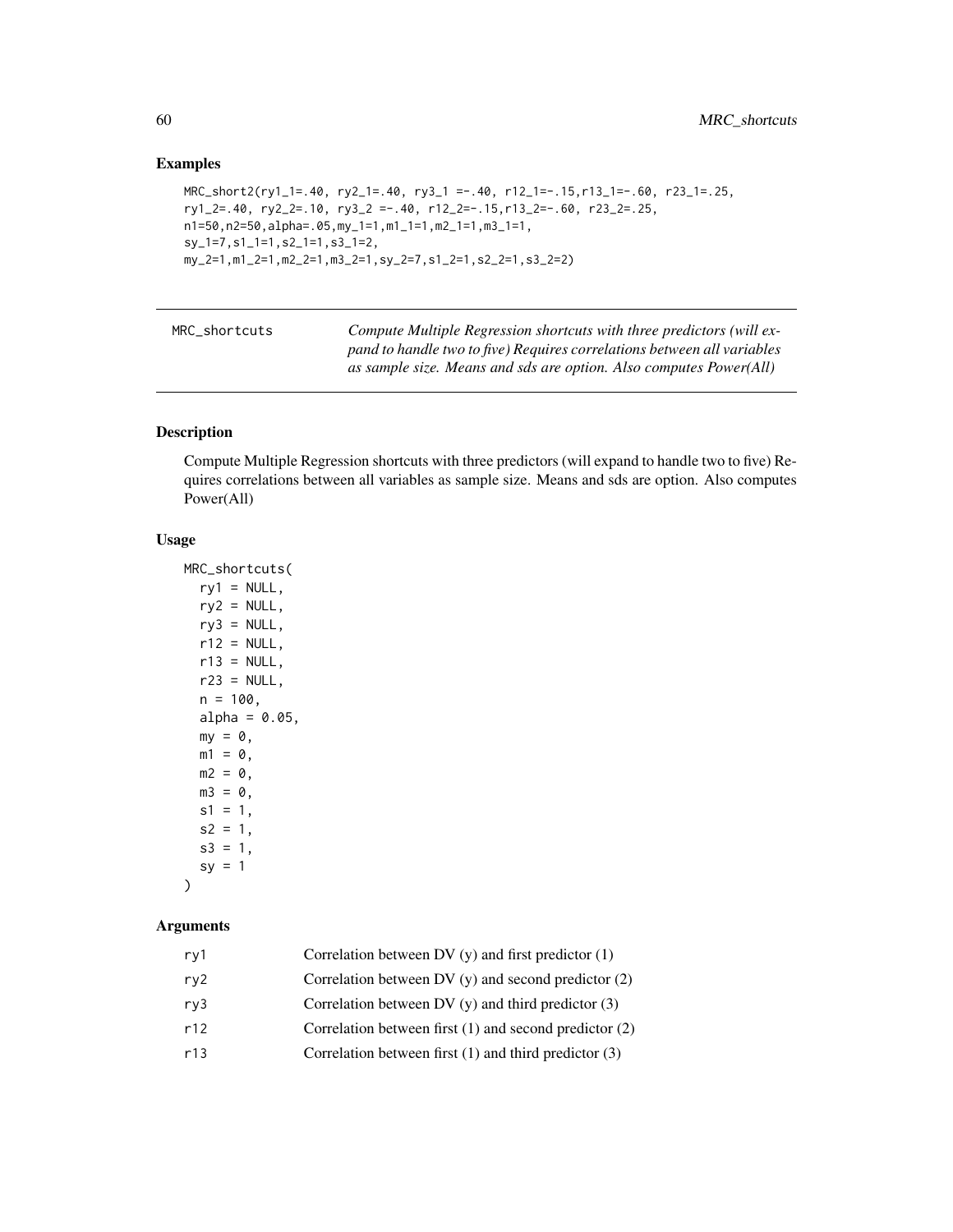| r23            | Correlation between second $(2)$ and third predictor $(3)$ |
|----------------|------------------------------------------------------------|
| n              | Sample size                                                |
| alpha          | Type I error (default is .05)                              |
| my             | Mean of DV (default is 0)                                  |
| m1             | Mean of first predictor (default is 0)                     |
| m <sub>2</sub> | Mean of second predictor (default is 0)                    |
| m <sub>3</sub> | Mean of third predictor (default is 0)                     |
| s1             | Standard deviation of first predictor (default is 1)       |
| s <sub>2</sub> | Standard deviation of second predictor (default is 1)      |
| s3             | Standard deviation of third predictor (default is 1)       |
| <b>S</b> y     | Standard deviation of DV (default is 1)                    |

## Value

Multiple Regression shortcuts with three predictors

## Examples

```
MRC_shortcuts(ry1=.40,ry2=.40,ry3=-.40, r12=-.15, r13=-.60,r23=.25,
n=110, my=1,m1=1,m2=1,m3=1,sy=7,s1=1,s2=1,s3=2)
```

| pairt | Compute power for a Paired t-test Takes means, sd, and sample sizes. |
|-------|----------------------------------------------------------------------|
|       | Alpha is .05 by default, alternative values may be entered by user.  |
|       | correlation $(r)$ defaults to .50.                                   |

## Description

Compute power for a Paired t-test Takes means, sd, and sample sizes. Alpha is .05 by default, alternative values may be entered by user. correlation (r) defaults to .50.

## Usage

 $pairt(m1 = NULL, m2 = NULL, s = NULL, n = NULL, r = NULL, alpha = 0.05)$ 

## Arguments

| m1             | Mean for Pre Test                              |
|----------------|------------------------------------------------|
| m <sub>2</sub> | Mean for Post Test                             |
| -S             | Standard deviation                             |
| n              | Sample size                                    |
|                | Correlation pre-post measures (default is .50) |
| alpha          | Type I error (default is .05)                  |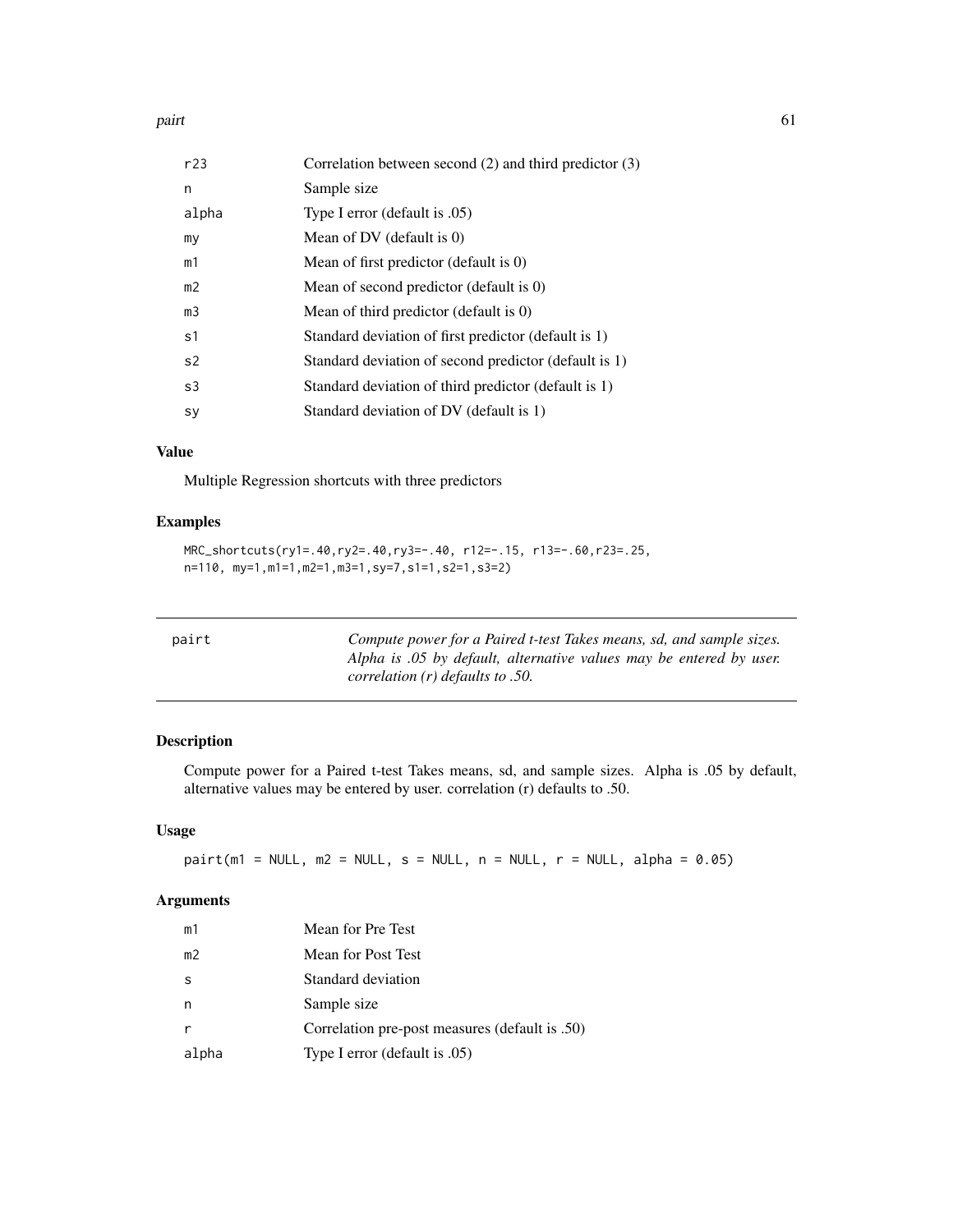## Value

Power for the Paired t-test

# Examples

pairt(m1=25,m2=20, s = 5, n = 25, r = .5)

| prop1 | Compute power for a single sample proportion test Takes phi, degrees     |
|-------|--------------------------------------------------------------------------|
|       | of freedom, and a range of sample sizes. Alpha is .05 by default, alter- |
|       | native values may be entered by user                                     |

## Description

Compute power for a single sample proportion test Takes phi, degrees of freedom, and a range of sample sizes. Alpha is .05 by default, alternative values may be entered by user

#### Usage

 $prop1(p1, p0, nlow, nhigh, alpha = 0.05, tails = 2, by = 1)$ 

#### Arguments

| p1    | expected proportion (a.k.a. alternative proportion)                                                          |
|-------|--------------------------------------------------------------------------------------------------------------|
| p0    | null proportion                                                                                              |
| nlow  | starting sample size                                                                                         |
| nhigh | ending sample size                                                                                           |
| alpha | Type I error (default is .05)                                                                                |
| tails | number of tails for test (default is 2)                                                                      |
| by    | Incremental increase in sample (e.g. nlow = 10, nhigh = 24, by = 2, produces<br>estimates of 10, 12, and 14) |

## Value

Power for Tests of Single Proportion

## Examples

prop1(p1=.60, p0=.42,nlow=20,nhigh=100, tails=1, by=10)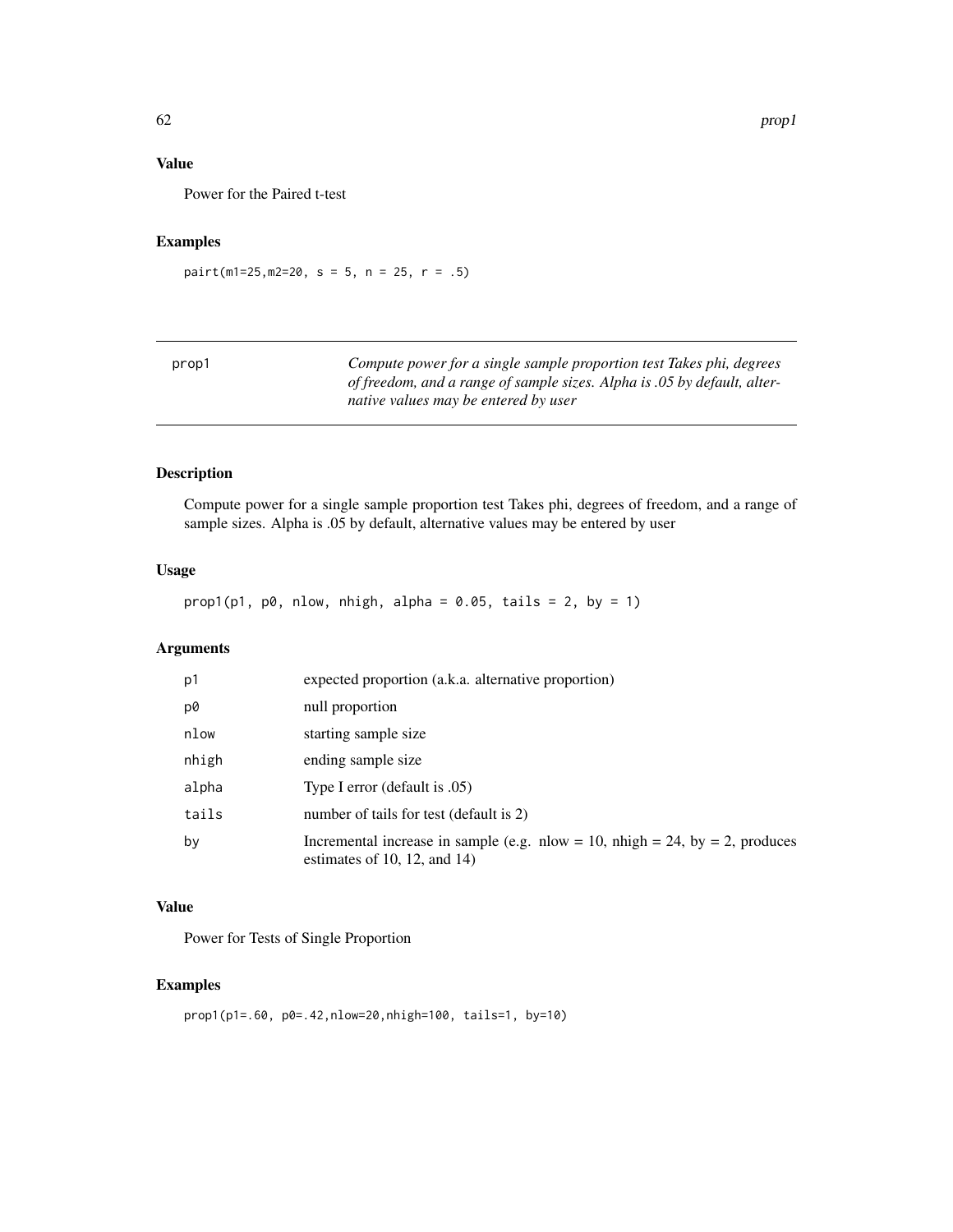propind *Compute power for Tests of Two Independent Proportions Takes phi, degrees of freedom, and a range of sample sizes. Alpha is .05 by default, alternative values may be entered by user This test uses what is sometimes called the chi-square test for comparing proportions*

## Description

Compute power for Tests of Two Independent Proportions Takes phi, degrees of freedom, and a range of sample sizes. Alpha is .05 by default, alternative values may be entered by user This test uses what is sometimes called the chi-square test for comparing proportions

## Usage

propind(p1, p2, nlow, nhigh, nratio =  $0.5$ , alpha =  $0.05$ , tails = 2, by = 1)

## Arguments

| p1             | expected proportion Group 1                                                                                  |
|----------------|--------------------------------------------------------------------------------------------------------------|
| p <sub>2</sub> | expected proportion Group 2                                                                                  |
| nlow           | starting sample size                                                                                         |
| nhigh          | ending sample size                                                                                           |
| nratio         | ratio of sample size of first group to second (default is .5 for equally sized<br>groups)                    |
| alpha          | Type I error (default is .05)                                                                                |
| tails          | number of tails for test (default is 2)                                                                      |
| by             | Incremental increase in sample (e.g. nlow = 10, nhigh = 24, by = 2, produces<br>estimates of 10, 12, and 14) |

## Value

Power for Tests of Two Independent Proportions

# Examples

propind(p1=.62, p2=.55,nlow=200,nhigh=2500, by=100,nratio=.2)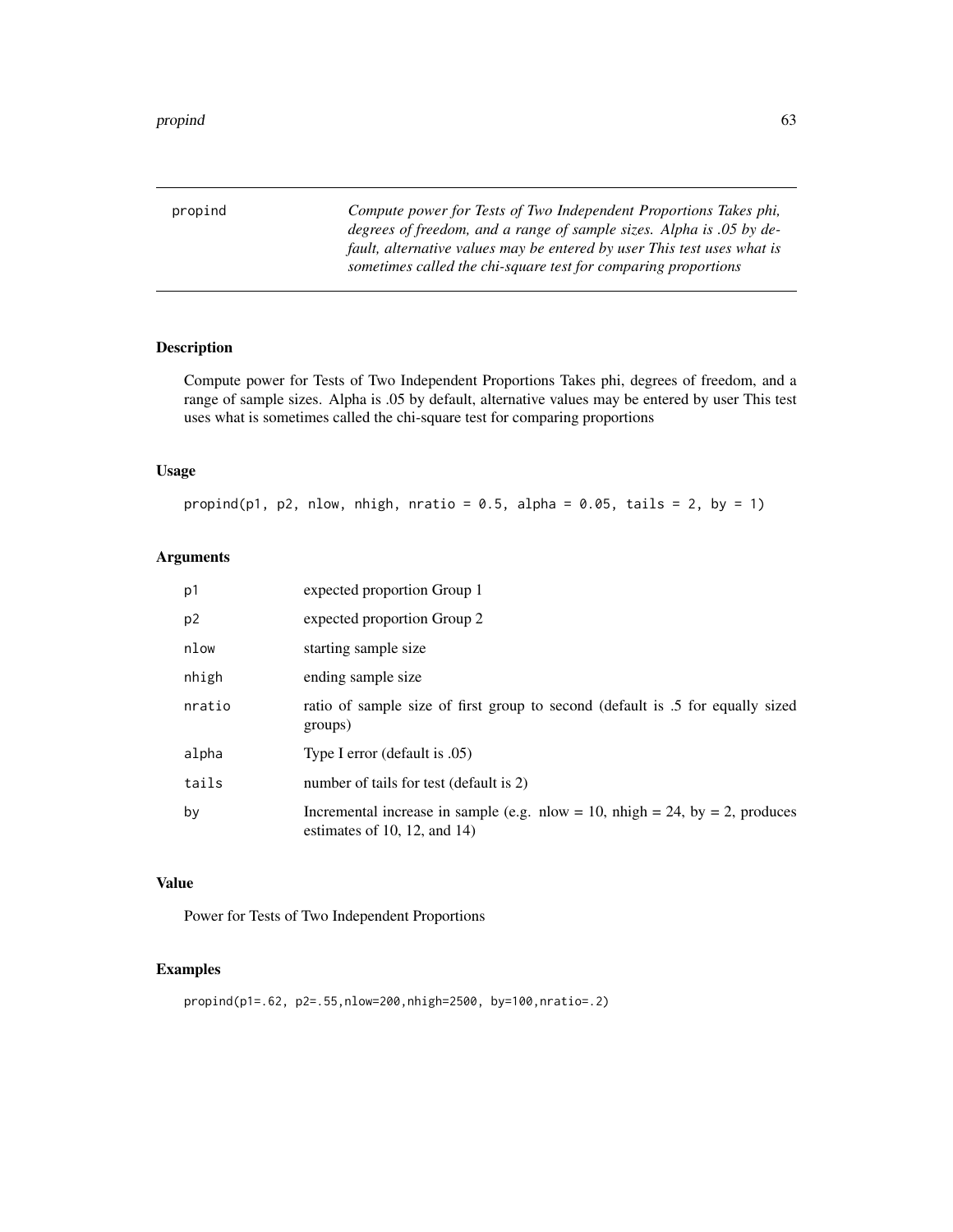R2ch *Compute power for R2 change in Multiple Regression (up to three predictors) Requires correlations between all variables as sample size. Means, sds, and alpha are option. Also computes Power(All) Example code below for three predictors. Expand as needed for four or five*

## Description

Compute power for R2 change in Multiple Regression (up to three predictors) Requires correlations between all variables as sample size. Means, sds, and alpha are option. Also computes Power(All) Example code below for three predictors. Expand as needed for four or five

## Usage

R2ch(  $ry1 = NULL,$  $ry2 = NULL,$  $ry3 = NULL,$  $r12 = NULL,$  $r13 = NULL,$  $r23 = NULL,$  $n = NULL,$ alpha =  $0.05$ ,  $my = 0$ ,  $m1 = 0$ ,  $m2 = 0$ ,  $m3 = 0,$  $s1 = 1$ ,  $s2 = 1$ ,  $s3 = 1$ ,  $sy = 1$ 

## Arguments

 $\lambda$ 

| ry1   | Correlation between DV $(y)$ and first predictor $(1)$     |
|-------|------------------------------------------------------------|
| ry2   | Correlation between DV $(y)$ and second predictor $(2)$    |
| ry3   | Correlation between DV $(y)$ and third predictor $(3)$     |
| r12   | Correlation between first $(1)$ and second predictor $(2)$ |
| r13   | Correlation between first $(1)$ and third predictor $(3)$  |
| r23   | Correlation between second $(2)$ and third predictor $(3)$ |
| n     | Sample size                                                |
| alpha | Type I error (default is .05)                              |
| my    | Mean of DV (default is $0$ )                               |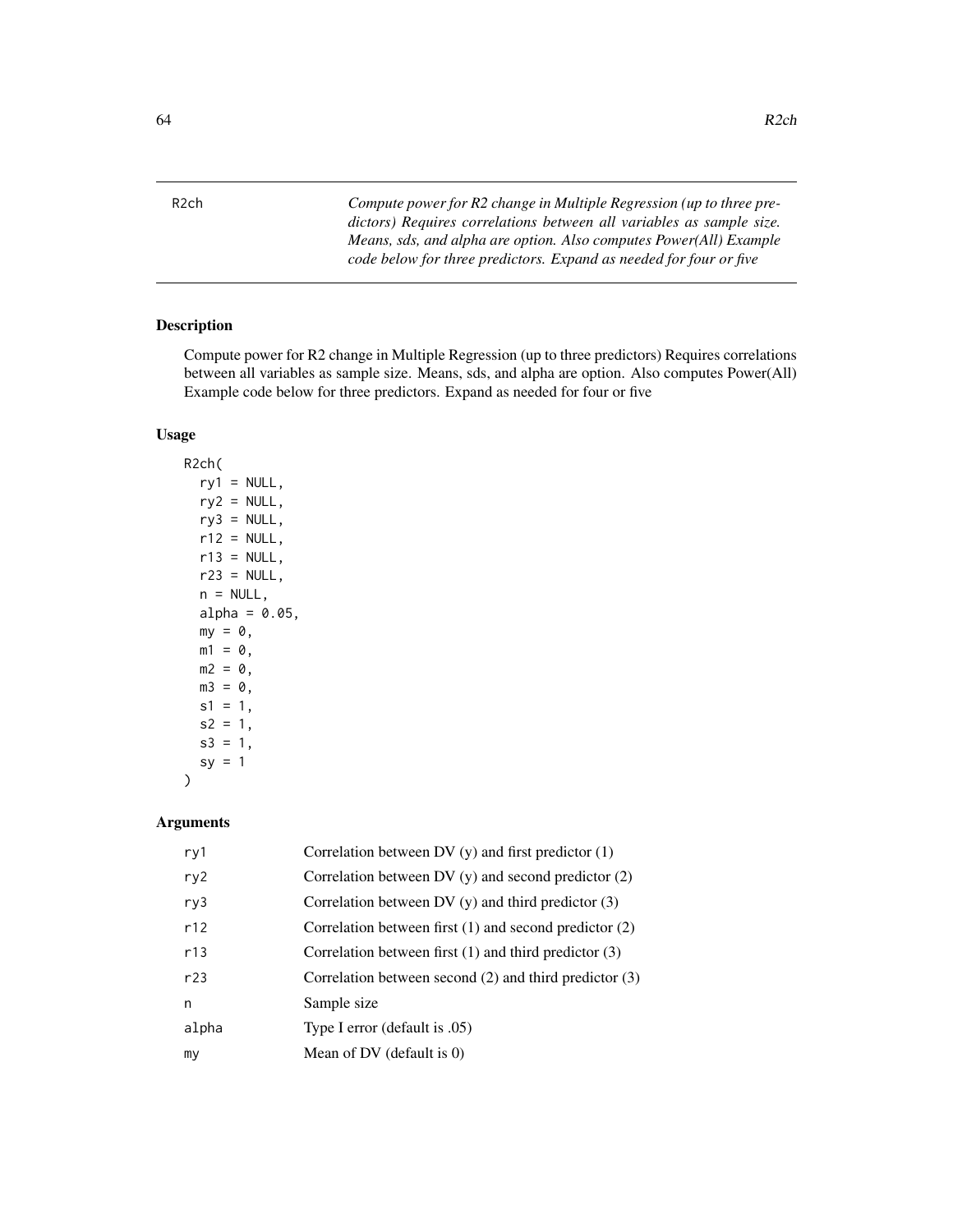| m1             | Mean of first predictor (default is 0)                |
|----------------|-------------------------------------------------------|
| m2             | Mean of second predictor (default is 0)               |
| m <sub>3</sub> | Mean of third predictor (default is 0)                |
| s <sub>1</sub> | Standard deviation of first predictor (default is 1)  |
| s <sub>2</sub> | Standard deviation of second predictor (default is 1) |
| s <sub>3</sub> | Standard deviation of third predictor (default is 1)  |
| sy             | Standard deviation of DV (default is 1)               |
|                |                                                       |

## Value

Power for R2 change in Multiple Regression (up to three predictors)

## Examples

R2ch(ry1=.40,ry2=.40,ry3=-.40, r12=-.15, r13=-.60,r23=.25,n=24)

| R2_prec | Compute Precision Analyses for R-Squared This approach simply |  |  |  |
|---------|---------------------------------------------------------------|--|--|--|
|         | loops a function from MBESS                                   |  |  |  |

# Description

Compute Precision Analyses for R-Squared This approach simply loops a function from MBESS

## Usage

R2\_prec(R2, nlow, nhigh, pred, ci =  $0.95$ , by = 1)

## Arguments

| R <sub>2</sub> | R-squared                                                                                                    |
|----------------|--------------------------------------------------------------------------------------------------------------|
| nlow           | starting sample size                                                                                         |
| nhigh          | ending sample size                                                                                           |
| pred           | Number of Predictors                                                                                         |
| ci             | Type of Confidence Interval (e.g., .95)                                                                      |
| by             | Incremental increase in sample (e.g. nlow = 10, nhigh = 24, by = 2, produces<br>estimates of 10, 12, and 14) |

## Value

Precision Analyses for R-Squared

## Examples

R2\_prec(R2=.467, nlow=24, nhigh=100, pred=3, by=4)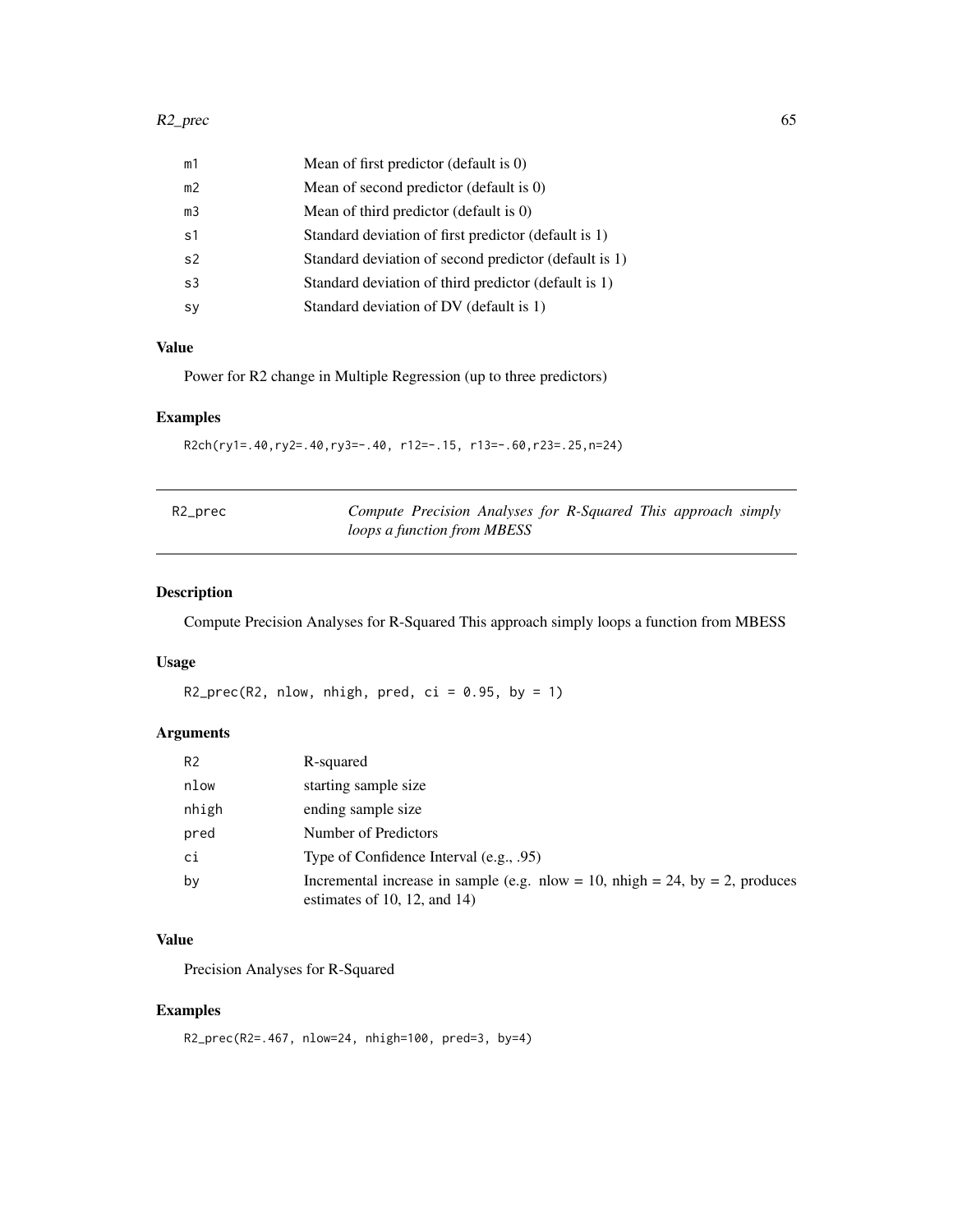regint *Compute Power for Regression Interaction (Correlation/Coefficient Approach)*

# Description

Compute Power for Regression Interaction (Correlation/Coefficient Approach)

## Usage

```
regint(
 Group1,
 Group2,
 sx1 = 1,sx2 = 1,sy1 = 1,sy2 = 1,
 nlow,
 nhigh,
 alpha = 0.05,
 Prop\_n1 = 0.5,
 by = 2,
 Estimates = 1
```
# Arguments

)

| Group1             | Estimates (r or b) for Group 1                                                                               |
|--------------------|--------------------------------------------------------------------------------------------------------------|
| Group <sub>2</sub> | Estimates (r or b) for Group 2                                                                               |
| sx1                | Standard deviation of predictor, group 1 (defaults to 1)                                                     |
| sx2                | Standard deviation of predictor, group 2 (defaults to 1)                                                     |
| sy1                | Standard deviation of outcome, group 1 (defaults to 1)                                                       |
| sy2                | Standard deviation of outcome, group 2 (defaults to 1)                                                       |
| nlow               | starting sample size                                                                                         |
| nhigh              | ending sample size                                                                                           |
| alpha              | Type I error (default is .05)                                                                                |
| Prop_n1            | Proportion of Sample in First Group (defaults to equal sample sizes)                                         |
| by                 | incremental increase in sample (e.g. nlow = 10, nhigh = 24, by = 2, produces<br>estimates of 10, 12, and 14) |
| Estimates          | 1 for Correlations (default), 2 for coefficients                                                             |

## Value

Power for Regression Interaction (Correlation/Coefficient Approach)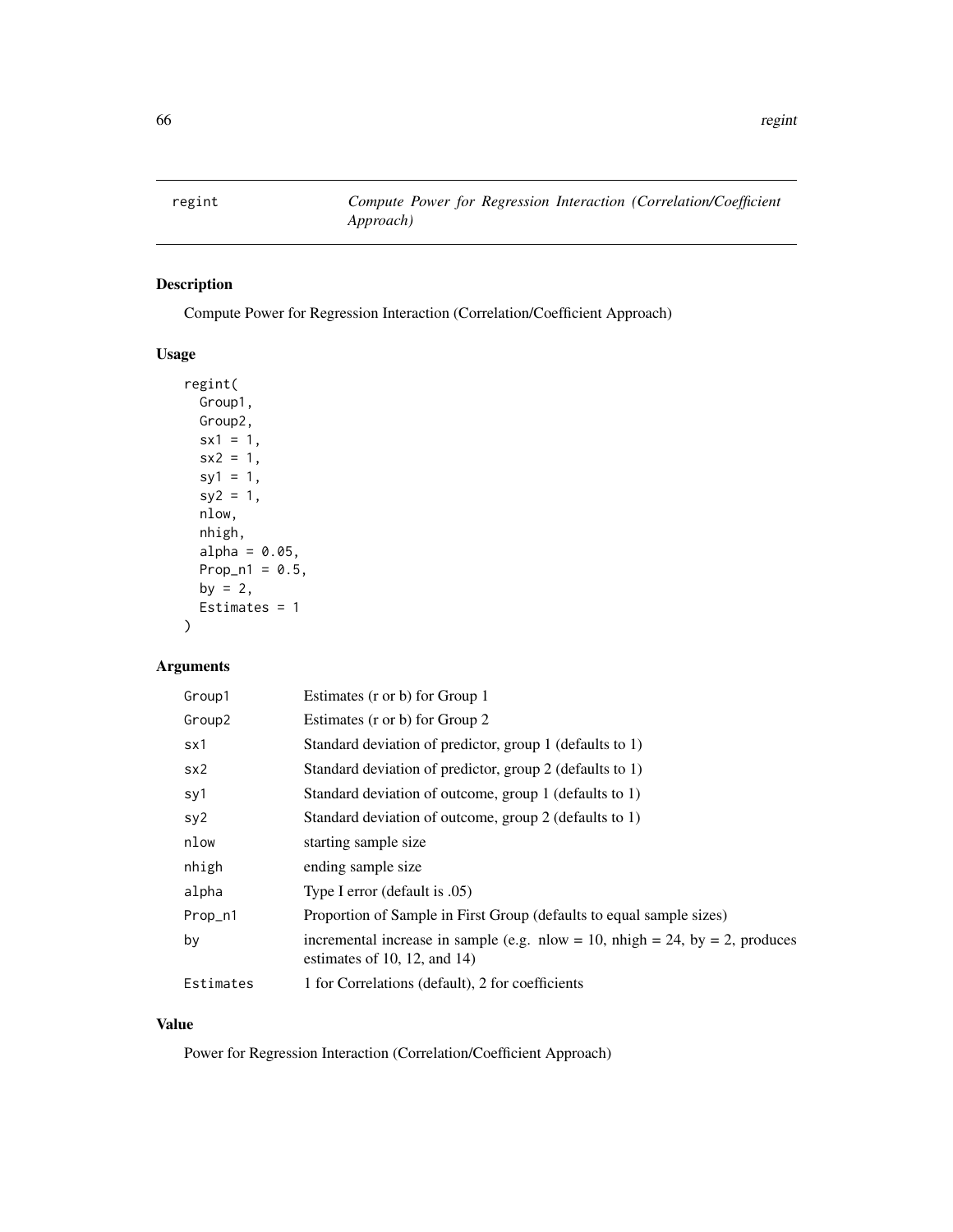#### regintR2 67

# Examples

regint(Group1=-.26,Group2=.25, alpha=.05,Prop\_n1=0.5,nlow=110, nhigh=140,by=2,Estimates=1)

regintR2 *Compute Power for Regression Interaction (R2 Change Approach)*

## Description

Compute Power for Regression Interaction (R2 Change Approach)

## Usage

regintR2(R2Mod, R2Ch, mod\_pred, ch\_pred, nlow, nhigh, by = 1, alpha = 0.05)

## Arguments

| R2Mod             | Full Model R2                                                                                                |
|-------------------|--------------------------------------------------------------------------------------------------------------|
| R <sub>2</sub> Ch | Change in R2 Added by Interaction                                                                            |
| mod_pred          | <b>Full Model Number of Predictors</b>                                                                       |
| ch_pred           | <b>Change Model Number of Predictors</b>                                                                     |
| nlow              | starting sample size                                                                                         |
| nhigh             | ending sample size                                                                                           |
| by                | incremental increase in sample (e.g. nlow = 10, nhigh = 24, by = 2, produces<br>estimates of 10, 12, and 14) |
| alpha             | Type I error (default is .05)                                                                                |

## Value

Power for Regression Interaction (R2 Change Approach)

# Examples

regintR2(R2Mod=.092,R2Ch=.032,mod\_pred=3, ch\_pred=1,nlow=100,nhigh=400,by=20)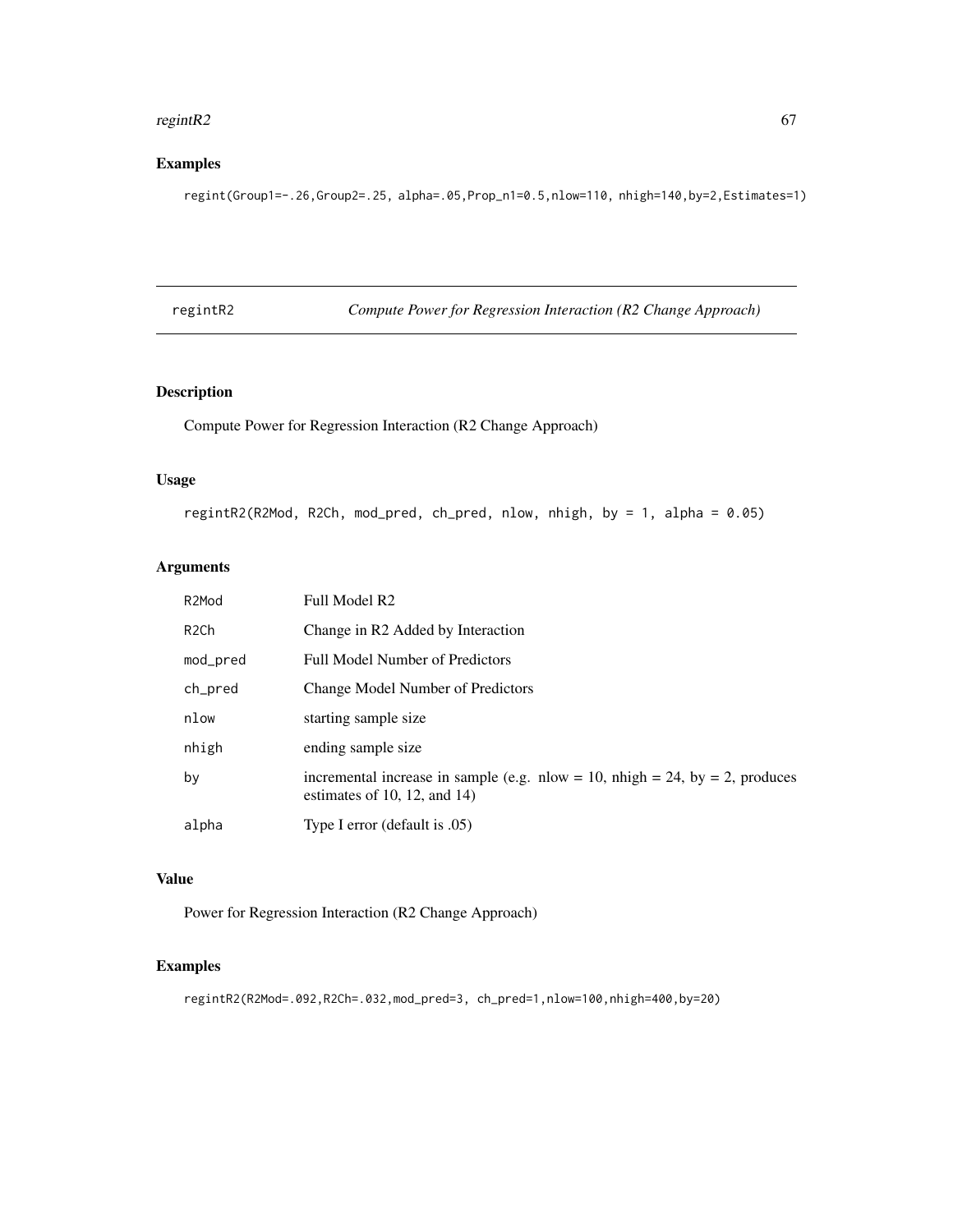## Description

Compute Precision Analyses for Correlations This approach simply loops a function from MBESS

## Usage

 $r\_prec(r, nlow, nhigh, ci = 0.95, by = 1)$ 

# Arguments

| r     | Correlation                                                                                                  |
|-------|--------------------------------------------------------------------------------------------------------------|
| nlow  | starting sample size                                                                                         |
| nhigh | ending sample size                                                                                           |
| сi    | Type of Confidence Interval $(e.g., .95)$                                                                    |
| bν    | Incremental increase in sample (e.g. nlow = 10, nhigh = 24, by = 2, produces<br>estimates of 10, 12, and 14) |

## Value

Precision Analyses for Correlations

## Examples

r\_prec(r=.3, nlow=80, nhigh=400, by=20, ci=.95)

| tfromd | Compute power for a t test using d statistic Takes d, sample size range, |
|--------|--------------------------------------------------------------------------|
|        | type of test, and tails.                                                 |

## Description

Compute power for a t test using d statistic Takes d, sample size range, type of test, and tails.

#### Usage

```
tfromd(d, nlow, nhigh, alpha = 0.05, test = "I", tails = 2, by = 2)
```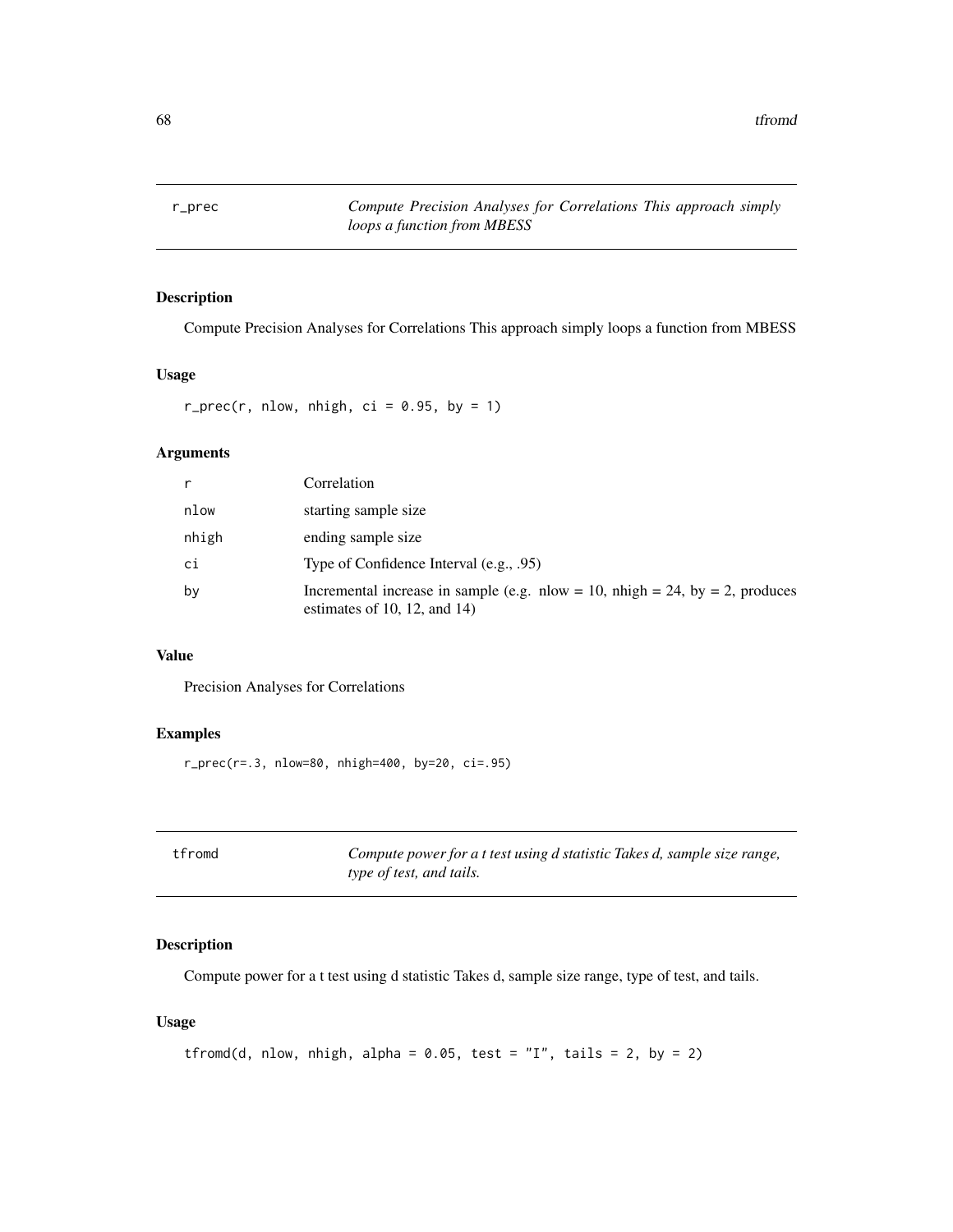#### $win1bg1$  69

## Arguments

|       | standardize mean difference (Cohen's d)              |
|-------|------------------------------------------------------|
| nlow  | Starting total sample size                           |
| nhigh | Ending total sample size                             |
| alpha | Type I error (default is .05)                        |
| test  | "I" for independent, "P" for paired                  |
| tails | one or two-tailed tests (default is 2)               |
| by    | Incremental increase in sample size from low to high |

## Value

Power for the t-test from d statistic

# Examples

tfromd(d=.2,nlow=10,nhigh=200,by=10, test="P") tfromd(d=.2,nlow=10,nhigh=200,by=10, test="I")

| win1bg1 | Compute power for a One Factor Within Subjects and One Factor Be-     |
|---------|-----------------------------------------------------------------------|
|         | tween ANOVA with up to two by four levels (within). Takes means, sds, |
|         | and sample sizes for each group. Alpha is .05 by default, alternative |
|         | values may be entered by user                                         |

# Description

Compute power for a One Factor Within Subjects and One Factor Between ANOVA with up to two by four levels (within). Takes means, sds, and sample sizes for each group. Alpha is .05 by default, alternative values may be entered by user

## Usage

win1bg1( m1.1, m2.1,  $m3.1 = NA$ ,  $m4.1$  = NA, m1.2, m2.2,  $m3.2 = NA$ ,  $m4.2 = NA$ ,  $s1.1 = NA$ ,  $s2.1 = NA$ ,  $s3.1 = NA,$  $s4.1 = NA$ ,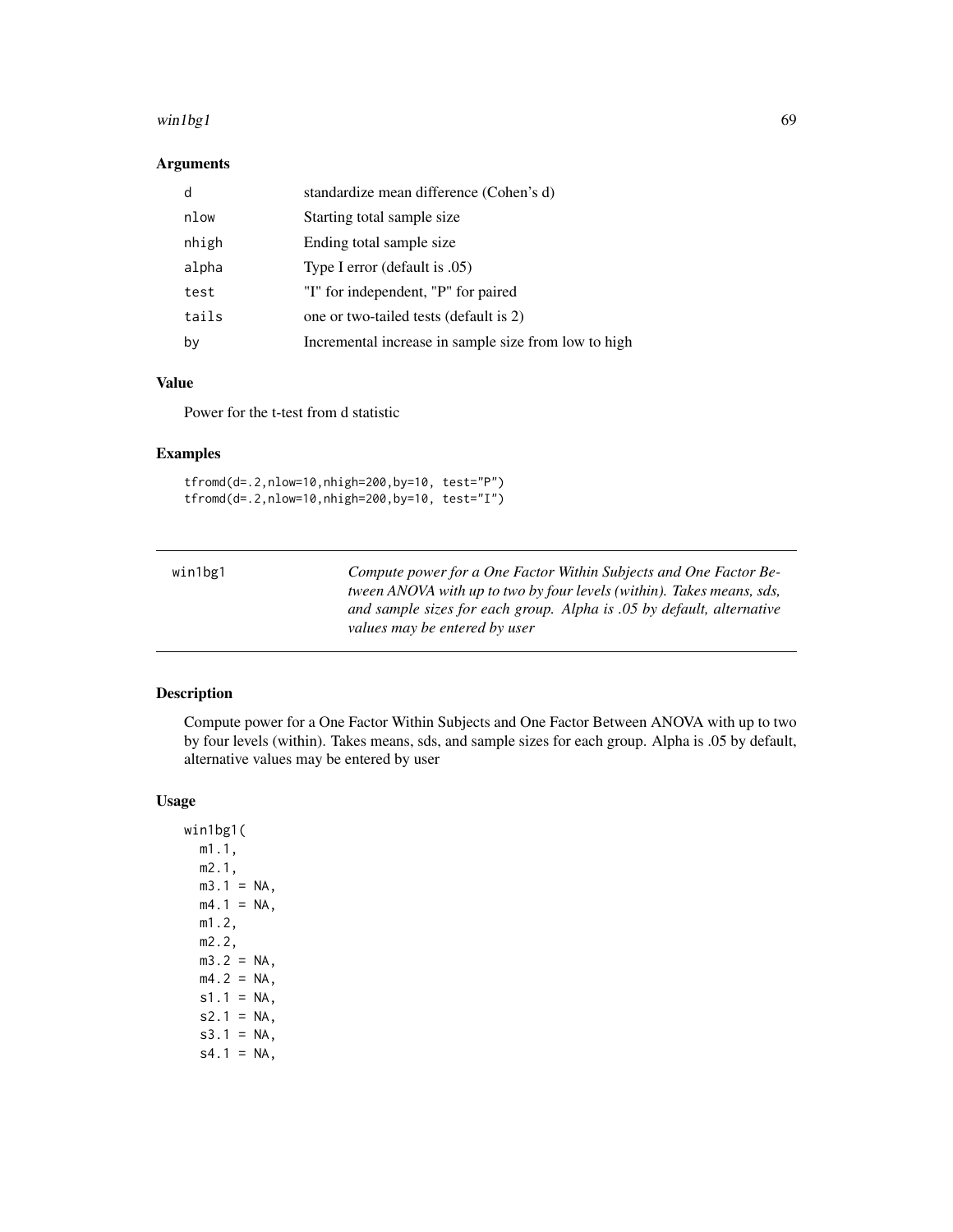70 win1bg1

 $s1.2 = NA$ ,  $s2.2 = NA$ ,  $s3.2 = NA$ ,  $s4.2 = NA$ ,  $r1.2\_1 = NULL,$  $r1.3_1 = NULL,$  $r1.4$ <sup>-1</sup> = NULL,  $r2.3\_1$  = NULL,  $r2.4$ <sup>1 = NULL</sup>,  $r3.4$ <sup>-1</sup> = NULL,  $r1.2_2 = NULL,$  $r1.32 = NULL,$  $r1.4_2 = NULL,$  $r2.32 = NULL,$  $r2.4-2 = NULL,$  $r3.4-2 = NULL,$  $r = NULL,$  $s = NULL,$ n, alpha =  $0.05$ 

# Arguments

)

| m1.1     | Mean of first level Within Factor, 1st level Between Factor                     |
|----------|---------------------------------------------------------------------------------|
| m2.1     | Mean of second level Within Factor, 1st level Between Factor                    |
| m3.1     | Mean of third level Within Factor, 1st level Between Factor                     |
| m4.1     | Mean of fourth level Within Factor, 1st level Between Factor                    |
| m1.2     | Mean of first level Within Factor, 2nd level Between Factor                     |
| m2.2     | Mean of second level Within Factor, 2nd level Between Factor                    |
| m3.2     | Mean of third level Within Factor, 2nd level Between Factor                     |
| m4.2     | Mean of fourth level Within Factor, 2nd level Between Factor                    |
| s1.1     | Standard deviation of first level Within Factor, 1st level Between Factor       |
| s2.1     | Standard deviation of second level Within Factor, 1st level Between Factor      |
| s3.1     | Standard deviation of third level Within Factor, 1st level Between Factor       |
| s4.1     | Standard deviation of forth level Within Factor, 1st level Between Factor       |
| s1.2     | Standard deviation of first level Within Factor, 2nd level Between Factor       |
| s2.2     | Standard deviation of second level Within Factor, 2nd level Between Factor      |
| s3.2     | Standard deviation of third level Within Factor, 2nd level Between Factor       |
| s4.2     | Standard deviation of forth level Within Factor, 2nd level Between Factor       |
| $r1.2_1$ | correlation Within Factor Level 1 and Within Factor, Level 2, 1st level Between |
| $r1.3-1$ | correlation Within Factor Level 1 and Within Factor, Level 3, 1st level Between |
| $r1.4_1$ | correlation Within Factor Level 1 and Within Factor, Level 4, 1st level Between |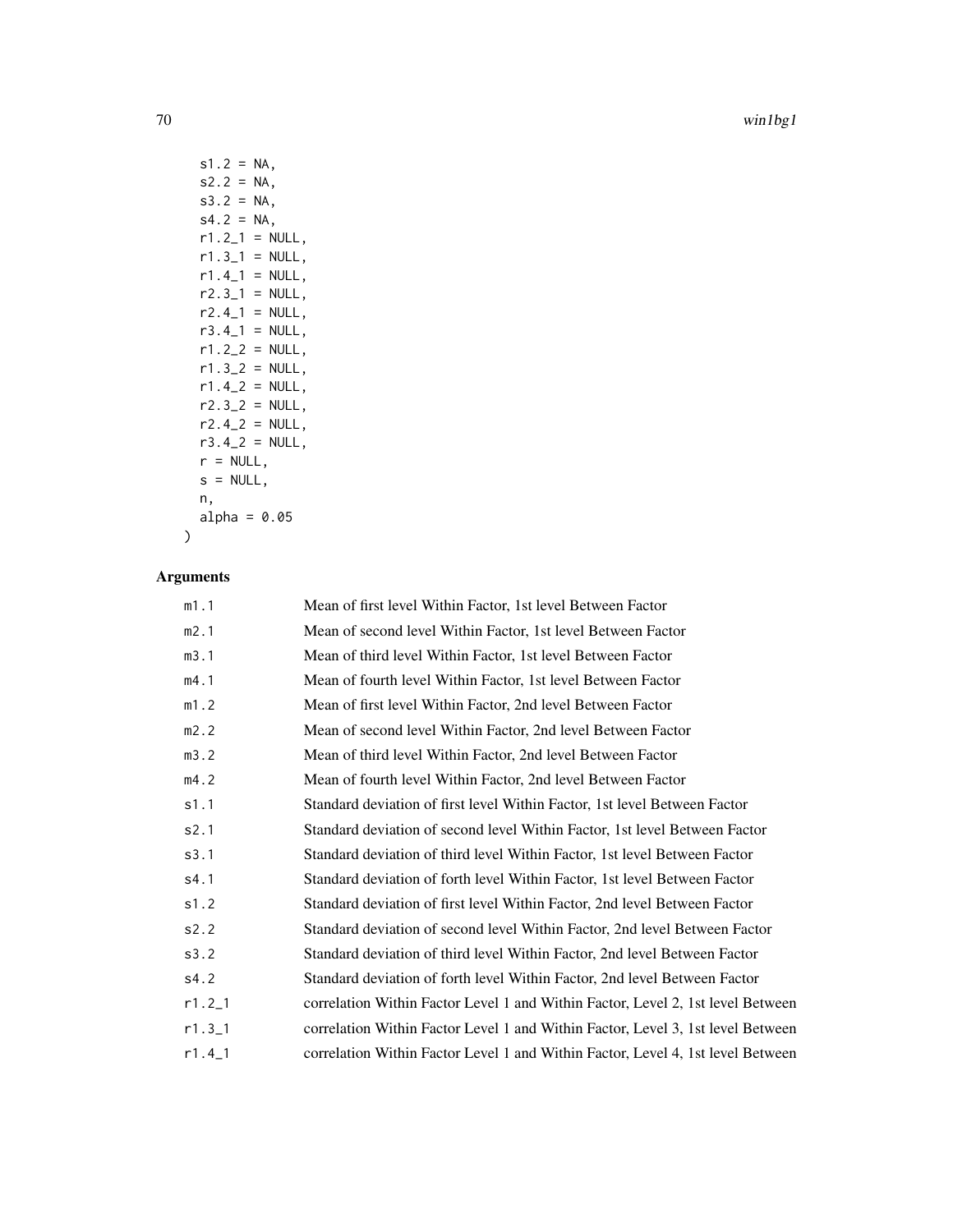#### win1F  $\hspace{1.6cm}$  71

| $r2.3-1$     | correlation Within Factor Level 1 and Within Factor, Level 3, 1st level Between    |
|--------------|------------------------------------------------------------------------------------|
| $r2.4-1$     | correlation Within Factor Level 1 and Within Factor, Level 4, 1st level Between    |
| $r3.4-1$     | correlation Within Factor Level 1 and Within Factor, Level 4, 1st level Between    |
| r1.22        | correlation Within Factor Level 1 and Within Factor, Level 2, 2nd level Between    |
| $r1.3-2$     | correlation Within Factor Level 1 and Within Factor, Level 3, 2nd level Between    |
| $r1.4 - 2$   | correlation Within Factor Level 1 and Within Factor, Level 4, 2nd level Between    |
| $r2.3-2$     | correlation Within Factor Level 1 and Within Factor, Level 3, 2nd level Between    |
| $r2.4 - 2$   | correlation Within Factor Level 1 and Within Factor, Level 4, 2nd level Between    |
| $r3.4 - 2$   | correlation Within Factor Level 1 and Within Factor, Level 4, 2nd level Between    |
| $\mathsf{r}$ | sets same correlations between DVs on all factor levels (seriously, just use this) |
| S            | sets same standard deviation for factor levels (see comment above)                 |
| n            | for each between group level                                                       |
| alpha        | Type I error (default is .05)                                                      |

## Value

Power for the One Factor Within Subjects and One Factor Between ANOVA

## Examples

```
win1bg1(m1.1 = -.25, m2.1=0, m3.1=0.10, m4.1=.15,
m1.2=-.25,m2.2=-.25,m3.2=-.25, m4.2=-.25,
s1.1 = .4, s2.1 = .5, s3.1 = 0.6, s4.1 = .7,s1.2=.4,s2.2=.5,s3.2=.6, s4.2=.7,n = 50,
r1.2_1=.5,r1.3_1=.3,r1.4_1=.15,r2.3_1=.5,r2.4_1=.3,r3.4_1=.5,
r1.2_2=.5,r1.3_2=.3,r1.4_2=.15, r2.3_2=.5,r2.4_2=.3,r3.4_2=.5)
win1bg1(m1.1 = -.25, m2.1=0, m3.1=0.10, m4.1=.15,
m1.2=-.25,m2.2=-.25,m3.2=-.25, m4.2=-.25, s=.4, r = .5, n = 100)
```
win1F *Compute power for a One Factor Within Subjects ANOVA with up to four levels. Takes means, sds, and sample sizes for each group. Alpha is .05 by default, alternative values may be entered by user*

## Description

Compute power for a One Factor Within Subjects ANOVA with up to four levels. Takes means, sds, and sample sizes for each group. Alpha is .05 by default, alternative values may be entered by user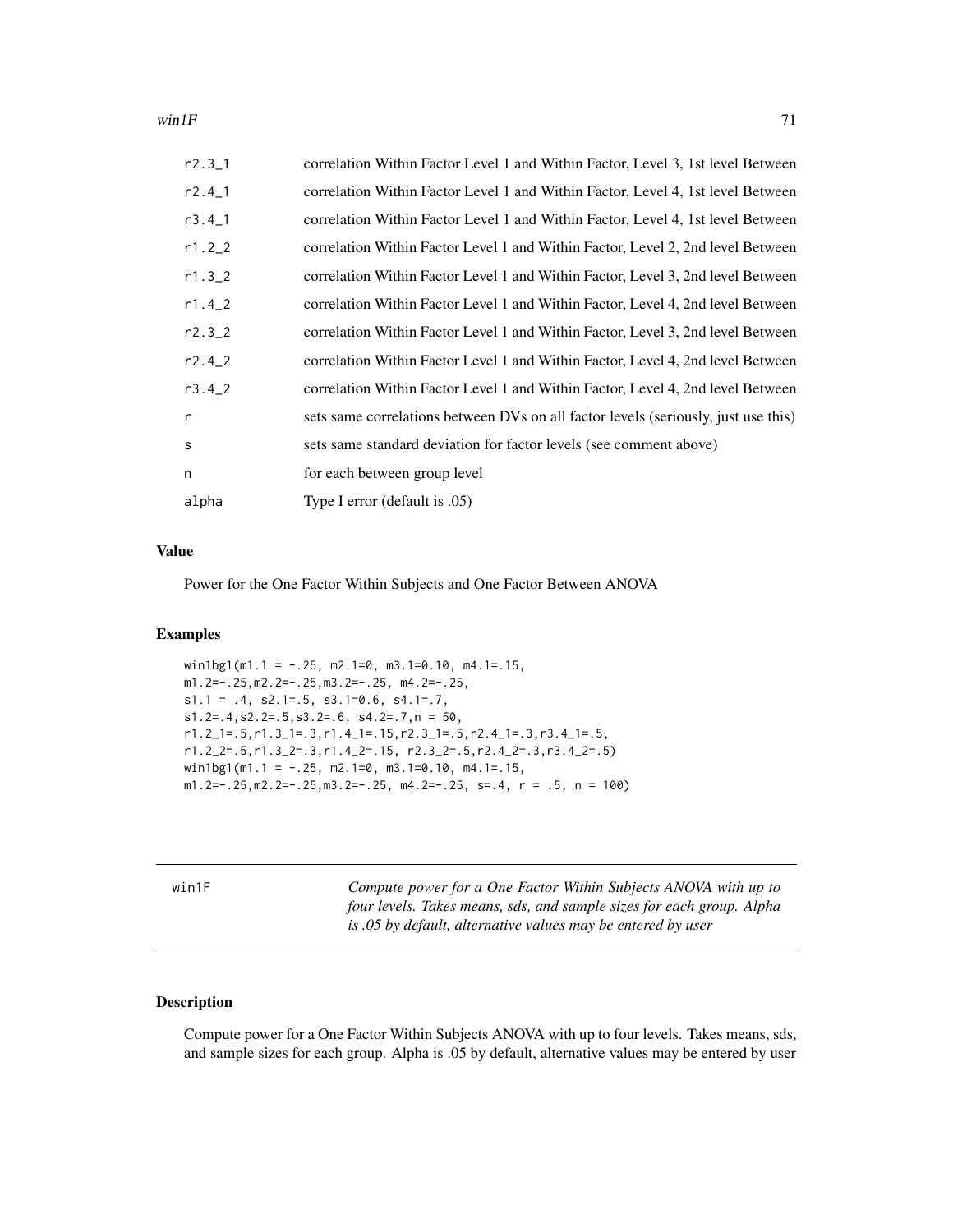# Usage

| win1F(        |
|---------------|
| m1,           |
| m2,           |
| $m3 = NA$ ,   |
| $mA = NA$ ,   |
| s1,           |
| s2,           |
| $s3 = NULL$   |
| $s4 = NULL,$  |
| r12,          |
| $r13 = NULL,$ |
| $r14 = NULL,$ |
| $r23 = NULL$  |
| $r24 = NULL,$ |
| $r34 = NULL,$ |
| n,            |
| alpha = 0.05  |
|               |

# Arguments

| m1    | Mean of first time point                |
|-------|-----------------------------------------|
| m2    | Mean of second time point               |
| m3    | Mean of third time point                |
| m4    | Mean of fourth time point               |
| s1    | Standard deviation of first time point  |
| s2    | Standard deviation of second time point |
| s3    | Standard deviation of third time point  |
| s4    | Standard deviation of forth time point  |
| r12   | correlation Time 1 and Time 2           |
| r13   | correlation Time 1 and Time 3           |
| r14   | correlation Time 1 and Time 4           |
| r23   | correlation Time 2 and Time 3           |
| r24   | correlation Time 2 and Time 4           |
| r34   | correlation Time 3 and Time 4           |
| n     | Total sample size                       |
| alpha | Type I error (default is .05)           |

# Value

Power for the One Factor Within Subjects ANOVA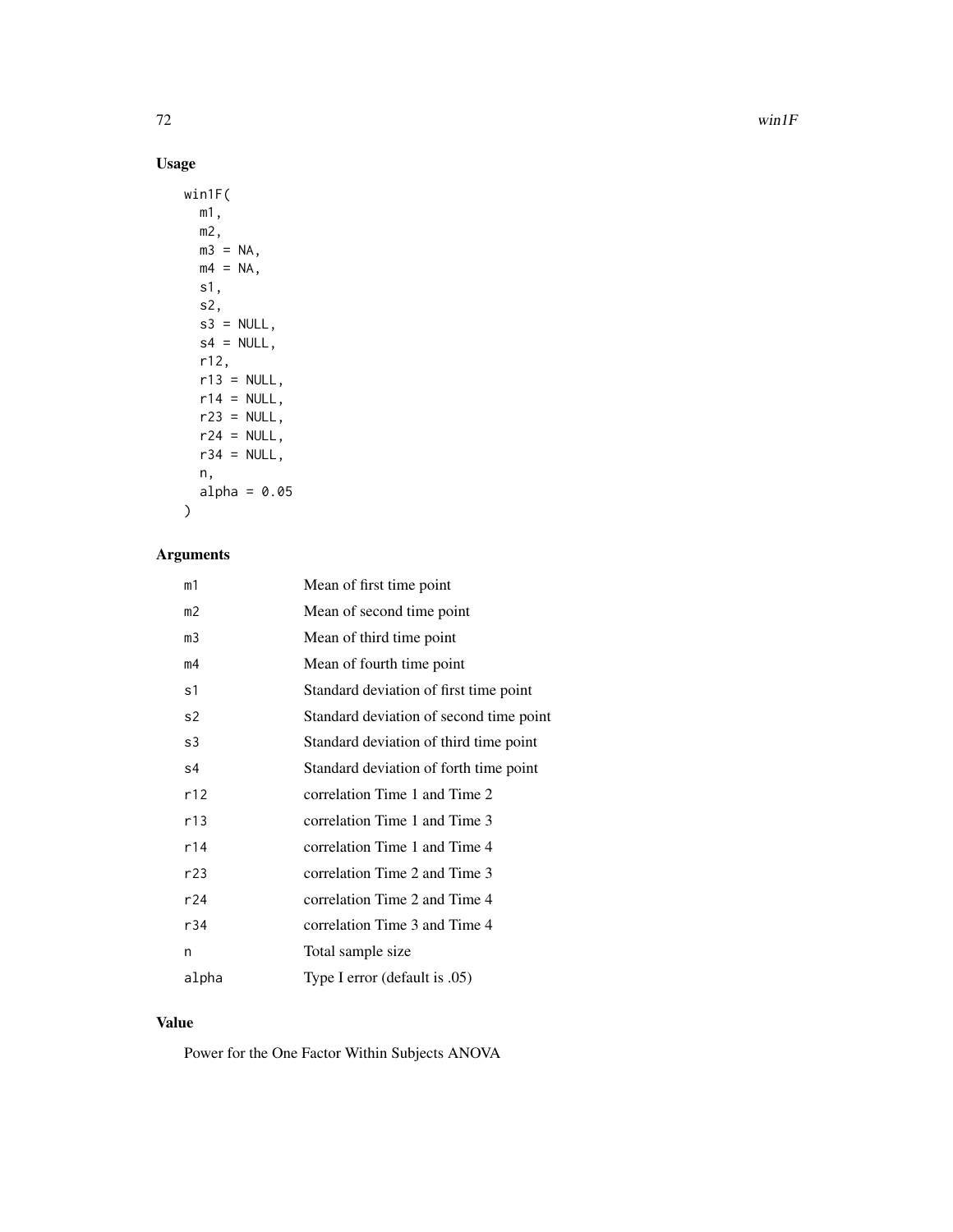#### <span id="page-72-0"></span>win1Ftrends 73

# Examples

```
win1F(m1=-.25,m2=.00,m3=.10,m4=.15,s1=.4,s2=.5,s3=.6,s4=.7,
r12=.50, r13=.30, r14=.15, r23=.5, r24=.30, r34=.50, n=25)
win1F(m1=-.25,m2=.00,m3=.10,m4=.15,s1=.4,s2=.5,s3=2.5,s4=2.0,
r12=.50, r13=.30, r14=.10, r23=.5, r24=.30, r34=.40, n=100)
```

| win1Ftrends | Compute power for a One Factor Within Subjects Trends with up to      |
|-------------|-----------------------------------------------------------------------|
|             | four levels. Takes means, sds, and sample sizes for each group. Alpha |
|             | is .05 by default, alternative values may be entered by user          |

# Description

Compute power for a One Factor Within Subjects Trends with up to four levels. Takes means, sds, and sample sizes for each group. Alpha is .05 by default, alternative values may be entered by user

#### Usage

```
win1Ftrends(
 m1,
 m2,
 m3 = NA,
 m4 = NA,
 s1,
 s2,
 s3 = NULL,s4 = NULL,r12,
 r13 = NULL,r14 = NULL,r23 = NULL,r24 = NULL,r34 = NULL,n,
 alpha = 0.05)
```
# Arguments

| m1             | Mean of first time point                |
|----------------|-----------------------------------------|
| m <sub>2</sub> | Mean of second time point               |
| m <sub>3</sub> | Mean of third time point                |
| m4             | Mean of fourth time point               |
| s <sub>1</sub> | Standard deviation of first time point  |
| s <sub>2</sub> | Standard deviation of second time point |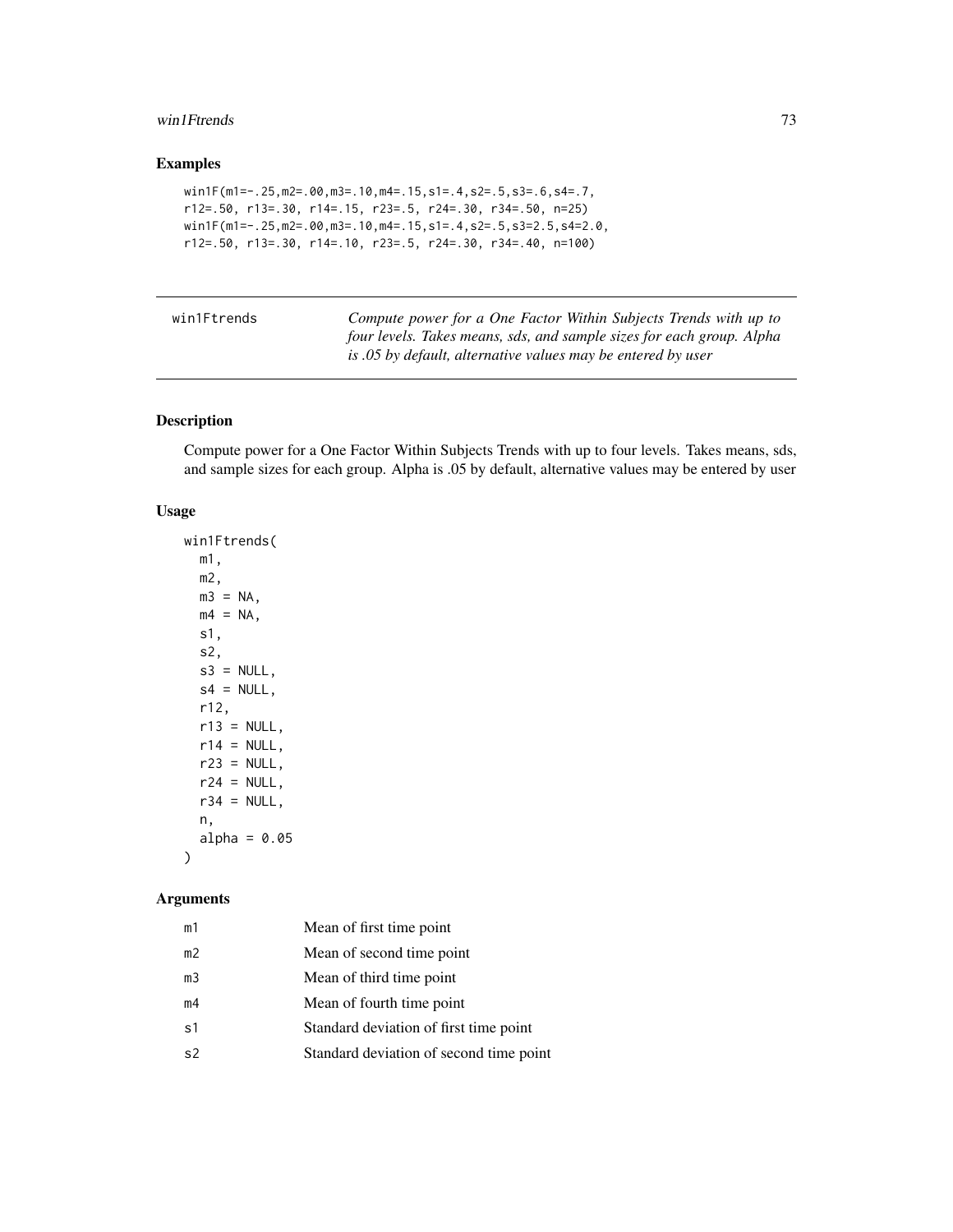<span id="page-73-0"></span>

| s3    | Standard deviation of third time point |
|-------|----------------------------------------|
| s4    | Standard deviation of forth time point |
| r12   | correlation Time 1 and Time 2          |
| r13   | correlation Time 1 and Time 3          |
| r14   | correlation Time 1 and Time 4          |
| r23   | correlation Time 2 and Time 3          |
| r24   | correlation Time 2 and Time 4          |
| r34   | correlation Time 3 and Time 4          |
| n     | Sample size for first group            |
| alpha | Type I error (default is .05)          |

#### Value

Power for the One Factor Within Subjects Trends

# Examples

```
win1Ftrends(m1=-.25,m2=-.15,m3=-.05,m4=.05,s1=.4,s2=.5,s3=.6,s4=.7,
r12=.50, r13=.30, r14=.15, r23=.5, r24=.30, r34=.50, n=25)
```

| ×<br>٠ |  |  |
|--------|--|--|

Compute power for a Two Factor Within Subjects ANOVA with up to *two by four levels. Takes means, sds, and sample sizes for each group. Alpha is .05 by default, alternative values may be entered by user*

#### Description

Compute power for a Two Factor Within Subjects ANOVA with up to two by four levels. Takes means, sds, and sample sizes for each group. Alpha is .05 by default, alternative values may be entered by user

#### Usage

win2F( m1.1, m2.1,  $m3.1 = NA$ ,  $mA.1 = NA,$ m1.2, m2.2,  $m3.2 = NA$ ,  $mA.2 = NA,$  $s1.1 = NA$ ,  $s2.1 = NA$ ,  $s3.1 = NA$ ,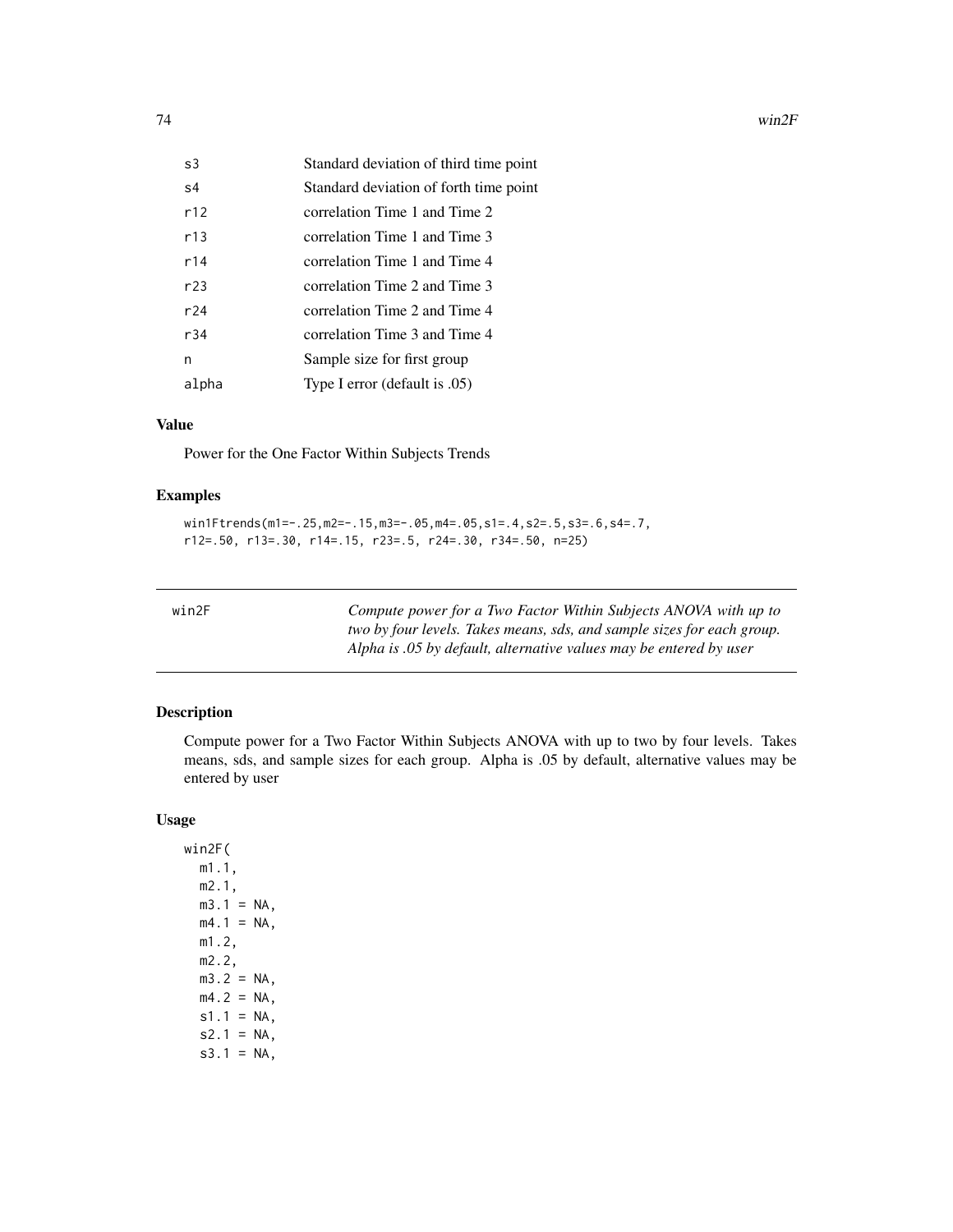win  $2F$  75

|    | s4.1 |          |     | $=$      | NA,   |  |                |  |
|----|------|----------|-----|----------|-------|--|----------------|--|
|    | s1.2 |          |     | $\equiv$ | NA,   |  |                |  |
|    | s2.2 |          |     | $\equiv$ | NA,   |  |                |  |
|    | s3.2 |          |     | $\equiv$ | NA,   |  |                |  |
|    | s4.2 |          |     | $=$      | NA,   |  |                |  |
|    | r12  |          | $=$ |          | NULL, |  |                |  |
|    | r13  |          | $=$ |          | NULL, |  |                |  |
|    | r14  |          | $=$ |          | NULL, |  |                |  |
|    | r15  |          | $=$ |          | NULL, |  |                |  |
|    | r16  |          | $=$ |          | NULL, |  |                |  |
|    | r17  |          | $=$ |          | NULL, |  |                |  |
|    | r18  |          | $=$ |          | NULL, |  |                |  |
|    | r23  |          | $=$ |          | NULL, |  |                |  |
|    | r24  |          | $=$ |          | NULL, |  |                |  |
|    | r25  |          | $=$ |          | NULL, |  |                |  |
|    | r26  |          | $=$ |          | NULL, |  |                |  |
|    | r27  |          | $=$ |          | NULL, |  |                |  |
|    | r28  |          | Ξ   |          | NULL, |  |                |  |
|    | r34  |          | Ξ   |          | NULL, |  |                |  |
|    | r35  |          | $=$ |          | NULL, |  |                |  |
|    | r36  |          | $=$ |          | NULL, |  |                |  |
|    | r37  |          | $=$ |          | NULL, |  |                |  |
|    | r38  |          | $=$ |          | NULL, |  |                |  |
|    | r45  |          | $=$ |          | NULL, |  |                |  |
|    | r46  |          | $=$ |          | NULL, |  |                |  |
|    | r47  |          | $=$ |          | NULL, |  |                |  |
|    | r48  |          | $=$ |          | NULL, |  |                |  |
|    | r56  |          | $=$ |          | NULL, |  |                |  |
|    | r57  |          | $=$ |          | NULL, |  |                |  |
|    | r58  |          | $=$ |          | NULL, |  |                |  |
|    | r67  |          | $=$ |          | NULL, |  |                |  |
|    | r68  |          | $=$ |          | NULL, |  |                |  |
|    | r78  |          | $=$ |          | NULL, |  |                |  |
| r  |      | $\equiv$ |     | NULL,    |       |  |                |  |
| s  |      | $\equiv$ |     | NULL,    |       |  |                |  |
| n, |      |          |     |          |       |  |                |  |
|    |      |          |     |          |       |  | $alpha = 0.05$ |  |
|    |      |          |     |          |       |  |                |  |

# Arguments

 $\lambda$ 

| m1.1 | Mean of first level factor 1, 1st level factor two  |
|------|-----------------------------------------------------|
| m2.1 | Mean of second level factor 1, 1st level factor two |
| m3.1 | Mean of third level factor 1, 1st level factor two  |
| m4.1 | Mean of fourth level factor 1, 1st level factor two |
| m1.2 | Mean of first level factor 1, 2nd level factor two  |
| m2.2 | Mean of second level factor 1, 2nd level factor two |
|      |                                                     |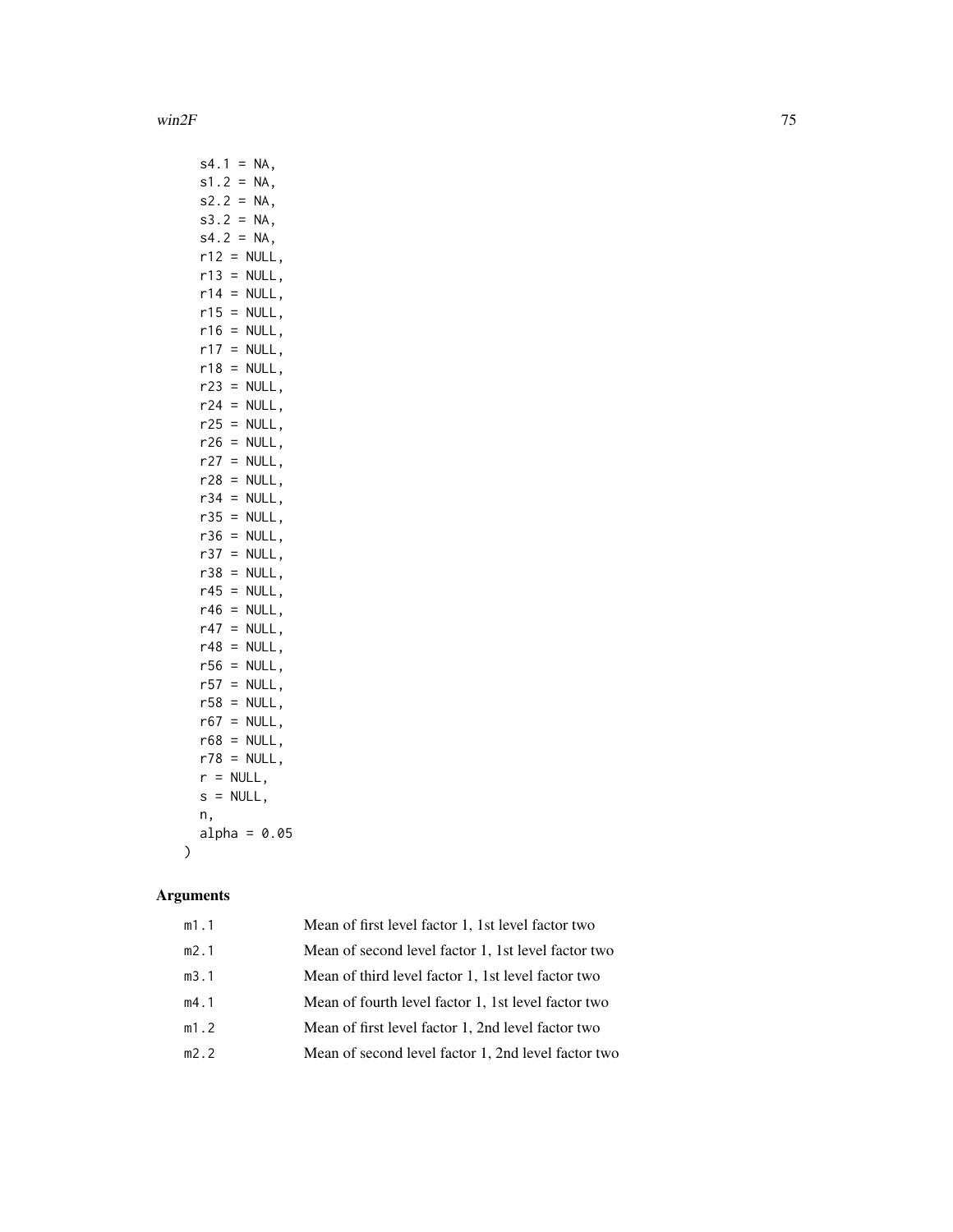| m3.2  | Mean of third level factor 1, 2nd level factor two                                 |
|-------|------------------------------------------------------------------------------------|
| m4.2  | Mean of fourth level factor 1, 2nd level factor two                                |
| s1.1  | Standard deviation of first level factor 1, 1st level factor two                   |
| s2.1  | Standard deviation of second level factor 1, 1st level factor two                  |
| s3.1  | Standard deviation of third level factor 1, 1st level factor two                   |
| s4.1  | Standard deviation of forth level factor 1, 1st level factor two                   |
| s1.2  | Standard deviation of first level factor 1, 2nd level factor two                   |
| s2.2  | Standard deviation of second level factor 1, 2nd level factor two                  |
| s3.2  | Standard deviation of third level factor 1, 2nd level factor two                   |
| s4.2  | Standard deviation of forth level factor 1, 2nd level factor two                   |
| r12   | correlation Factor 1, Level 1 and Factor 1, Level 2                                |
| r13   | correlation Factor 1, Level 1 and Factor 1, Level 3                                |
| r14   | correlation Factor 1, Level 1 and Factor 1, Level 4                                |
| r15   | correlation Factor 1, Level 1 and Factor 2, Level 1                                |
| r16   | correlation Factor 1, Level 1 and Factor 2, Level 2                                |
| r17   | correlation Factor 1, Level 1 and Factor 2, Level 3                                |
| r18   | correlation Factor 1, Level 1 and Factor 2, Level 4                                |
| r23   | correlation Factor 1, Level 2 and Factor 1, Level 3                                |
| r24   | correlation Factor 1, Level 2 and Factor 1, Level 4                                |
| r25   | correlation Factor 1, Level 2 and Factor 2, Level 1                                |
| r26   | correlation Factor 1, Level 2 and Factor 2, Level 2                                |
| r27   | correlation Factor 1, Level 2 and Factor 2, Level 3                                |
| r28   | correlation Factor 1, Level 2 and Factor 2, Level 4                                |
| r34   | correlation Factor 1, Level 3 and Factor 1, Level 4                                |
| r35   | correlation Factor 1, Level 3 and Factor 2, Level 1                                |
| r36   | correlation Factor 1, Level 3 and Factor 2, Level 2                                |
| r37   | correlation Factor 1, Level 3 and Factor 2, Level 3                                |
| r38   | correlation Factor 1, Level 3 and Factor 2, Level 4                                |
| r45   | correlation Factor 1, Level 4 and Factor 2, Level 1                                |
| r46   | correlation Factor 1, Level 4 and Factor 2, Level 2                                |
| r47   | correlation Factor 1, Level 4 and Factor 2, Level 3                                |
| r48   | correlation Factor 1, Level 4 and Factor 2, Level 4                                |
| r56   | correlation Factor 2, Level 1 and Factor 2, Level 2                                |
| r57   | correlation Factor 2, Level 1 and Factor 2, Level 3                                |
| r58   | correlation Factor 2, Level 1 and Factor 2, Level 4                                |
| r67   | correlation Factor 2, Level 2 and Factor 2, Level 3                                |
| r68   | correlation Factor 2, Level 2 and Factor 2, Level 4                                |
| r78   | correlation Factor 2, Level 3 and Factor 2, Level 4                                |
| r     | sets same correlations between DVs on all factor levels (seriously, just use this) |
| s     | sets same standard deviation for factor levels (see comment above)                 |
| n     | Sample size for first group                                                        |
| alpha | Type I error (default is .05)                                                      |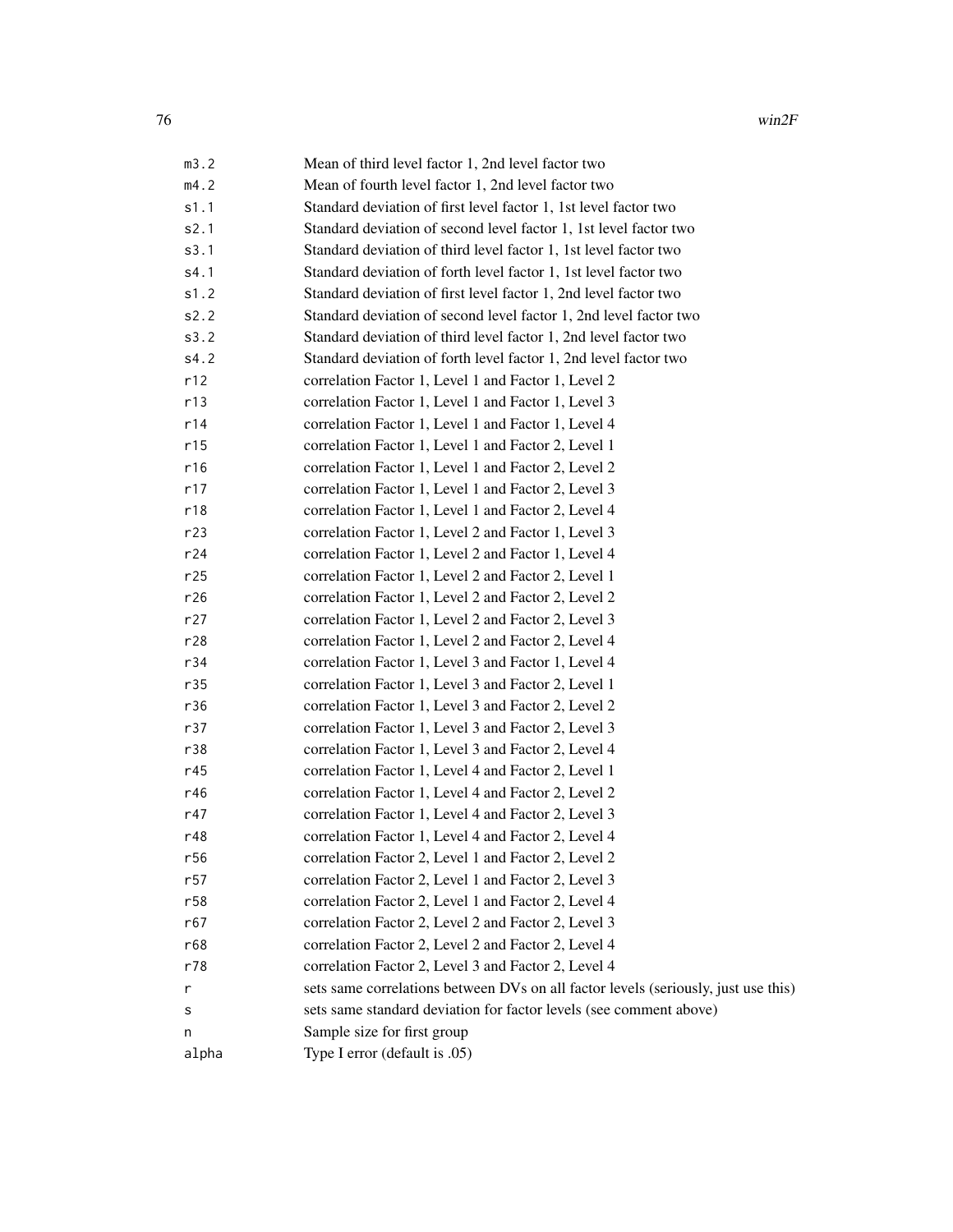#### <span id="page-76-0"></span>win2Fse 77

#### Value

Power for the Two Factor Within Subjects ANOVA

#### Examples

```
win2F(m1.1=-.25,m2.1=0,m3.1=.10,m4.1=.15,m1.2=-.25,m2.2=.10,m3.2=.30,m4.2=.35,
s1.1=.4,s2.1=.5,s3.1=2.5,s4.1=2.0,s1.2=.4,s2.2=.5,s3.2=2.5,s4.2=2.0,r=.5,n=80)
win2F(m1.1=-.25,m2.1=0,m1.2=-.25,m2.2=.10,s1.1=.4,s2.1=.5,,s1.2=.4,s2.2=.5,
r12=.5,r13=.4,r14=.55,r23=.4,r24=.5,r34=.45,n=200)
```

| win2Fse | Compute power for Simple Effects in Two Factor Within Subjects        |
|---------|-----------------------------------------------------------------------|
|         | ANOVA with up to two by four levels. Takes means, sds, and sam-       |
|         | ple sizes for each group. Alpha is .05 by default, alternative values |
|         | may be entered by user                                                |
|         |                                                                       |

#### Description

Compute power for Simple Effects in Two Factor Within Subjects ANOVA with up to two by four levels. Takes means, sds, and sample sizes for each group. Alpha is .05 by default, alternative values may be entered by user

#### Usage

win2Fse( m1.1, m2.1,  $m3.1 = NA$ ,  $mA.1 = NA,$ m1.2, m2.2,  $m3.2 = NA$ ,  $mA.2 = NA,$  $s1.1 = NA$ ,  $s2.1 = NA$ ,  $s3.1 = NA$ ,  $s4.1 = NA$ ,  $s1.2 = NA$ ,  $s2.2 = NA$ ,  $s3.2 = NA$ ,  $s4.2 = NA$ ,  $r12 = NULL$ ,  $r13 = NULL,$  $r14 = NULL$ ,  $r15 = NULL,$  $r16 = NULL,$  $r17 = NULL,$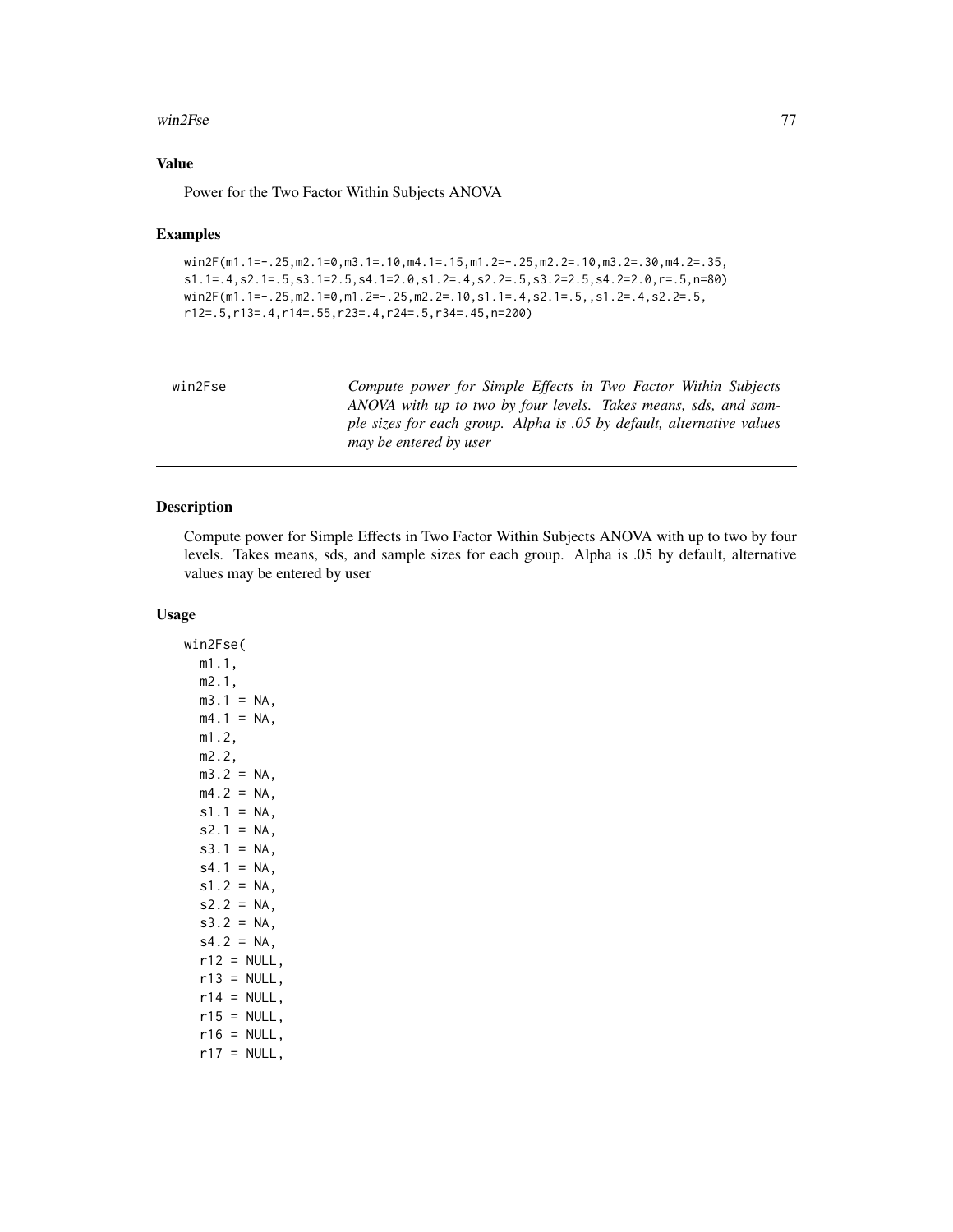78 win2Fse

| r18         | $=$      | NULL,          |
|-------------|----------|----------------|
| r23         | $=$      | NULL,          |
| r24         | $=$      | NULL,          |
| r25         | $=$      | NULL,          |
| r26         | $=$      | NULL,          |
| r27         | $=$      | NULL,          |
| r28         | $=$      | NULL,          |
| r34         | $=$      | NULL,          |
| r35         | $=$      | NULL,          |
| r36         | $=$      | NULL,          |
| r37         | $=$      | NULL,          |
| r38         | $=$      | NULL,          |
| r45 l       | $=$      | NULL,          |
| r46         | $=$      | NULL,          |
| r47         | $=$      | NULL,          |
| r48         | $=$      | NULL,          |
| r56         | $=$      | NULL,          |
| r57         | $\equiv$ | NULL,          |
| r58         | $\equiv$ | NULL,          |
| r67         | $=$      | NULL,          |
| r68         | $=$      | NULL,          |
| r78         | $=$      | NULL,          |
| $r =$       |          | NULL,          |
| $s = NULL,$ |          |                |
| n,          |          |                |
|             |          | $alpha = 0.05$ |
|             |          |                |

# Arguments

 $\lambda$ 

| Mean of first level factor 1, 1st level factor two                |
|-------------------------------------------------------------------|
| Mean of second level factor 1, 1st level factor two               |
| Mean of third level factor 1, 1st level factor two                |
| Mean of fourth level factor 1, 1st level factor two               |
| Mean of first level factor 1, 2nd level factor two                |
| Mean of second level factor 1, 2nd level factor two               |
| Mean of third level factor 1, 2nd level factor two                |
| Mean of fourth level factor 1, 2nd level factor two               |
| Standard deviation of first level factor 1, 1st level factor two  |
| Standard deviation of second level factor 1, 1st level factor two |
| Standard deviation of third level factor 1, 1st level factor two  |
| Standard deviation of forth level factor 1, 1st level factor two  |
| Standard deviation of first level factor 1, 2nd level factor two  |
| Standard deviation of second level factor 1, 2nd level factor two |
| Standard deviation of third level factor 1, 2nd level factor two  |
|                                                                   |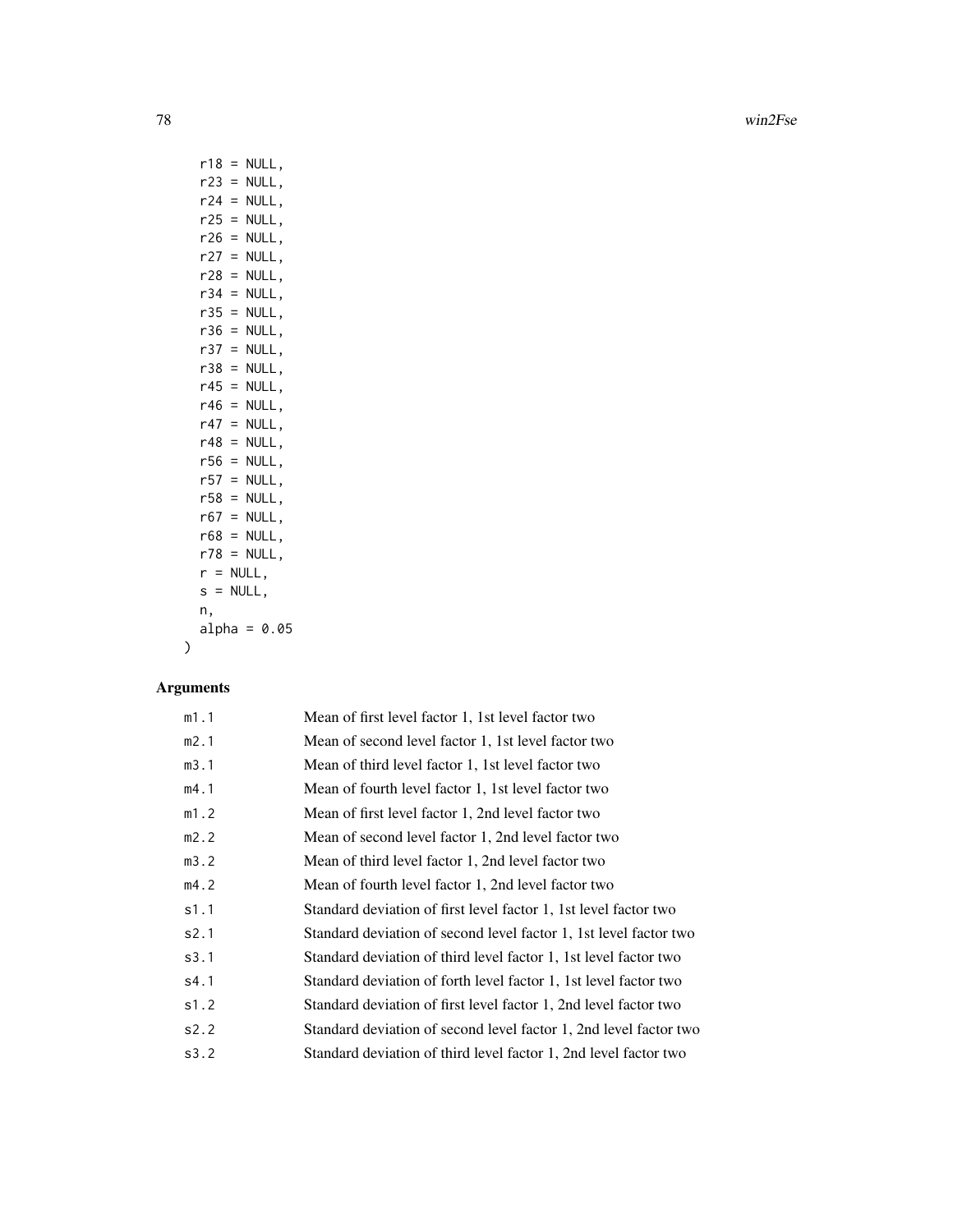| s4.2  | Standard deviation of forth level factor 1, 2nd level factor two                   |
|-------|------------------------------------------------------------------------------------|
| r12   | correlation Factor 1, Level 1 and Factor 1, Level 2                                |
| r13   | correlation Factor 1, Level 1 and Factor 1, Level 3                                |
| r14   | correlation Factor 1, Level 1 and Factor 1, Level 4                                |
| r15   | correlation Factor 1, Level 1 and Factor 2, Level 1                                |
| r16   | correlation Factor 1, Level 1 and Factor 2, Level 2                                |
| r17   | correlation Factor 1, Level 1 and Factor 2, Level 3                                |
| r18   | correlation Factor 1, Level 1 and Factor 2, Level 4                                |
| r23   | correlation Factor 1, Level 2 and Factor 1, Level 3                                |
| r24   | correlation Factor 1, Level 2 and Factor 1, Level 4                                |
| r25   | correlation Factor 1, Level 2 and Factor 2, Level 1                                |
| r26   | correlation Factor 1, Level 2 and Factor 2, Level 2                                |
| r27   | correlation Factor 1, Level 2 and Factor 2, Level 3                                |
| r28   | correlation Factor 1, Level 2 and Factor 2, Level 4                                |
| r34   | correlation Factor 1, Level 3 and Factor 1, Level 4                                |
| r35   | correlation Factor 1, Level 3 and Factor 2, Level 1                                |
| r36   | correlation Factor 1, Level 3 and Factor 2, Level 2                                |
| r37   | correlation Factor 1, Level 3 and Factor 2, Level 3                                |
| r38   | correlation Factor 1, Level 3 and Factor 2, Level 4                                |
| r45   | correlation Factor 1, Level 4 and Factor 2, Level 1                                |
| r46   | correlation Factor 1, Level 4 and Factor 2, Level 2                                |
| r47   | correlation Factor 1, Level 4 and Factor 2, Level 3                                |
| r48   | correlation Factor 1, Level 4 and Factor 2, Level 4                                |
| r56   | correlation Factor 2, Level 1 and Factor 2, Level 2                                |
| r57   | correlation Factor 2, Level 1 and Factor 2, Level 3                                |
| r58   | correlation Factor 2, Level 1 and Factor 2, Level 4                                |
| r67   | correlation Factor 2, Level 2 and Factor 2, Level 3                                |
| r68   | correlation Factor 2, Level 2 and Factor 2, Level 4                                |
| r78   | correlation Factor 2, Level 3 and Factor 2, Level 4                                |
| r     | sets same correlations between DVs on all factor levels (seriously, just use this) |
| s     | sets same standard deviation for factor levels (see comment above)                 |
| n     | Sample size for first group                                                        |
| alpha | Type I error (default is .05)                                                      |

# Value

Power for Simple Effects for Two Factor Within Subjects ANOVA

# Examples

```
win2Fse(m1.1=-.25,m2.1=0,m3.1=.10,m4.1=.15,m1.2=-.25,m2.2=.10,m3.2=.30,m4.2=.35,
s1.1=.4,s2.1=.5,s3.1=2.5,s4.1=2.0,s1.2=.4,s2.2=.5,s3.2=2.5,s4.2=2.0,r=.5,n=220)
```